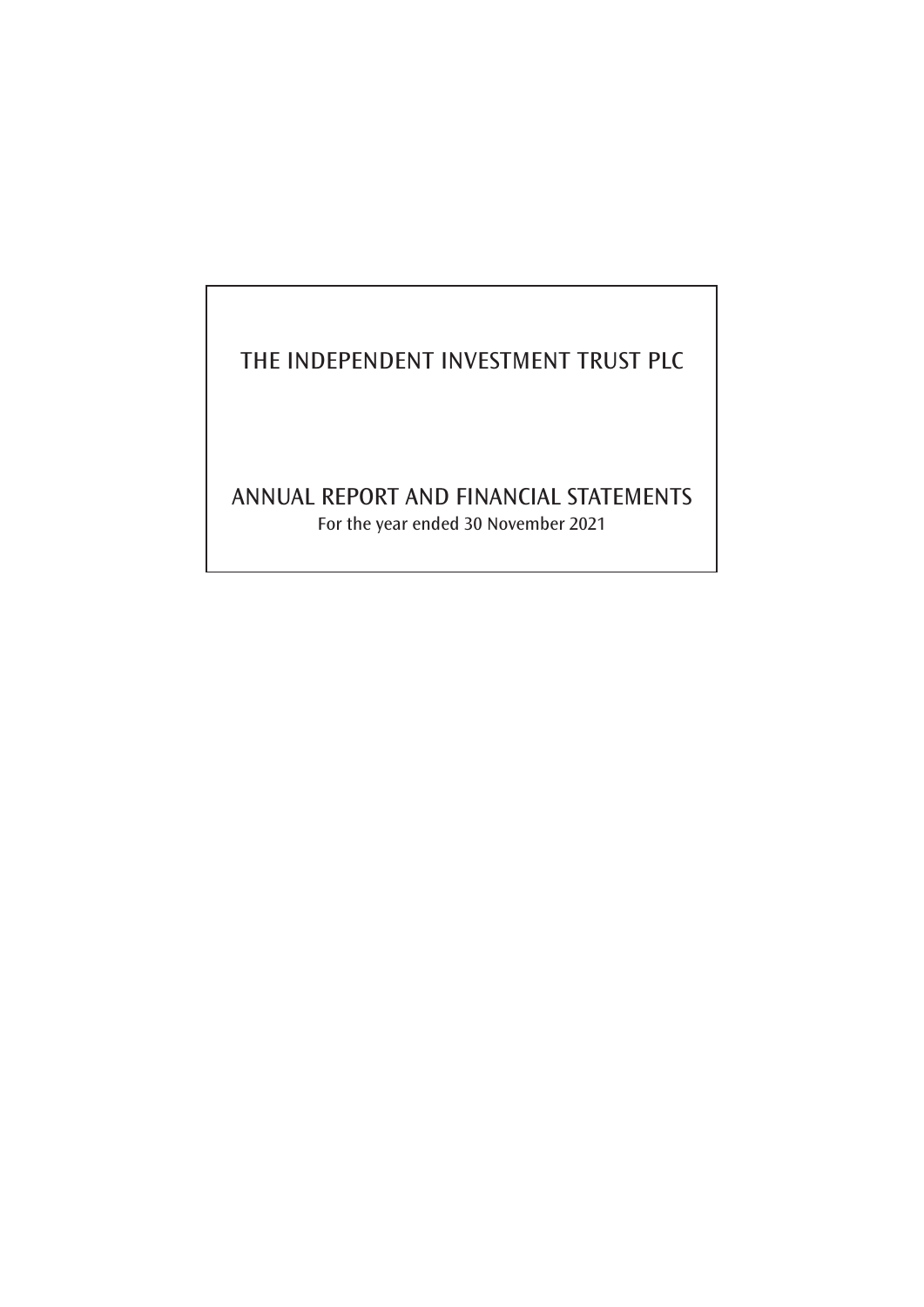# **CONTENTS**

 Financial Highlights and Objective and Policy

# Strategic Report

- Chairman's Statement
- Managing Director's Report
- List of Investments
- Long Term Record
- Business Review

# Governance Report

- Board of Directors and Investment Management
- Directors' Report
- Corporate Governance Report
- Audit Committee Report
- Directors' Remuneration Report
- Statement of Directors' Responsibilities

# Financial Report

- Independent Auditor's Report
- Income Statement
- Balance Sheet
- Statement of Changes in Equity
- Notes to Financial Statements

# Shareholder Information

- Notice of Annual General Meeting
- Third Party Data Provider Disclaimer
- Automatic Exchange of Information
- 56 Glossary of Terms and Alternative Performance Measures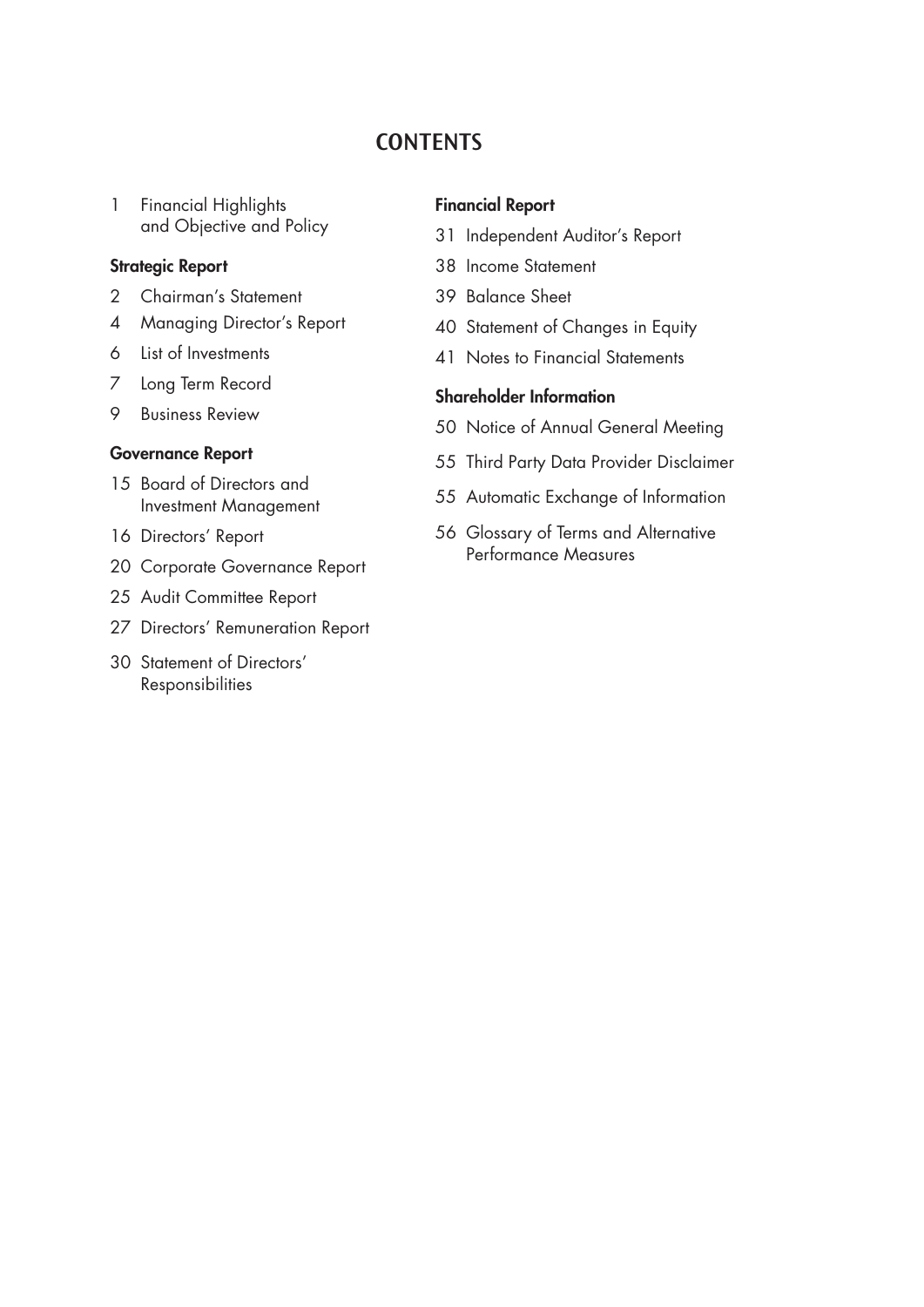|                                                                                         | 2021              | 2020              | % change |
|-----------------------------------------------------------------------------------------|-------------------|-------------------|----------|
| Net asset value per share                                                               | 617.9p            | 547.1p            | 12.9     |
| Share price                                                                             | 544.0p            | 505.0p            | 7.7      |
| FTSE All-Share Index <sup>t</sup>                                                       | 4,025.9           | 3,542.9           | 13.6     |
| FTSE World Indext                                                                       | 964.6             | 803.5             | 20.0     |
| Revenue earnings per share                                                              | 9.61p             | 6.09 <sub>p</sub> | 57.8     |
| Regular dividend per share<br>(Including interim dividend paid of 3.00p (2020 - 3.00p)) | 8.00p             | 8.00p             | 0.0      |
| Special dividend per share                                                              | 1.00 <sub>p</sub> |                   |          |
| Discount#                                                                               | 12.0%             | 7.7%              |          |
| Ongoing charges#                                                                        | 0.24%             | 0.27%             |          |
|                                                                                         | 2021              | 2020              |          |
| Total returns <sup>t</sup>                                                              |                   |                   |          |
| Net asset value#                                                                        | 14.4%             | (2.2%)            |          |
| Share price#                                                                            | 9.3%              | $(0.2\%)$         |          |
| FTSE All-Share Index                                                                    | 17.4%             | $(10.3\%)$        |          |
| FTSE World Index                                                                        | 22.3%             | 11.3%             |          |

# **FINANCIAL HIGHLIGHTS**\*

**for the year ended 30 November 2021**

\*For a definition of terms see Glossary of Terms and Alternative Performance Measures on pages 56 and 57.

†Source: Baillie Gifford/Refinitiv and relevant underlying index providers. See disclaimer on page 55.

#Alternative performance measure, see Glossary of Terms and Alternative Performance Measures on pages 56 and 57.

# **OBJECTIVE AND POLICY**

The Company's objective is to provide good absolute returns over long periods by investing the great majority of its assets in UK and international quoted securities and, if appropriate, index futures. The portfolio is constructed without reference to the composition of any stockmarket index. Although its investment policy allows gearing, including the use of derivatives, the Company is not permitted to employ gearing whilst it continues to be a small registered UK Alternative Investment Fund Manager (AIFM). When appropriate, the directors will sanction a relatively concentrated portfolio structure and, depending on its AIFM status, relatively high levels of gearing. Further details of the Company's investment policy are given in the Strategic Report on pages 9 and 10.

The Company's policy is designed to allow the Company an unusually high degree of freedom to exploit the directors' judgement. To the extent that the directors' judgement is flawed, future results could be unusually poor.

Past performance is not a guide to future performance.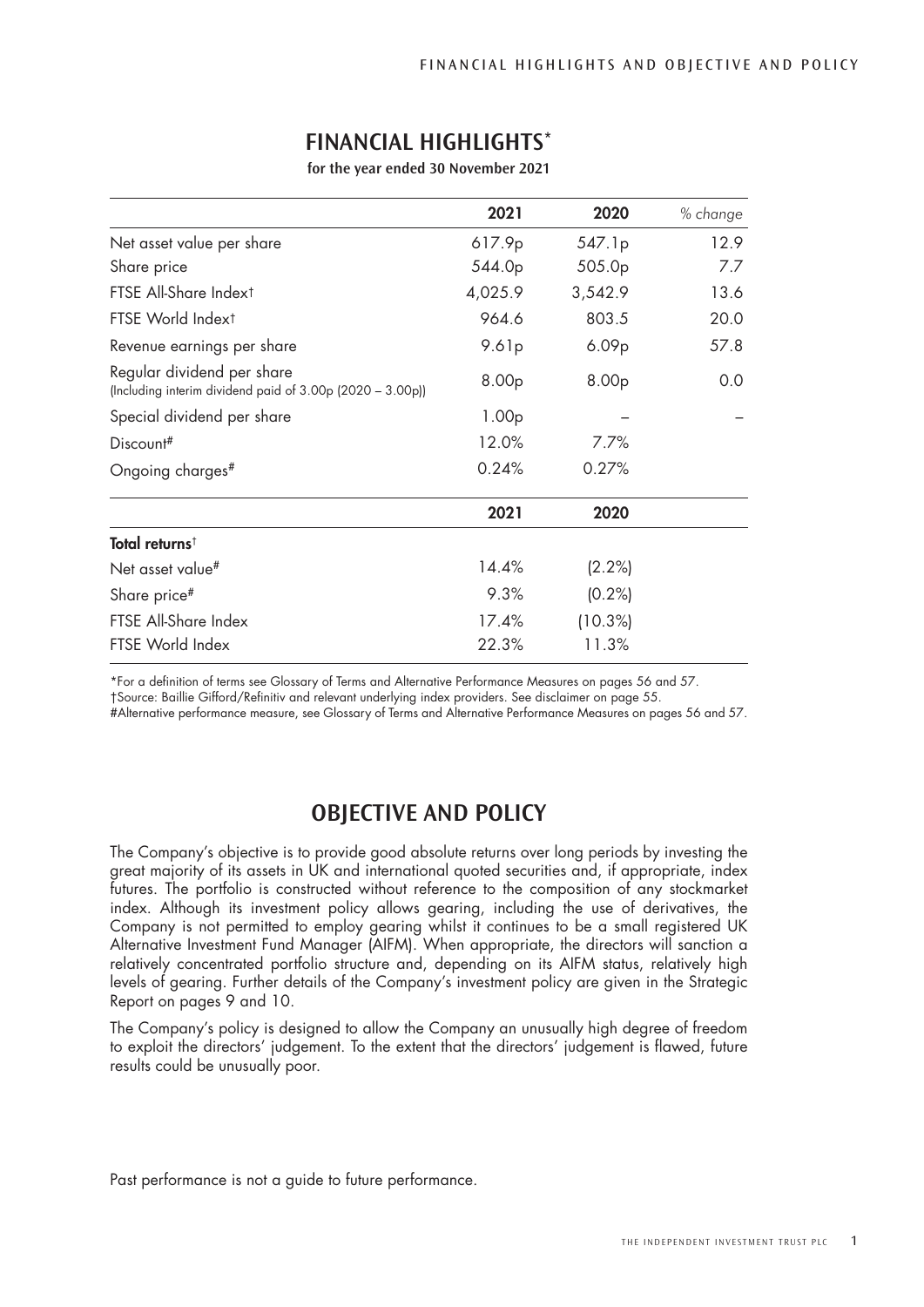# **Strategic Report**

This Strategic Report, which is set out on pages 2 to 14 and incorporates the Chairman's Statement, has been prepared in accordance with the Companies Act 2006.

# **Chairman's Statement**

Over the year to 30 November 2021, our company produced a net asset value (NAV) total return of 14.4%. Over the same period, theoretical investments in the FTSE All-Share Index and the FTSE World Index would have produced total returns of 17.4% and 22.3% respectively. This disappointing result is the product of very poor performance in the last ten weeks of our year, over which period we underperformed the FTSE All-Share Index by more than 7%. It is too early to offer a confident assessment of how much of this underperformance is attributable to fundamental developments at our holdings, but our current impression is that a change in market sentiment was an important element behind it.

The resulting decline in the popularity of our shares saw the discount move up from 7.7% at 30 November 2020 to 12.0% at 30 November 2021, producing a share price total return of 9.3%.

In general, the year 2021 was one of strong recovery for the world economy, although the Covid-19 pandemic continued to cast a long shadow over areas such as the travel industry. The speed of the recovery exposed capacity constraints in the shipping industry, which led to spectacular inflation in freight rates and a general disruption of supply lines. With further pressure from energy prices, and expansive monetary policy, inflation has been, and continues to be, much stronger than many had expected. Central banks would normally have been expected to react to these developments by tightening policy to a greater extent than they have, but fears over the robustness of the recovery in the face of regular mutations of the virus have stayed their hands. Investors have applauded this policy stance and markets have performed strongly.

The one major change in the industrial distribution of the portfolio was the emergence of the Business Services sector as our second biggest on the back of purchases of Bytes Technology and Big Technologies (both through initial public offerings) and strong share price performances from all three of our holdings. Our cash balances at 30 November 2021 amounted to 12.5%, down from 19.2% at 30 November 2020. Further comments on the portfolio can be found in the Managing Director's Report on pages 4 and 5.

Our performance over the last four years has not been good, but earlier triumphs mean that our long term record still bears comparison: for the period from inception in October 2000 to 30 November 2021, we produced an NAV total return of 861%, equivalent to a rate of roughly 11.4% per annum, of which 2.9% per annum can be offset by RPI inflation. By comparison, the notional return available from the FTSE All-Share Index over the period amounted to 183%, or 5.1% per annum.

Revenue earnings per share for the year were 9.61p (6.09p in 2020). With the reversion to our traditional practice of holding our AGM in March, we are proposing a final dividend of 5p giving a regular dividend of 8p (8p in 2020). We are also declaring a special dividend of 1p to give a total dividend for the year of 9p (8p in 2020). Both will be paid on 8 April with an ex-dividend date of 10 March.

Past performance is not a guide to future performance.

For a definition of Terms see Glossary of Terms and Alternative Performance Measures on pages 56 and 57.

Total return information is sourced from Baillie Gifford/Refinitiv and relevant underlying index providers. See disclaimer on page 55.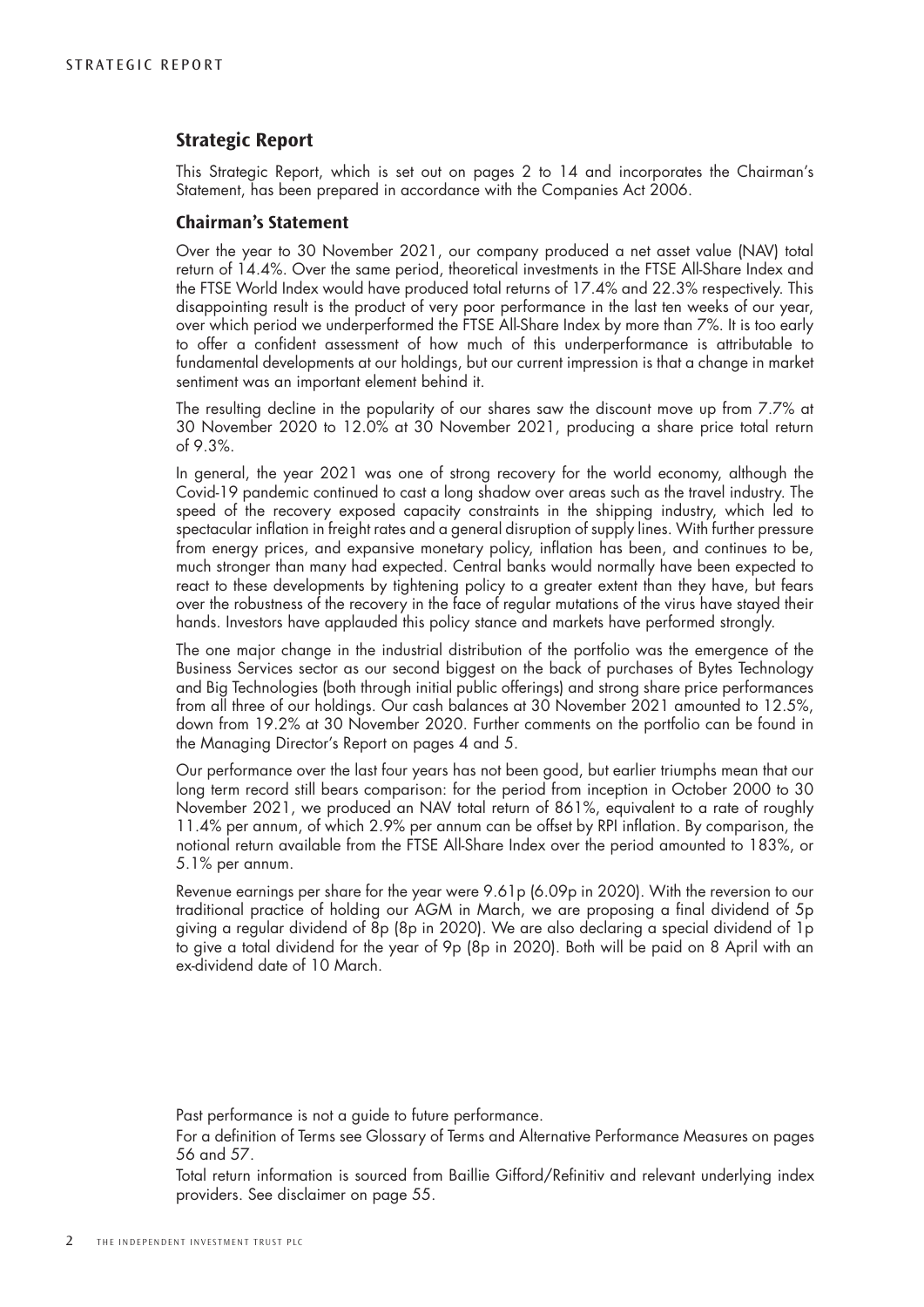Our ongoing charges ratio fell from 0.27% to 0.24%. This maintains our position as one of the lowest cost – if not the lowest cost – actively managed investment trusts.

We have again been active in buying in our own shares: over the year we bought in rather over 1.3m shares at an average discount of 11.7%. We intend to continue the practice whenever we consider it to be in the interests of continuing shareholders.

Despite the disappointing performance of the portfolio, we remain pleased with the quality of its constituents. Most of them are trading well and those that are not are in a strong financial condition. Our chief concerns are not with our businesses but with the level of stockmarkets generally and with the risk that central banks may be misjudging the possibility of more durable inflation than they are currently anticipating.

We are currently planning to hold the AGM in the offices of Baillie Gifford at Calton Square at 4.30pm on 24 March 2022. It will help our planning if we know how many shareholders are likely to attend, and I shall be grateful if you will mark the proxy form accordingly and return it to the Company's registrars. I look forward to seeing as many of you as possible there. In the event that government regulations disrupt this plan, any changes will be posted on the Company's website *independentinvestmenttrust.co.uk*.

Douglas McDougall 19 January 2022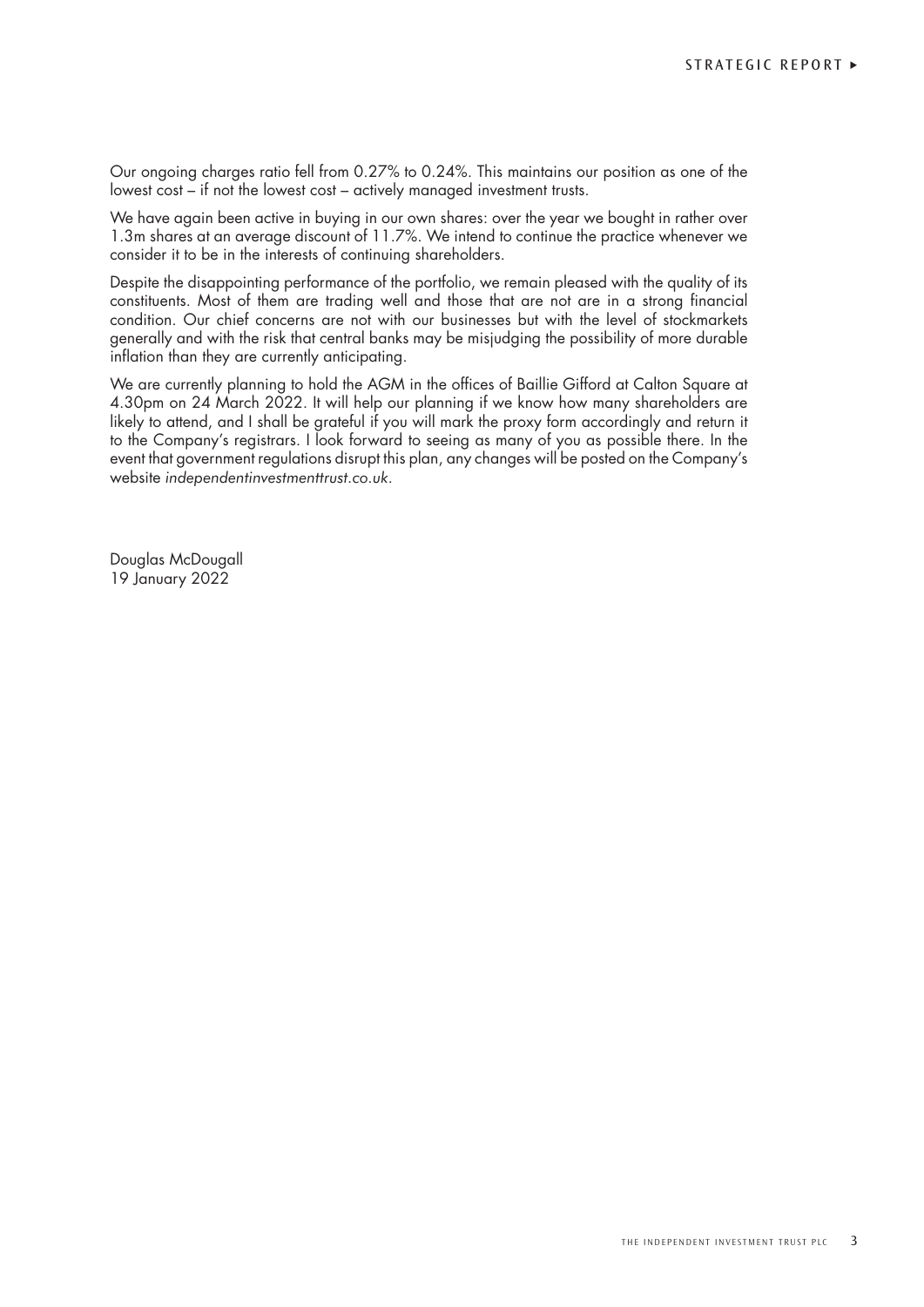# **Managing Director's Report**

Our performance over the year has been covered in the Chairman's Statement.

It has been a good year for our technology holdings. Worth £69.8m at 30 November 2020, they had grown in value to £70.3m by 30 November 2021 after net sales of £15.6m. The two biggest contributors were Herald, which benefited from an excellent underlying portfolio performance, and Seeing Machines, which has been enjoying a sharp increase in interest in its technology after the hiatus caused by the pandemic. Alfa Financial Software and Zoo Digital both staged strong recoveries from depressed valuations on the back of favourable trading news with Zoo being sold on grounds of valuation. FDM's business has shown encouraging signs of recovery, but a sense that much of this had already been discounted led us to reduce the holding. Gamma Communications continued to deliver strong results, but its share price fell disappointingly in the second half of our year. Blue Prism was bid for towards the end of our year. The level of the bid was disappointing, but we had already realized big profits on the holding over the years. The digital services business Made Tech, bought at its initial public offering (IPO), made a disappointing start as concerns emerged over wage inflation in the technology industry.

Two new purchases (both at IPO) and strong all round share price performances led to Business Services becoming our second largest sector. Midwich is enjoying a strong recovery in its business, which was reflected in its share price performance. The relative lack of liquidity in the market for its shares prompted us to take advantage of this and realize some profits. The share price of Bytes Technology, one of the UK's leading software distributors, all but doubled between the time of our purchase and 30 November 2021 on the back of better trading than was generally expected. Big Technologies has developed electronic tags which are currently being deployed to monitor criminals, but which also have potential applications in healthcare. Their tags are significantly more reliable than most other tags on the market, which has led to very strong new business flows. Overall, the value of our Business Services holdings grew from £12.1m on 30 November 2020 to £53.8m at 30 November 2021 after net purchases of £19.7m.

It was a brutal year for our Travel and Leisure holdings: despite net purchases of £13.7m, the value of our stake had only increased from £47.6m at 30 November 2020 to £51.8m at 30 November 2021. Our holiday companies, Jet2 and On The Beach were particularly badly hit as hopes of a lifting of travel restrictions were continually deferred. We believe both will perform well once restrictions are finally lifted, not least because so many competitors have had to retrench. Our computer gaming companies also had a difficult time after their strong showing in 2020. In the case of Team 17 and tinyBuild, trading news was in line with expectations, but Frontier Developments suffered disappointments with some of its new launches. The one bright spot was the café bar operator, Loungers, which traded strongly whenever it was allowed to open.

After a dismal performance last year, our housebuilding holdings showed something of a return to form in the year under review: a stake worth £28.6m at 30 November 2020 had grown in value to £33.6m by 30 November 2021 after net purchases of £0.4m. As the year started many were expecting a subdued housing market in 2021, arguing that the ending of stamp duty relief and the tightening of Help to Buy restrictions would take the wind out of a market widely thought to have over-reached itself in the exuberance of its post covid recovery. In the event, long term structural demand combined with good levels of affordability to produce one of the strongest housing markets in recent years, at least in terms of pricing. Supply remained a problem with many housebuilders suffering planning delays, but all our holdings are on track to produce good results for the year. Their share prices were strong throughout the first half of the year, but then succumbed to fears of rising interest rates. As has often been the case in the past, we find ourselves struggling to envisage the scale of setback to their prospects that now appears discounted in their valuations.

Past performance is not a guide to future performance.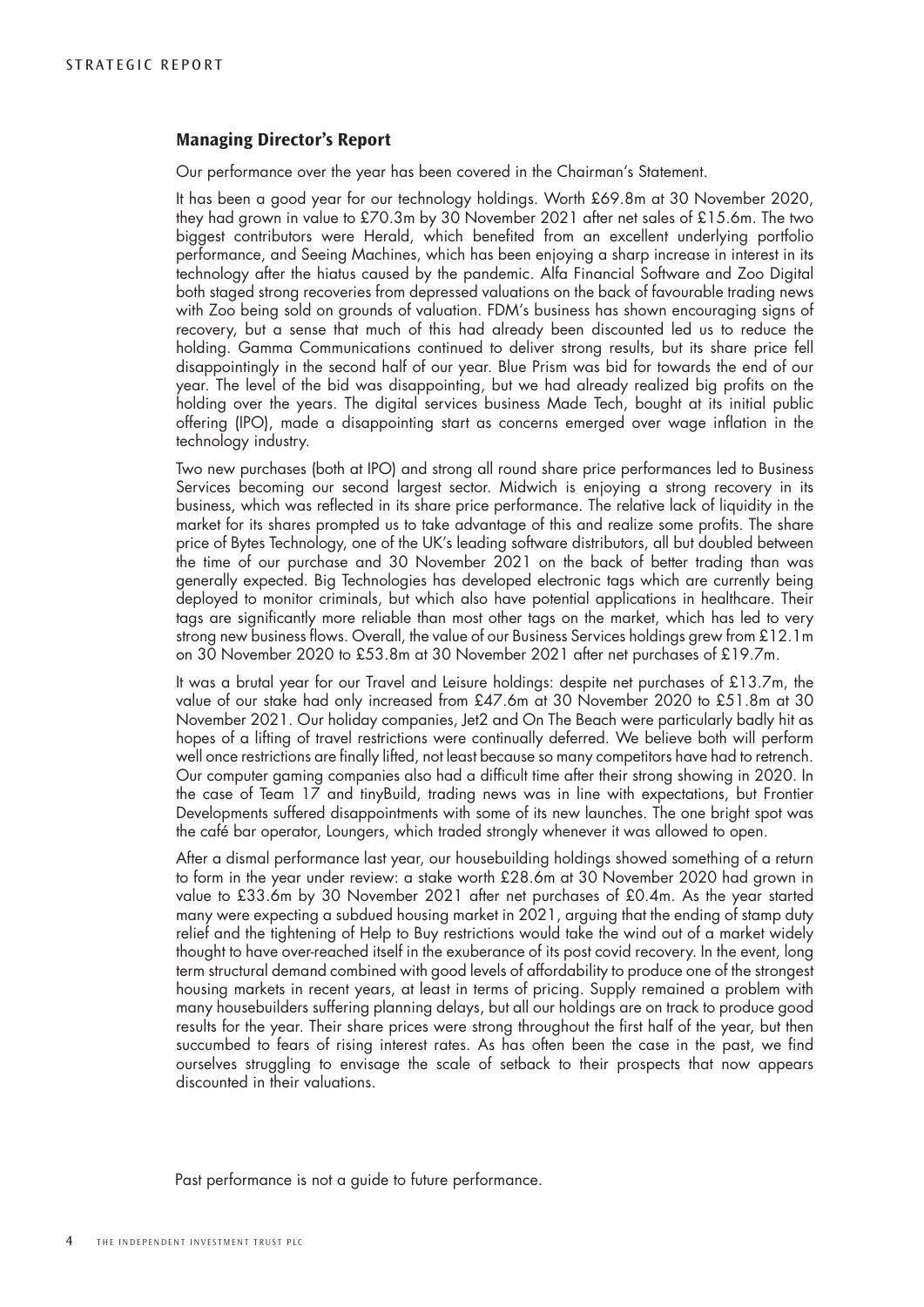Our renewed enthusiasm for the retail sector has turned out to be at best premature: a stake worth £6.2m at 30 November 2020 grew in value to £19.3m by 30 November 2021, but that was only after net purchases of £19.7m. Motorpoint, the only retail holding at the start of the period, delivered a strong fundamental performance and a satisfactory share price performance as it embarked upon its transition towards becoming a retailer with equal strengths online and offline. Our three new purchases, the online retailers Victorian Plumbing, Moonpig and Seraphine, all delivered disappointing share price performances. In the case of Victorian Plumbing sales disappointed after the end of lockdown; in the case of Seraphine, a specialist in maternity wear, a temporary supply chain glitch disrupted its first half sales and profits, but appears not to have had any lasting ill effects; and in the case of Moonpig, sales and profits above management's predictions (albeit below the levels of the preceding year) were not enough to prevent the share price from falling.

In the healthcare area, good share price performances led us to sell out of Oxford Biomedica at a good profit and to reduce our holding in Medica, which has been a disappointing investment. We also bought a small holding in Synairgen, which is carrying out phase 3 trials on a product which might have a big role to play in treating serious covid cases. In tobacco, we sold out of Imperial Brands at a good profit, but made only a modest return in our holding in British American.

Elsewhere in the portfolio, the strong performance of Ashtead after we bought it back merely illustrated the scale of our mistake in selling it early in the pandemic. Telecom Plus performed disappointingly for much of the year, but came to life when many of its most troublesome competitors found themselves in financial difficulties. We made a further reduction in our Fever-Tree holding purely on grounds of valuation and we sold out of Derwent London at a small profit. Finally, while our longstanding holding in Polar Capital Global Insurance had a satisfactory year, our big holding in Direct Line performed poorly as investors switched their attention to more exciting stories.

Max Ward 19 January 2022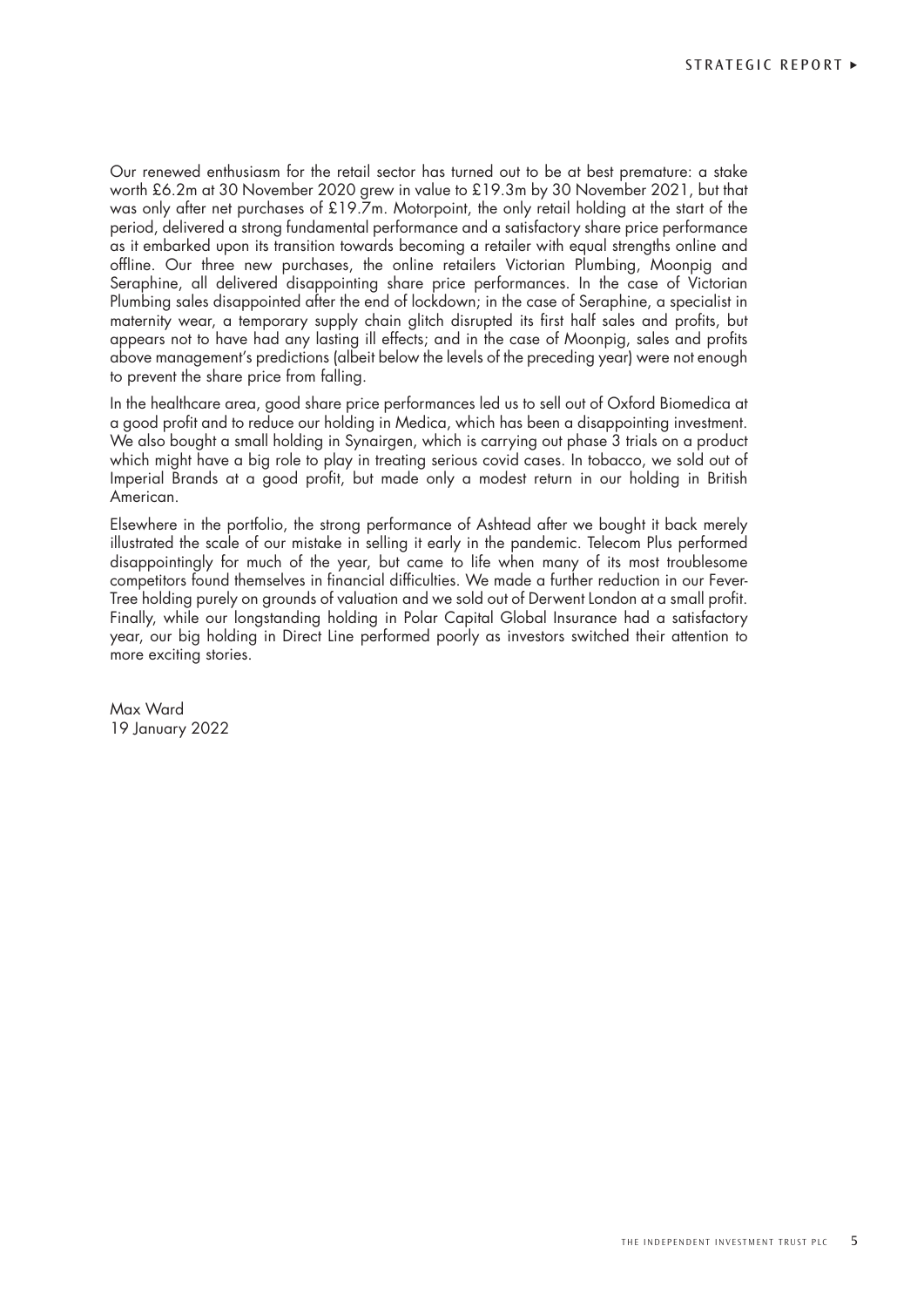# **List of Investments**

# **As at 30 November 2021**

| Sector                     | Name                                          | 2020<br>Value<br>$\pounds'000$ | <b>Net</b><br>transactions<br>£'000 | Gains/<br>(losses)<br>$\pounds$ 000 | 2021<br>Value<br>$\pounds'000$ | $\%$  |
|----------------------------|-----------------------------------------------|--------------------------------|-------------------------------------|-------------------------------------|--------------------------------|-------|
| Housing                    | Bellway                                       | 11,320                         | $\qquad \qquad -$                   | 1,152                               | 12,472                         | 3.8   |
|                            | Persimmon                                     | 6,906                          | 374                                 | 931                                 | 8,211                          | 2.5   |
|                            | Redrow                                        | 10,380                         |                                     | 2,576                               | 12,956                         | 4.0   |
|                            |                                               | 28,606                         | 374                                 | 4,659                               | 33,639                         | 10.3  |
| <b>Industrials</b>         | Ashtead Group                                 |                                | 3,800                               | 5,266                               | 9,066                          | 2.8   |
| Retailing                  | Moonpig Group                                 |                                | 5,280                               | (366)                               | 4,914                          | 1.5   |
|                            | Motorpoint                                    | 6,200                          | (1,870)                             | 620                                 | 4,950                          | 1.5   |
|                            | Seraphine Group                               |                                | 4,498                               | (2, 119)                            | 2,379                          | 0.7   |
|                            | Victorian Plumbing                            | $\overline{\phantom{0}}$       | 11,790                              | (4,770)                             | 7,020                          | 2.2   |
|                            | Alibaba Group                                 |                                | (6)                                 | 6                                   |                                |       |
|                            |                                               | 6,200                          | 19,692                              | (6,629)                             | 19,263                         | 5.9   |
| <b>Consumer Services</b>   | Telecom Plus                                  | 8,580                          | (343)                               | (74)                                | 8,163                          | 2.5   |
| <b>Travel and Leisure</b>  | Frontier Developments                         | 9,158                          | (2,726)                             | (1, 519)                            | 4,913                          | 1.5   |
|                            | Jet2                                          |                                | 11,978                              | (2, 220)                            | 9,758                          | 3.0   |
|                            | Loungers                                      | 3,737                          |                                     | 979                                 | 4,716                          | 1.5   |
|                            | On the Beach Group                            | 11,580                         | (3, 841)                            | (3,080)                             | 4,659                          | 1.4   |
|                            | Team 17 Group                                 | 23,100                         | (1,654)                             | (3, 526)                            | 17,920                         | 5.5   |
|                            | tinyBuild                                     |                                | 9,993                               | (193)                               | 9,800                          | 3.0   |
|                            |                                               | 47,575                         | 13,750                              | (9, 559)                            | 51,766                         | 15.9  |
| <b>Business Services</b>   | <b>Big Technologies</b>                       | $\qquad \qquad -$              | 10,250                              | 3,280                               | 13,530                         | 4.1   |
|                            | <b>Bytes Technology Group</b>                 | $\qquad \qquad -$              | 14,207                              | 13,443                              | 27,650                         | 8.5   |
|                            | Midwich                                       | 12,100                         | (4,760)                             | 5,260                               | 12,600                         | 3.9   |
|                            |                                               | 12,100                         | 19,697                              | 21,983                              | 53,780                         | 16.5  |
| <b>Tobacco</b>             | <b>Imperial Brands</b>                        | 9,527                          | (10,718)                            | 1,191                               |                                |       |
|                            | <b>British American Tobacco</b>               | 10,556                         |                                     | (438)                               | 10,118                         | 3.1   |
|                            |                                               | 20,083                         | (10,718)                            | 753                                 | 10,118                         | 3.1   |
| <b>Technology and</b>      | Alfa Financial Software                       | 3,255                          | $\equiv$                            | 1,645                               | 4,900                          | 1.5   |
| <b>Telecommunications</b>  | <b>Blue Prism</b>                             | 7,135                          | (6,026)                             | 255                                 | 1,364                          | 0.4   |
|                            | FDM Group                                     | 15,360                         | (5, 387)                            | 1,247                               | 11,220                         | 3.4   |
|                            | <b>Gamma Communications</b>                   | 11,235                         | $\equiv$                            | 651                                 | 11,886                         | 3.7   |
|                            | Herald Investment Trust                       | 24,700                         | (4,748)                             | 6,228                               | 26,180                         | 8.0   |
|                            | Made Tech Group                               |                                | 5,671                               | (919)                               | 4,752                          | 1.5   |
|                            | Seeing Machines                               | 6,784                          | (2,998)                             | 6,239                               | 10,025                         | 3.1   |
|                            | Zoo Digital Group                             | 1,300                          | (2, 160)                            | 860                                 |                                |       |
|                            |                                               | 69,769                         | (15,648)                            | 16,206                              | 70,327                         | 21.6  |
| <b>Beverages</b>           | Fever-Tree Drinks                             | 9,240                          | (4, 544)                            | 484                                 | 5,180                          | 1.6   |
| Insurance                  | Direct Line Insurance Group                   | 14,785                         |                                     | (1, 265)                            | 13,520                         | 4.1   |
| Property                   | Derwent London                                | 6,080                          | (6, 842)                            | 762                                 |                                |       |
| Healthcare                 | Medica Group                                  | 4,920                          | (3, 111)                            | 1,391                               | 3,200                          | 1.0   |
|                            | Oxford Biomedica                              | 6,027                          | (7,637)                             | 1,610                               |                                |       |
|                            | Synairgen                                     |                                | 923                                 | 291                                 | 1,214                          | 0.4   |
|                            |                                               | 10,947                         | (9,825)                             | 3,292                               | 4,414                          | 1.4   |
| <b>Financials</b>          | Polar Capital Global Insurance Fund - Ireland | 5,325                          |                                     | 614                                 | 5,939                          | 1.8   |
| <b>TOTAL INVESTMENTS</b>   |                                               | 239,290                        | 9,393                               | 36,492                              | 285,175                        | 87.5  |
| Net liquid assets          |                                               | 56,970                         | (16, 044)                           |                                     | 40,926                         | 12.5  |
| <b>SHAREHOLDERS' FUNDS</b> |                                               | 296,260                        | (6,651)                             | 36,492                              | 326,101                        | 100.0 |

All holdings are in equities domiciled in the UK unless otherwise stated.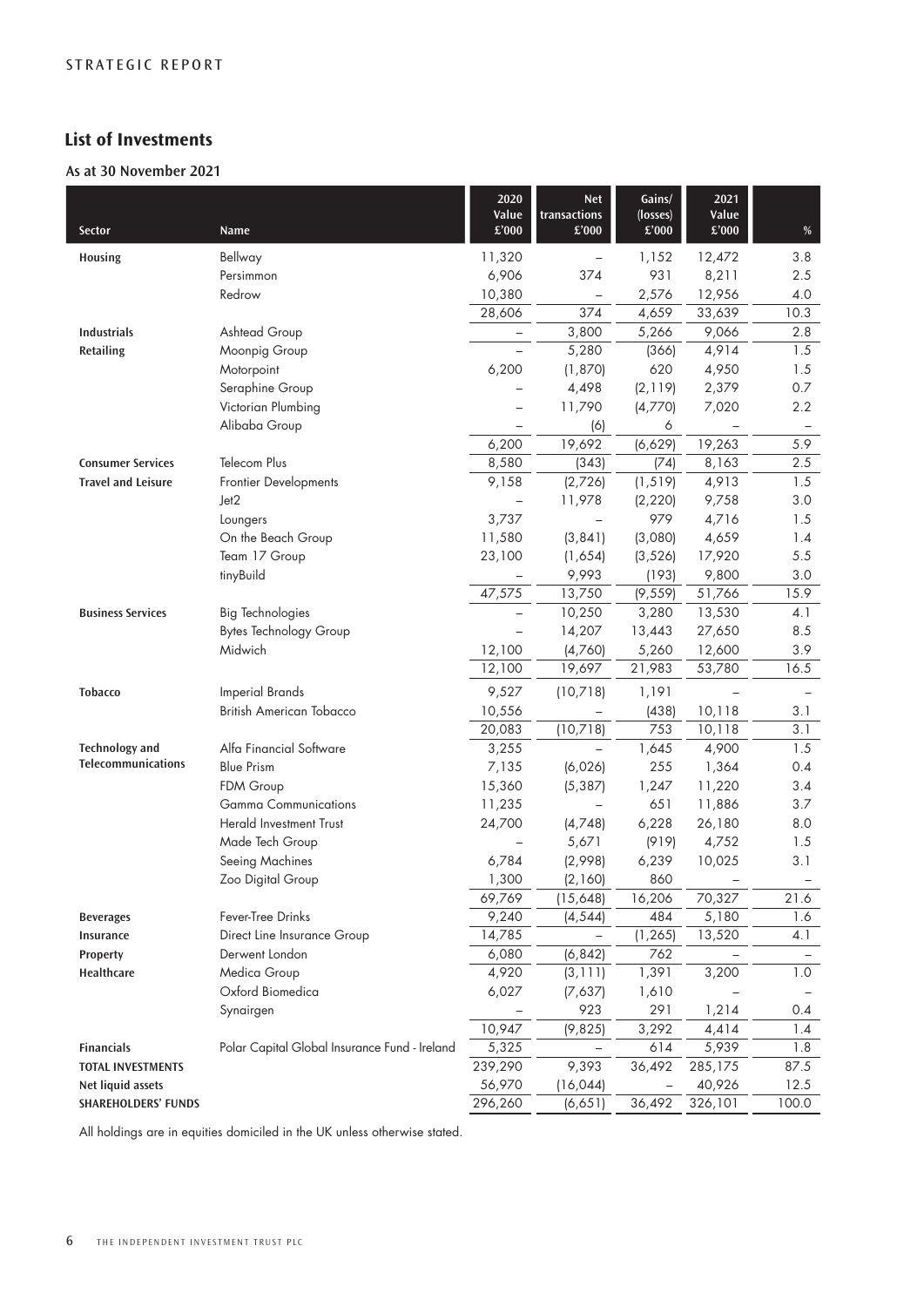# **Long Term Record**

#### **Capital**

| At 30 November | <b>Total assets</b><br>£'000 | <b>Bank loans</b><br>£'000 | Shareholders'<br>funds<br>£'000 | Net asset<br>value<br>per share*†<br>p | <b>Share</b><br>price*<br>p | Premium/<br>(discount)*†<br>% |
|----------------|------------------------------|----------------------------|---------------------------------|----------------------------------------|-----------------------------|-------------------------------|
| 2001           | 67,314                       | 9,506                      | 57,808                          | 109.0                                  | 113.50                      | 4.1                           |
| 2002           | 79,073                       | 12,640                     | 66,433                          | 111.8                                  | 122.50                      | 9.6                           |
| 2003           | 104,333                      | 11,047                     | 93,286                          | 143.0                                  | 150.50                      | 5.2                           |
| 2004           | 109,818                      | 6,801                      | 103,017                         | 157.9                                  | 158.50                      | 0.4                           |
| 2005#          | 166,379                      | 29,032                     | 137,347                         | 210.6                                  | 213.75                      | 1.5                           |
| 2006           | 225,149                      | 38,279                     | 186,870                         | 282.6                                  | 292.00                      | 3.3                           |
| 2007           | 160,168                      | 9,994                      | 150,174                         | 227.1                                  | 207.00                      | (8.9)                         |
| 2008           | 94,239                       |                            | 94,239                          | 144.6                                  | 117.50                      | (18.7)                        |
| 2009           | 121,432                      | -                          | 121,432                         | 194.9                                  | 168.00                      | (13.8)                        |
| 2010           | 143,647                      |                            | 143,647                         | 234.5                                  | 203.50                      | (13.2)                        |
| 2011           | 138,225                      |                            | 138,225                         | 226.4                                  | 186.00                      | (17.8)                        |
| 2012           | 145,121                      |                            | 145,121                         | 245.3                                  | 212.75                      | (13.2)                        |
| 2013           | 166,890                      |                            | 166,890                         | 287.2                                  | 268.50                      | (6.5)                         |
| 2014           | 179,860                      |                            | 179,860                         | 310.8                                  | 290.50                      | (6.5)                         |
| 2015           | 218,971                      |                            | 218,971                         | 390.1                                  | 363.00                      | (6.9)                         |
| 2016           | 220,870                      |                            | 220,870                         | 397.7                                  | 353.00                      | (11.2)                        |
| 2017           | 338,451                      |                            | 338,451                         | 610.2                                  | 654.00                      | 7.2                           |
| 2018           | 297,573                      | -                          | 297,573                         | 537.4                                  | 531.00                      | (1.2)                         |
| 2019           | 312,869                      |                            | 312,869                         | 571.8                                  | 518.00                      | (9.4)                         |
| 2020           | 296,260                      |                            | 296,260                         | 547.1                                  | 505.00                      | (7.7)                         |
| 2021           | 326,101                      | $\overline{\phantom{0}}$   | 326,101                         | 617.9                                  | 544.00                      | (12.0)                        |

\*For a definition of Terms see Glossary of Terms and Alternative Performance Measures on pages 56 and 57.

†Alternative performance measure, see Glossary of Terms and Alternative Performance Measures on pages 56 and 57.

#The figures prior to 2005 have not been restated for changes in accounting policies implemented in 2006.

#### **Revenue Gearing Ratio**

| Period to 30 November | Revenue<br>return<br>£'000 | Revenue<br>return per<br>ordinary share<br>p | Regular<br>dividends per<br>ordinary share<br>p | <b>Special</b><br>dividends per<br>ordinary share<br>p | Ongoing<br>charges‡§<br>% | Net gearing/<br>$(cash) \P$<br>% |
|-----------------------|----------------------------|----------------------------------------------|-------------------------------------------------|--------------------------------------------------------|---------------------------|----------------------------------|
| 2001                  | 1,907                      | 3.60                                         | 2.00                                            | 1.00                                                   | 0.65                      | $\overline{4}$                   |
| 2002                  | 1,745                      | 3.17                                         | 2.50                                            |                                                        | 0.54                      | 11                               |
| 2003                  | 2,446                      | 3.95                                         | 3.00                                            |                                                        | 0.43                      | 3                                |
| 2004                  | 2,972                      | 4.56                                         | 3.75                                            |                                                        | 0.39                      | (5)                              |
| 2005                  | 3,258                      | 4.99                                         | 4.25                                            |                                                        | 0.32                      | 15                               |
| 2006                  | 3,121                      | 4.78                                         | 4.50                                            |                                                        | 0.26                      | 13                               |
| 2007                  | 3,544                      | 5.36                                         | 5.00                                            |                                                        | 0.33                      | (14)                             |
| 2008                  | 4,184                      | 6.34                                         | 5.00                                            | 0.75                                                   | 0.59                      | (15)                             |
| 2009                  | 2,639                      | 4.16                                         | 5.00                                            | 3.00                                                   | 0.41                      | (11)                             |
| 2010                  | 3,525                      | 5.72                                         | 5.00                                            |                                                        | 0.35                      | (11)                             |
| 2011                  | 4,024                      | 6.57                                         | 5.00                                            | 0.60                                                   | 0.42                      | (19)                             |
| 2012                  | 3,486                      | 5.81                                         | 5.00                                            |                                                        | 0.43                      | (16)                             |
| 2013                  | 3,606                      | 6.16                                         | 5.00                                            | 1.00                                                   | 0.39                      | (10)                             |
| 2014                  | 4,260                      | 7.35                                         | 5.00                                            | 2.00                                                   | 0.36                      | (7)                              |
| 2015                  | 4,738                      | 8.30                                         | 5.00                                            | 3.00                                                   | 0.32                      | (2)                              |
| 2016                  | 4,420                      | 7.93                                         | 5.00                                            | 2.50                                                   | 0.34                      | (5)                              |
| 2017                  | 5,106                      | 9.20                                         | 6.00                                            | 2.00                                                   | 0.25                      | (7)                              |
| 2018                  | 5,839                      | 10.53                                        | 7.00                                            | 3.00                                                   | 0.21                      | (8)                              |
| 2019                  | 7,431                      | 13.48                                        | 8.00                                            | 5.00                                                   | 0.24                      | (14)                             |
| 2020                  | 3,322                      | 6.09                                         | 8.00                                            |                                                        | 0.27                      | (19)                             |
| 2021                  | 5,119                      | 9.61                                         | 8.00                                            | 1.00                                                   | 0.24                      | (13)                             |

‡Total administrative expenses expressed as a percentage of shareholders' funds. The percentages for 2011 onwards have been calculated using average shareholders' funds in accordance with the methodology recommended by the AIC. The other years are calculated based on closing shareholders' funds.

¶Borrowings less available cash (cash and cash equivalents as adjusted for investment and share buyback transactions awaiting settlement) and fixed interest securities (ex convertibles) divided by shareholders' funds.

§For a definition of Terms see Glossary of Terms and Alternative Performance Measures on pages 56 and 57. Past performance is not a guide to future performance.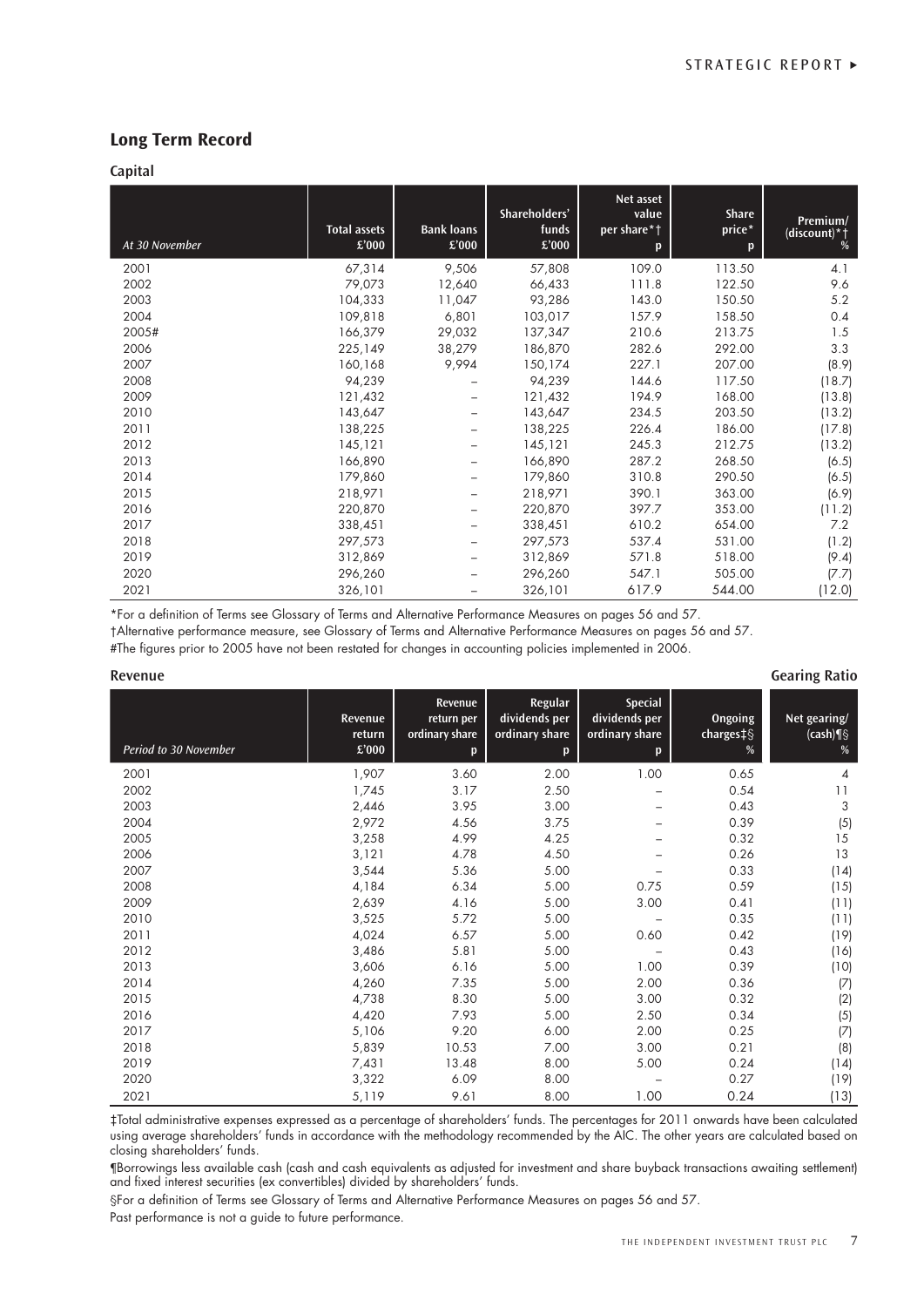| At 30 November              | Net asset<br>value<br>per share | <b>Share</b><br>price | <b>FTSE</b><br>All-share<br><b>Index</b><br>$\boldsymbol{\wedge}$ | Net asset<br>value total<br>return <sup>*</sup> | <b>Share price</b><br>total return<br>$\star$ $\wedge$ | <b>FTSE</b><br>All-share<br>total return<br>$\boldsymbol{\wedge}$ | Regular<br>dividend<br>per ordinary<br>share** | Retail<br>price<br>index<br>$\boldsymbol{\wedge}$ |
|-----------------------------|---------------------------------|-----------------------|-------------------------------------------------------------------|-------------------------------------------------|--------------------------------------------------------|-------------------------------------------------------------------|------------------------------------------------|---------------------------------------------------|
| 2000                        | 100                             | 100                   | 100                                                               | 100                                             | 100                                                    | 100                                                               | $\overline{\phantom{0}}$                       | 100                                               |
| 2001                        | 111                             | 114                   | 85                                                                | 110                                             | 111                                                    | 88                                                                | 100                                            | 101                                               |
| 2002                        | 114                             | 123                   | 68                                                                | 116                                             | 123                                                    | 72                                                                | 125                                            | 104                                               |
| 2003                        | 145                             | 151                   | 73                                                                | 153                                             | 155                                                    | 80                                                                | 150                                            | 106                                               |
| 2004                        | 161                             | 159                   | 80                                                                | 173                                             | 166                                                    | 90                                                                | 188                                            | 110                                               |
| 2005                        | 214                             | 214                   | 93                                                                | 233                                             | 229                                                    | 109                                                               | 213                                            | 113                                               |
| 2006                        | 287                             | 292                   | 106                                                               | 319                                             | 319                                                    | 128                                                               | 225                                            | 117                                               |
| 2007                        | 231                             | 207                   | 111                                                               | 259                                             | 230                                                    | 139                                                               | 250                                            | 122                                               |
| 2008                        | 147                             | 118                   | 72                                                                | 168                                             | 134                                                    | 94                                                                | 250                                            | 126                                               |
| 2009                        | 198                             | 168                   | 90                                                                | 233                                             | 200                                                    | 122                                                               | 250                                            | 126                                               |
| 2010                        | 238                             | 204                   | 97                                                                | 296                                             | 253                                                    | 136                                                               | 250                                            | 132                                               |
| 2011                        | 230                             | 186                   | 96                                                                | 291                                             | 237                                                    | 139                                                               | 250                                            | 139                                               |
| 2012                        | 249                             | 213                   | 104                                                               | 318                                             | 276                                                    | 156                                                               | 250                                            | 143                                               |
| 2013                        | 292                             | 269                   | 121                                                               | 385                                             | 358                                                    | 187                                                               | 250                                            | 147                                               |
| 2014                        | 316                             | 291                   | 122                                                               | 424                                             | 396                                                    | 196                                                               | 250                                            | 150                                               |
| 2015                        | 397                             | 363                   | 119                                                               | 544                                             | 506                                                    | 197                                                               | 250                                            | 151                                               |
| 2016                        | 404                             | 353                   | 125                                                               | 576                                             | 506                                                    | 217                                                               | 250                                            | 155                                               |
| 2017                        | 621                             | 654                   | 137                                                               | 888                                             | 947                                                    | 246                                                               | 300                                            | 161                                               |
| 2018                        | 547                             | 531                   | 130                                                               | 788                                             | 777                                                    | 242                                                               | 350                                            | 166                                               |
| 2019                        | 581                             | 518                   | 138                                                               | 848                                             | 774                                                    | 269                                                               | 400                                            | 170                                               |
| 2020                        | 556                             | 505                   | 120                                                               | 846                                             | 773                                                    | 241                                                               | 400                                            | 171                                               |
| 2021                        | 628                             | 544                   | 137                                                               | 961                                             | 845                                                    | 283                                                               | 400                                            | 183                                               |
| Compound annual returns (%) |                                 |                       |                                                                   |                                                 |                                                        |                                                                   |                                                |                                                   |
| 5 year                      | 9.2                             | 9.0                   | 1.7                                                               | 10.7                                            | 10.8                                                   | 5.5                                                               | 9.9                                            | 3.4                                               |
| 10 year                     | 10.6                            | 11.3                  | 3.6                                                               | 12.7                                            | 13.6                                                   | 7.3                                                               | 4.8                                            | 2.8                                               |
| Since inception             | 9.1                             | 8.4                   | 1.5                                                               | 11.4                                            | 10.7                                                   | 5.1                                                               | 7.2                                            | 2.9                                               |

# **Cumulative Performance (taking 18 October 2000**§ **as 100)**

§Launch date of Company.

^Source: Baillie Gifford/Refinitiv and relevant underlying index providers. See disclaimer on page 55.

\*For a definition of Terms see Glossary of Terms and Alternative Performance Measures on pages 56 and 57.

\*\*Regular dividend taking 2001 as 100.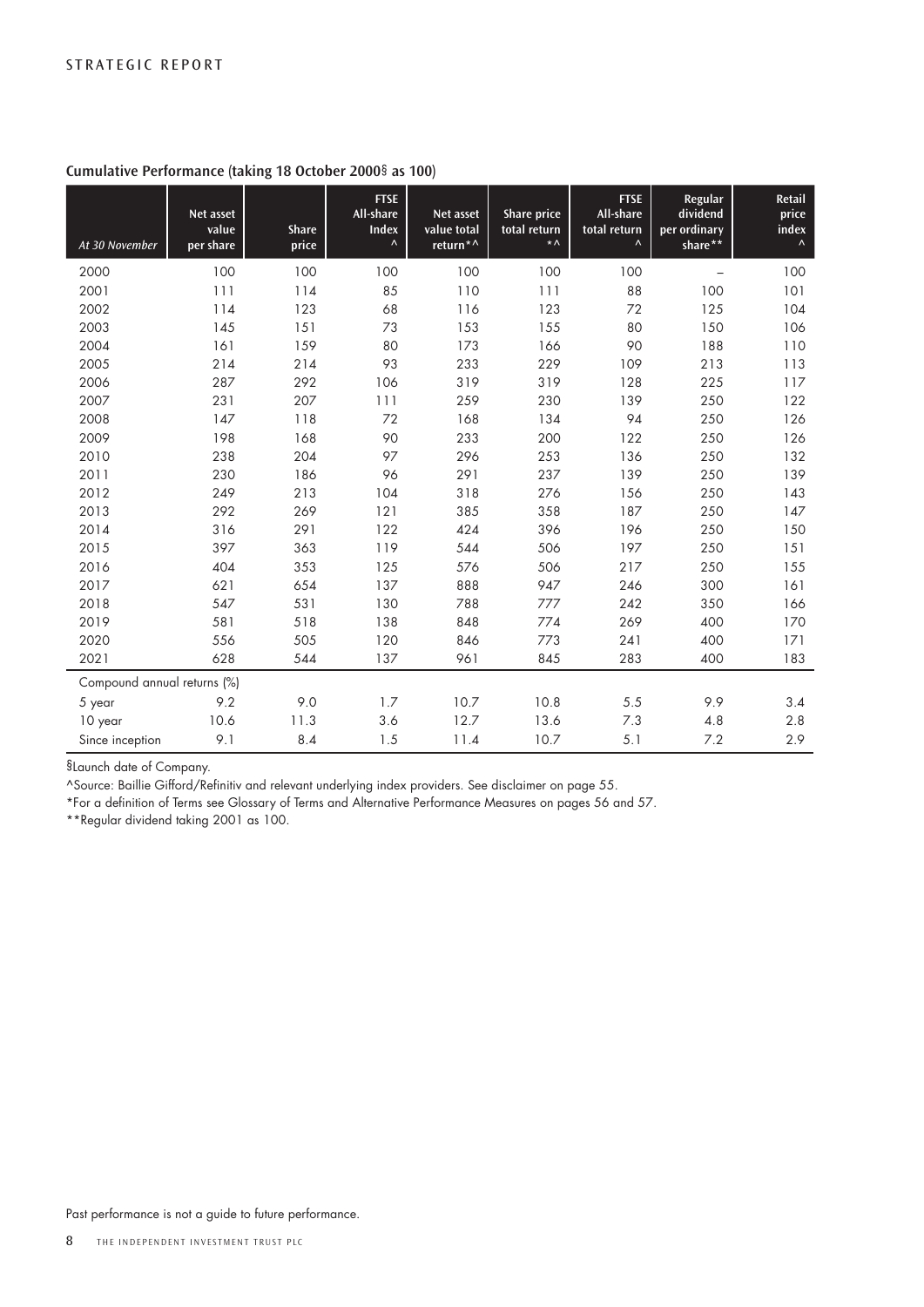# **Business Review**

#### **Business Model**

#### *Business and Status*

The Company is an investment company within the meaning of section 833 of the Companies Act 2006 and carries on business as an investment trust. Investment trusts are UK public listed companies and their shares are traded on the London Stock Exchange. They invest in a portfolio of assets in order to spread risk. The Company has a fixed share capital, although, as explained on pages 17 and 18, it may purchase its own shares or issue shares. The price of the Company's shares is determined, like other listed shares, by supply and demand.

The Company has been approved as an investment trust by HM Revenue & Customs subject to the Company continuing to meet the eligibility conditions. The directors are of the opinion that the Company has continued to conduct its affairs so as to enable it to comply with the ongoing requirements of section 1158 of the Corporation Tax Act 2010. The Company is a small registered UK Alternative Investment Fund Manager under the Alternative Investment Fund Managers Regulations 2013. It is self-managed and secretarial and administrative services are provided by Baillie Gifford & Co.

#### *Objective and Policy*

The Company's objective and policy are set out below. Although its investment policy allows gearing, including the use of derivatives, the Company is not permitted to employ gearing whilst it continues to be a small registered UK Alternative Investment Fund Manager.

The Company's objective is to provide good absolute returns over long periods by investing the great majority of its assets in UK and international quoted securities and, if appropriate, index futures.

The Company's asset allocation policy is essentially opportunistic: the directors will sanction the allocation of money to those geographic areas that appear to offer the most favourable combinations of risk and reward. There are no maximum exposure limits on the amounts to be allocated to individual geographic areas, but in determining the allocation to an individual area the directors will consider the quality and quantity of information about that area available to the Company. They will also consider the difficulty the Company might have in monitoring its investments in that area in the context of a limited managerial resource. An important reason for the Company's historical commitment to UK equities has been the easy access it has had to an abundant supply of information on UK companies.

The Company has the freedom to invest up to 10% of its assets in unquoted securities, but the directors have no current intention of investing in unquoted securities.

The Company may use derivatives (futures, options and the like) to protect shareholders' funds, to hedge currency exposure, as a cost effective alternative to conventional gearing or in order to obtain or adjust its exposure to individual markets. The Company's investment policy in relation to the use of derivative instruments shall be subject to the following restrictions:

- (a) the Company's strategy for the use of derivative instruments must have the prior authorization of the board;
- (b) the Company shall not use derivative instruments to the extent that such use would achieve an economic exposure within the Company's portfolio which would not be permitted by the other requirements of the Company's investment policy including asset allocation, risk diversification and maximum exposures; and
- (c) the Company shall aggregate the effective gearing of all of its outstanding derivative instruments with its borrowings and shall not invest in a derivative instrument if, immediately following such investment, the Company's aggregate gearing would exceed a sum equal to 50% of its net assets.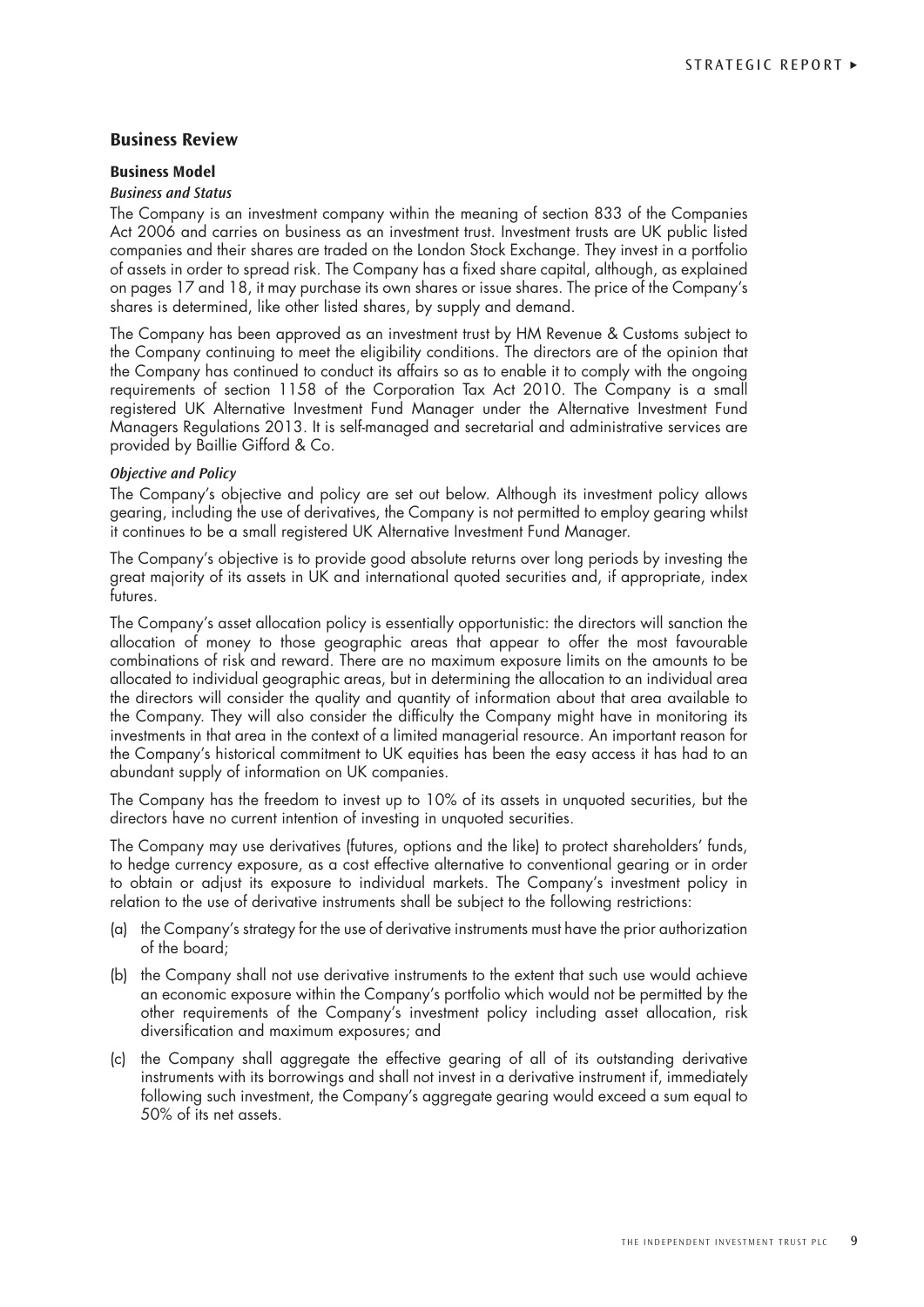It has been the policy of the directors since the Company's inception to sanction levels of exposure to individual companies and industries that would be considered unusually high by many conventional equity managers. In such cases, considerable care is taken by the directors at the time that the positions are established to ensure that the risk associated with them is reasonable in the context of the potential they offer. In particular, great emphasis is placed on the fundamental characteristics of the businesses and on their valuations. The directors will not sanction new investment in any sector that makes up more than 40% of the Company's shareholders' funds or in any company that makes up more than 15% of the Company's shareholders' funds.

The directors are aware that in some quarters it is believed that the composition of market indices is a good starting point for the measurement of portfolio risk. The directors do not share this belief and pay no attention to the composition of market indices when assessing the level of risk within the portfolio. Instead, they consider the fundamental characteristics of the individual investments – such as cyclicality, profitability, balance sheet structure and valuation – to arrive at a subjective assessment of the level of risk associated with each. They then make a further subjective assessment of the extent to which levels of concentration in particular industries leave the Company exposed to unexpected external events. It is the conscious policy of the directors to operate with less diversification of risk than might be considered normal by many investment managers.

A detailed analysis of the Company's investment portfolio is set out on page 6 and in the Managing Director's Report.

#### **Performance**

At each board meeting, the directors consider a number of performance measures to assess the Company's success in achieving its objectives.

#### *Key Performance Indicators*

The key performance indicators (KPIs) used to measure the progress and performance of the Company over time are established industry measures and are as follows:

- the movement in net asset value per ordinary share on a total return basis;
- the discount or premium of the share price to the net asset value; and
- the ongoing charges.

An explanation of these measures can be found in the Glossary of Terms and Alternative Performance Measures of pages 56 and 57.

In addition to the above, the board also has regard to the total return of the FTSE All-Share Index and considers the performance of comparable companies.

The Long Term Record on pages 7 and 8 provides detailed performance information since inception. The net asset value total return for the year is contained in the Chairman's Statement along with information on the discount and ongoing charges.

#### **Principal and Emerging Risks**

As explained on pages 22 and 23 there is a process for identifying, evaluating and managing the risks faced by the Company on a regular basis. The directors have carried out a robust assessment of the principal and emerging risks facing the Company, including those that would threaten its business model, future performance, solvency or liquidity. A description of these risks and how they are being managed or mitigated is set out below.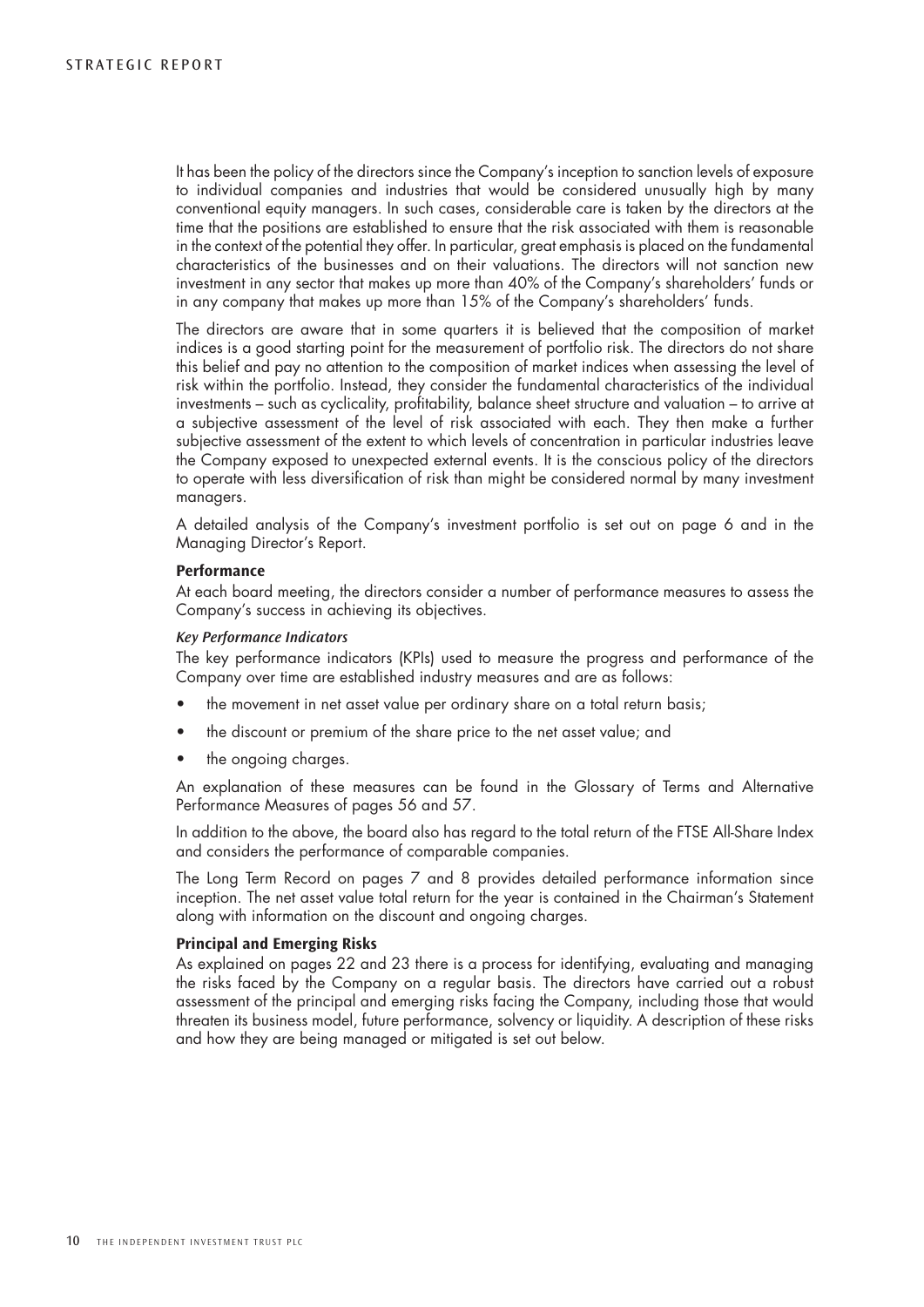The board considers the coronavirus (Covid-19) pandemic to be a factor which exacerbates existing risks, rather than a new emerging risk. Its impact is considered within the relevant risks.

*Financial risk* – The Company's assets consist mainly of listed securities and its principal financial risks are therefore market related and include market risk (comprising currency risk, interest rate risk and other price risk), liquidity risk and credit risk. An explanation of those risks and how they are managed is contained in note 16 to the accounts on pages 47 to 49. The board has, in particular, considered the impact of heightened market volatility since the Covid-19 outbreak. To mitigate this risk, at each board meeting the composition and diversification of the portfolio by geographical and industrial sectors are considered along with sales and purchases of investments. Individual investments are discussed with the managing director together with his general views on the various investment markets and sectors.

*Investment strategy risk* – pursuing an investment strategy to fulfil the Company's objective which the market perceives to be unattractive or inappropriate, or an ineffective implementation of an attractive or appropriate strategy, may lead to reduced returns for shareholders and, as a result, a decreased demand for the Company's shares. This may lead to the Company's shares trading at a widening discount to their Net Asset Value. To mitigate this risk, the board regularly reviews and monitors: the Company's objective and investment policy and strategy; the investment portfolio and its performance; the level of discount/premium to Net Asset Value at which the shares trade; and movements in the share register.

*Regulatory risk* – failure to comply with applicable legal and regulatory requirements such as the tax rules for investment trusts, the FCA Listing Rules, the Companies Act and the Alternative Investment Fund Managers Regulations 2013 could lead to suspension of the Company's Stock Exchange listing, financial penalties, a qualified audit report or to the Company being subject to tax on capital gains. To mitigate this risk, the practical measures to ensure compliance with regulations and with company law, and to provide effective and efficient operations as they relate to secretarial and administrative matters, have been delegated to Baillie Gifford & Co. Baillie Gifford's Internal Audit and Compliance departments provide regular reports to the audit committee on Baillie Gifford's monitoring programmes. Major regulatory change could impose disproportionate compliance burdens on the Company or threaten the viability of the investment trust structure. In such circumstances, representation would be made to defend the special circumstances of investment trusts. Shareholder documents and announcements, including the Company's published interim and annual report and financial statements, are subject to stringent review processes and procedures are in place to ensure adherence to the Transparency Directive and the Market Abuse Directive with reference to inside information.

*Custody risk* – safe custody of the Company's assets may be compromised through control failures by the Company's custodian, including breaches of cyber security. To mitigate this risk, cash and portfolio holdings are regularly reconciled to the custodian's records by Baillie Gifford & Co. The audit committee reviewed Baillie Gifford's Report on Internal Controls which details the controls in place regarding the recording and reconciliation of cash and portfolio holdings to third party data. The custodian's Internal Controls Reports are reviewed by Baillie Gifford & Co and a summary of the key points is provided to the audit committee by Baillie Gifford & Co's Business Risk department. In addition, the existence of assets is subject to annual external audit.

*Operational risk* – risk of loss resulting from inadequate or failed internal controls, processes and systems, or from external events. To mitigate this risk, Baillie Gifford's Internal Audit and Compliance departments provide regular reports to the audit committee. The board also reviews Baillie Gifford's Report on Internal Controls and the reports by other key service providers are reviewed by Baillie Gifford on behalf of the board. In addition, Baillie Gifford has a comprehensive business continuity plan which facilitates continued operations of the business in the event of a service disruption (including any disruption resulting from the coronavirus pandemic) or major disaster. Baillie Gifford has continued to work on a business-as-usual basis throughout the Covid-19 pandemic. Following the relaxation of Covid-19 restrictions by the Scottish and UK governments, there had been a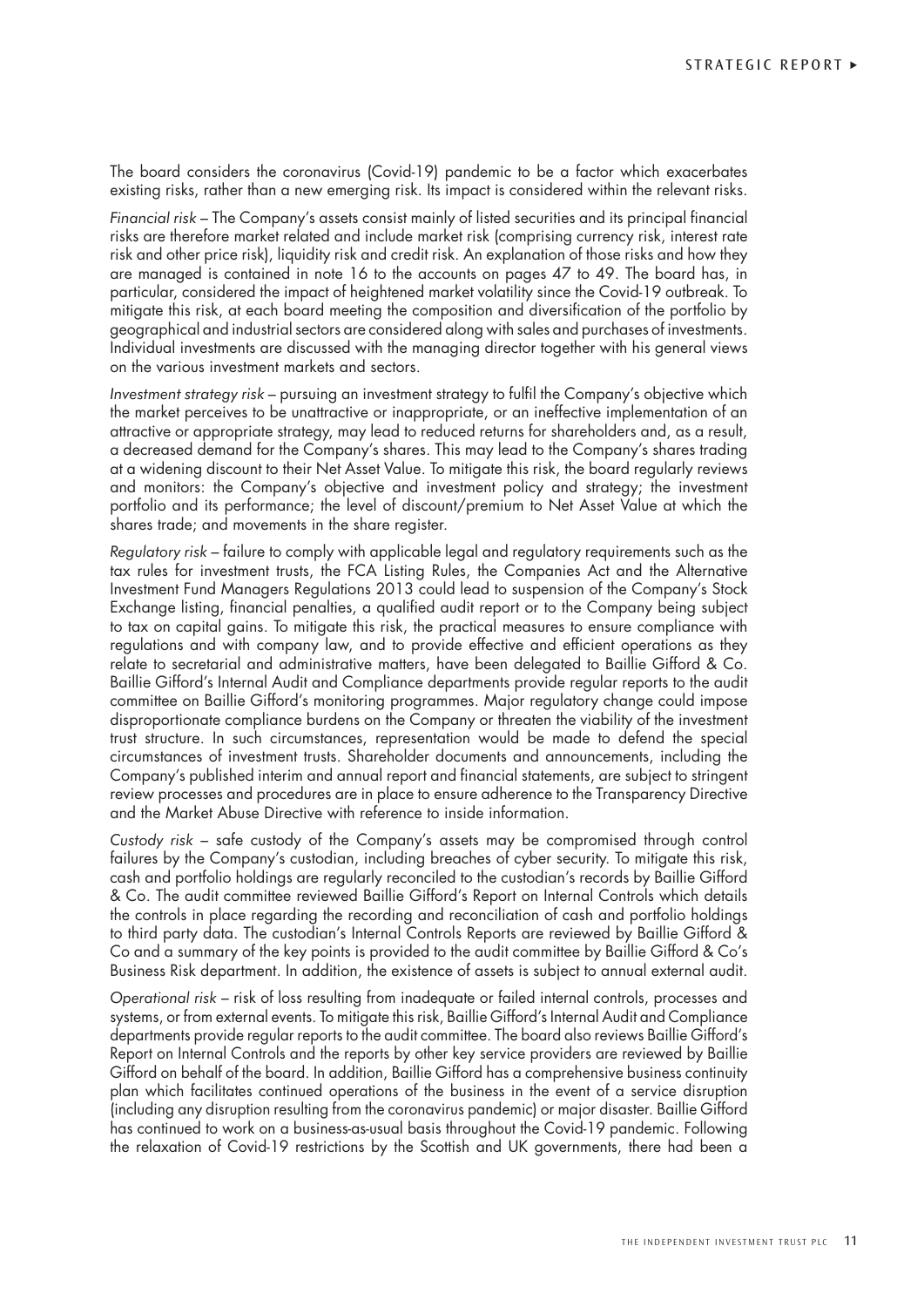gradual increase in office attendance with a hybrid model operating whereby staff determined the most appropriate split between working from home and working in the office. With the recent reintroduction of restrictions, Baillie Gifford staff have, in the main, reverted to working from home. In the year under review, the other key third party service providers have not experienced significant operational difficulties affecting their respective services to the Company.

*Discount risk* – the discount/premium at which the Company's shares trade relative to its Net Asset Value can change. The risk of a widening discount is that it may undermine investor confidence in the Company. To manage this risk, the board monitors the level of discount/ premium at which the shares trade and the Company has authority to buy back its existing shares when deemed by the board to be in the best interests of the Company and its shareholders.

*Economic, Social and Governance (ESG) risk* – a failure by the investment manager to identify potential future problems on ESG matters in an investee company could lead to the Company's shares being less attractive to investors as well as potential valuation issues in the underlying investee company.

*Political risk* – the board is of the view that political change in areas in which the Company invests or may invest may have practical consequences for the Company. To mitigate this risk, developments are closely monitored and considered by the board. Whilst there remains considerable uncertainty at present, the board will continue to monitor developments as they occur and assess the potential consequences for the Company's future activities.

*Resource risk* – as the Company is self managed and has only two employees (the managing director and full-time portfolio manager of the portfolio, Max Ward, and an office manager) the loss of personnel may adversely impact investment performance. To mitigate this risk, contingency plans are in place to deal with any loss of personnel. Secretarial and accounting functions are contracted out to Baillie Gifford & Co and are not subject to resource risk.

#### **Viability Statement**

In accordance with provision 31 of the UK Corporate Governance Code, the directors have assessed the prospects of the Company over a five year period. The directors believe this period to be appropriate as it is reflective of the Company's investment and planning timeframe and, in the absence of any adverse change to the regulatory environment and the favourable tax treatment afforded to UK investment trusts, is a period over which they do not expect there to be any significant change to the current principal risks nor to the adequacy of the mitigating controls in place. The directors do not envisage any change in strategy or objectives that would prevent the Company from continuing to operate over that period.

Contingency plans are in place to deal with any loss of key personnel. In the event of the departure of the managing director, the board would endeavour to present shareholders with an option to realize their investment at around liquidating value, being the net asset value less expenses relating to the liquidation of the company, or to convert to another investment trust.

In making this assessment the directors have taken into account the Company's current position and its self-managed status and have conducted a robust assessment of the Company's principal and emerging risks and uncertainties detailed on pages 10 to 12. The Company's investments are listed and readily realizable.

The Company's primary third party suppliers including its secretaries, custodian, registrar and auditor are not experiencing significant operational difficulties affecting their respective services to the Company. In addition, as substantially all of the essential services required by the Company are outsourced to third party service providers, this allows key service providers to be replaced at relatively short notice where necessary.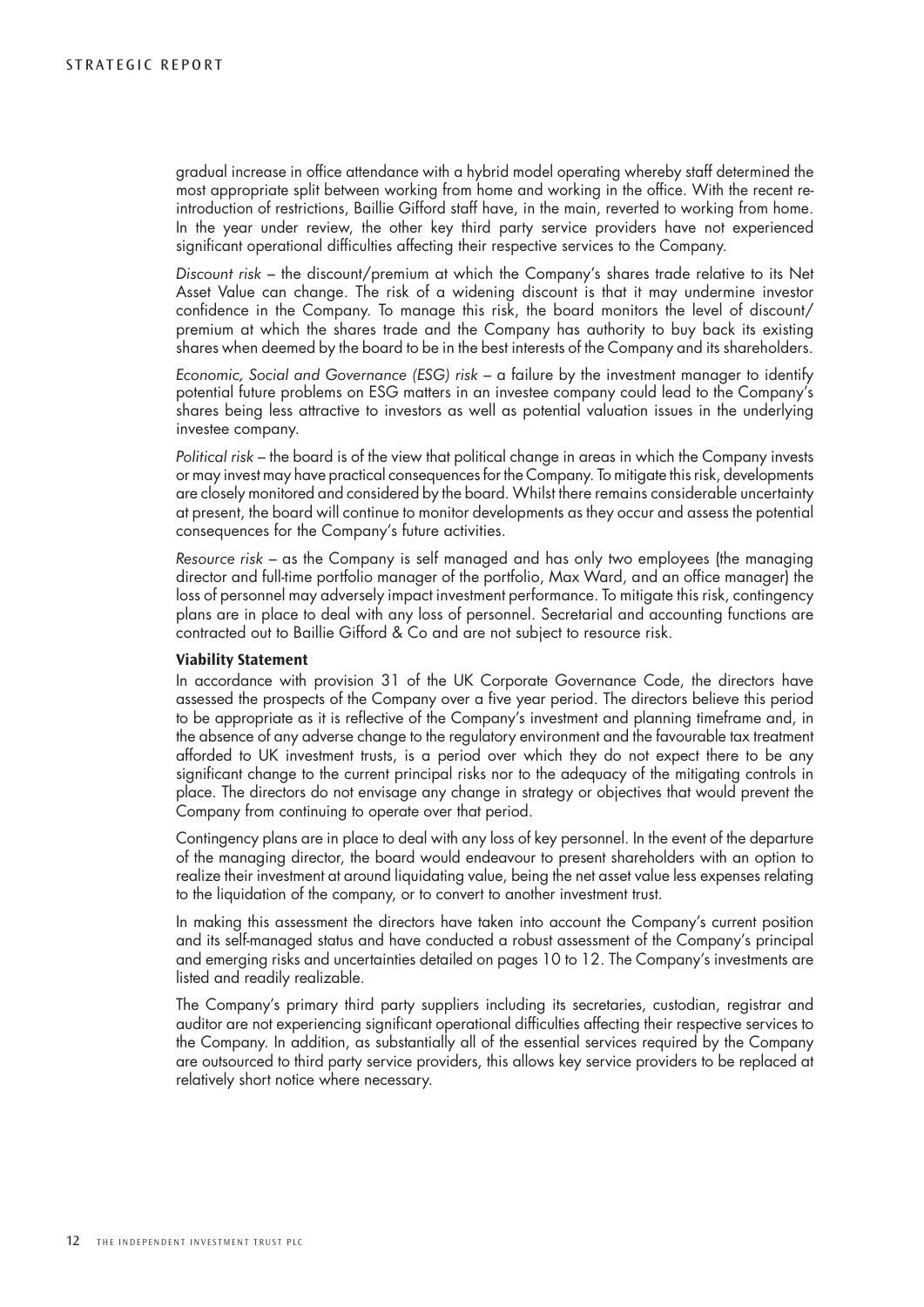Although the Company has the authority to buy back up to 14.99% of its issued share capital, which is renewed annually, there is no stated discount control mechanism in place. The directors have also considered the Company's investment objective and policy, its dividend policy, the nature of its assets, its liabilities and projected income and expenditure.

The Company is not permitted to employ gearing whilst it continues to be a small registered UK AIFM, its ongoing charges are a very small percentage of its assets (2021 – 0.24%; 2020 – 0.27%) and the vast majority of the Company's investments are readily realizable and, for the most part, can be sold to meet liabilities as they fall due.

The board and manager have specifically considered the UK's departure from the European Union on 31 December 2020 and the subsequent trade agreement and do not consider that this will affect the going concern status or viability of the Company.

Based on this assessment, the directors have a reasonable expectation that the Company will be able to continue in operation and meet its liabilities as they fall due over the next five years.

# **Promoting the Success of the Company (Section 172 Statement)**

Under section 172 of the Companies Act 2006, the directors of a company must act in the way they consider, in good faith, would be most likely to promote the success of the company for the benefit of its members as a whole, and in doing so have regard (amongst other matters and to the extent applicable) to:

- (a) the likely consequences of any decision in the long term;
- (b) the interests of the company's employees;
- (c) the need to foster the company's business relationships with suppliers, customers and others;
- (d) the impact of the company's operations on the community and the environment;
- (e) the desirability of the company maintaining a reputation for high standards of business conduct; and
- the need to act fairly as between members of the company.

In this context, the board considers the Company's key stakeholders to be: its existing and potential new shareholders; its employees; its secretaries and other professional service providers (registrar, auditor and custodian); wider society and the environment where applicable.

The board considers that the interests of the Company's key stakeholders are aligned, in terms of wishing to see the Company deliver good absolute returns over long periods, in line with its objective and strategy, and meet the highest standards of legal, regulatory and commercial conduct.

The board places great importance on communication with shareholders. The Annual General Meeting provides the key forum for the board and manager to present to shareholders on the Company's performance, future plans and prospects. It also allows shareholders the opportunity to meet the board and manager and to raise questions and concerns. The chairman is available to meet shareholders as appropriate. Shareholders may also communicate with members of the board at any time by writing to them at the Company's registered office. These communication opportunities help inform the board when considering how best to promote the success of the Company for the benefit of all shareholders over the long term. The board recognizes the public health risk associated with the Covid-19 pandemic arising from public gatherings and notes the Government's continuing measures restricting such gatherings, travel and attendance at workplaces. At the same time, the board is conscious of the legal requirement for The Independent Investment Trust to hold its AGM before the end of May 2022. The Board has for the time being decided to aim to follow the Company's customary corporate timetable and, accordingly, the Company's AGM is being convened to take place at 4.30pm on Thursday 24 March 2022. The board will, however, continue to monitor developments and any changes will be advised to shareholders and details will be updated on the Company's website.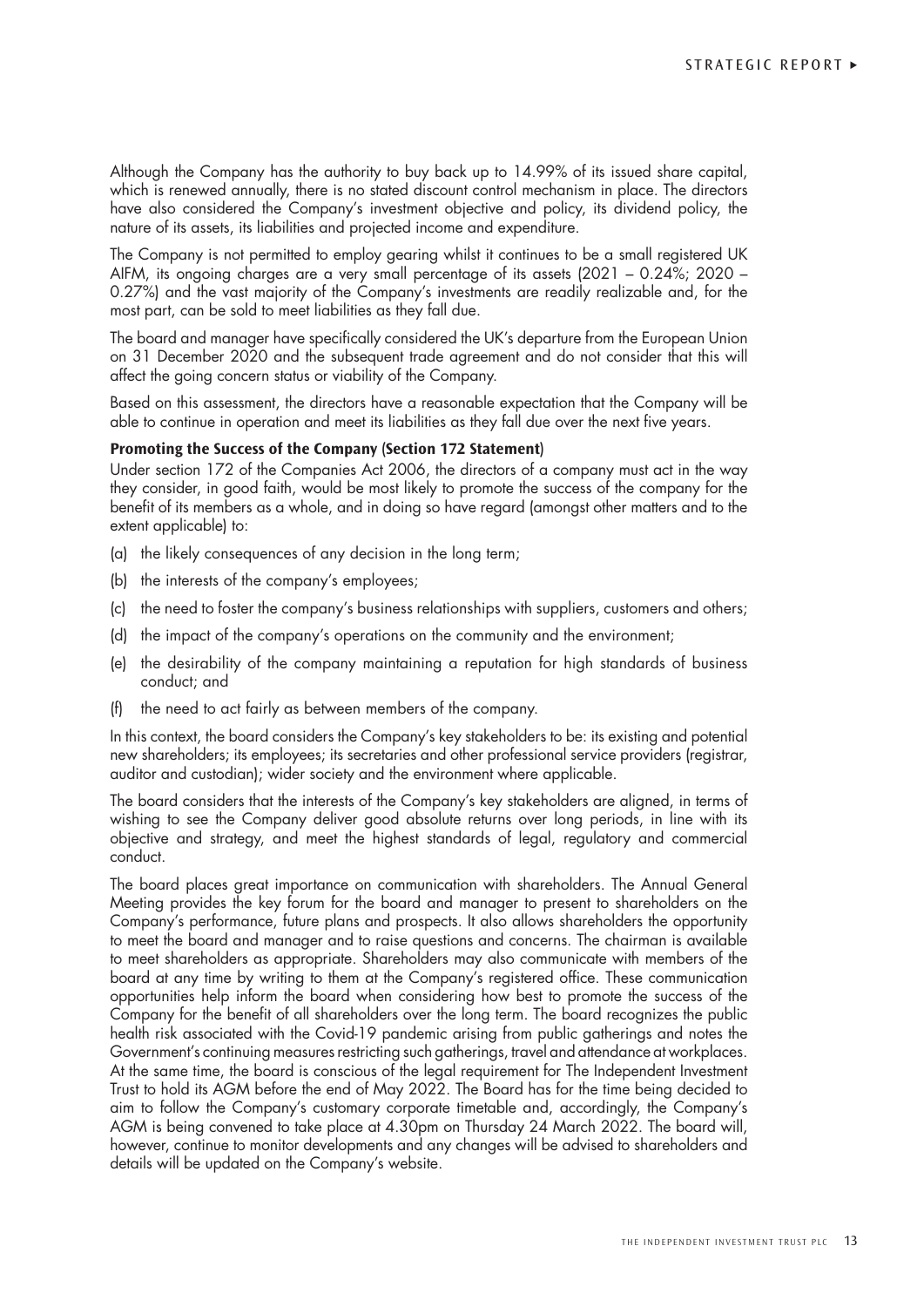The board seeks to engage with its manager and other service providers in a collaborative and collegiate manner, encouraging open and constructive discussion and debate, whilst also ensuring that appropriate and regular challenge is brought and evaluation conducted. This approach aims to enhance service levels and strengthen relationships with the Company's providers, with a view to ensuring the interests of the Company's shareholders are best served by keeping cost levels proportionate and competitive, and by maintaining the highest standards of business conduct.

The board is aware of the need to consider the impact of the Company's investment strategy and policy on wider society and the environment.

The board recognises the importance of protecting the interests of the Company and its stakeholders, in aggregate, and of acting fairly between them as a factor in its key decision making. The Company's secretaries are at all times available to the board to ensure that suitable consideration is given to the range of factors to which the directors should have regard. In addition to ensuring that the Company's stated investment objective was being pursued, key decisions and actions during the year which required the directors to have regard to applicable section 172 factors included:

- the payment of regular dividends of 8.00p maintaining the regular dividends in the previous year along with a special dividend of 1p;
- the buy back and cancellation of 1,381,976 ordinary shares providing an uplift to remaining shareholders; and
- expenses kept low maintaining one of the lowest ongoing charges ratios in the industry.

#### **Social, Community, Employee Responsibilities and Environmental Policy**

The Company has only two employees. As an investment trust, the Company has no direct social, community, or environmental responsibilities. Its principal responsibility to shareholders is to ensure that the investment portfolio is properly invested and managed. The Company, however, believes that it is in the shareholders' interests to consider environmental, social and governance factors when selecting and retaining investments. Details of the Company's policy on socially responsible investment can be found under Corporate Governance and Stewardship on page 24.

The Company considers that it does not fall within the scope of the Modern Slavery Act 2015 and it is not, therefore, obliged to make a slavery and human trafficking statement. In any event, the Company considers its supply chains to be of low risk as its suppliers are typically professional advisers.

### **Gender Representation**

The board comprises four male directors (including one executive director) and the Company has one female employee. The board's policy on diversity is set out on page 21.

The Strategic Report which is set out on pages 2 to 14 was approved by the board and signed on 19 January 2022.

Douglas McDougall Chairman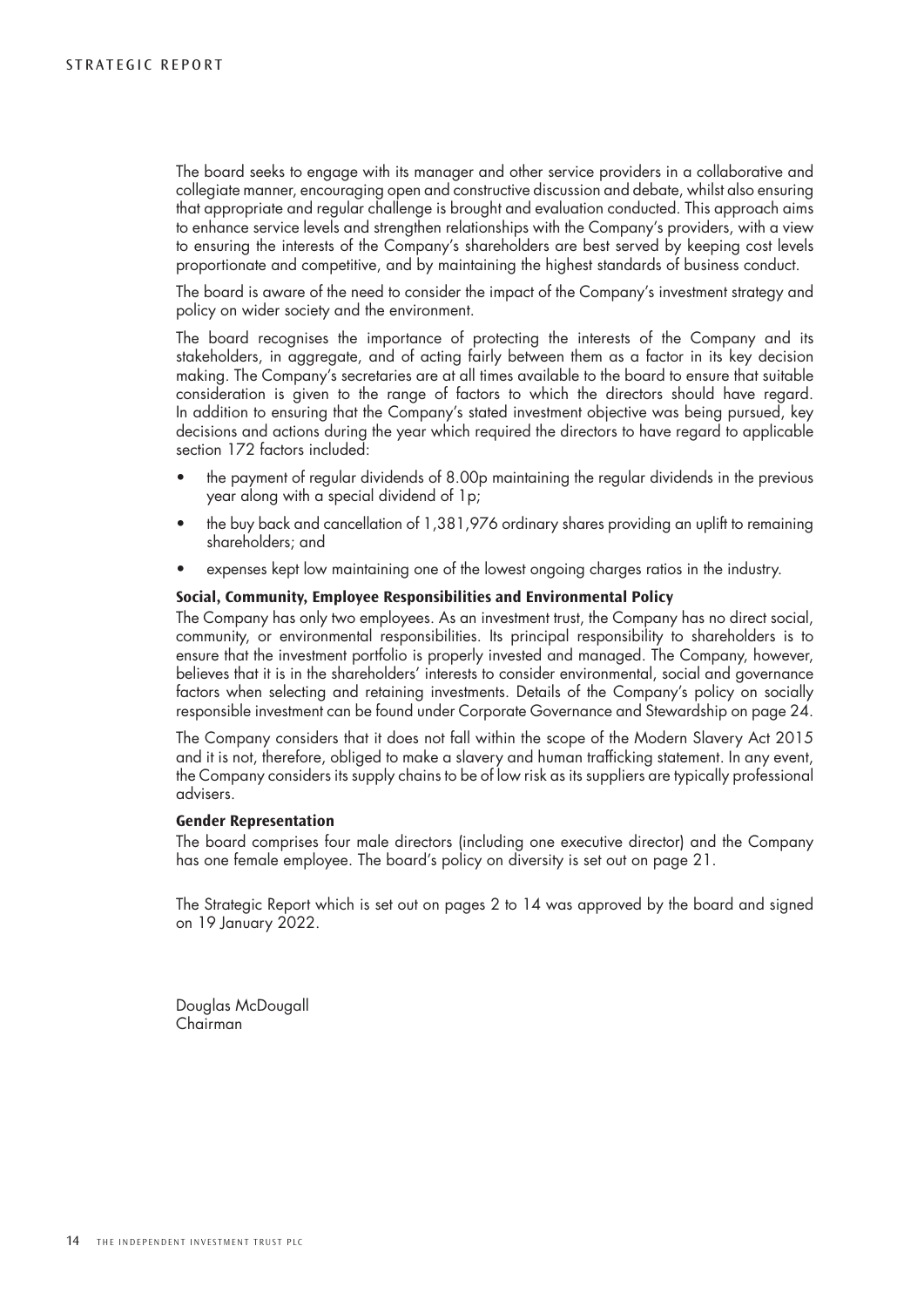# **Board of Directors and Investment Management**

#### **Board of Directors**

#### **Douglas McDougall OBE** *Chairman*

Douglas McDougall was a partner in Baillie Gifford & Co from 1969 until April 1999. From 1989, when he was appointed joint senior partner, until his retirement in 1999, he was in overall charge both of the firm's investment departments and of its investment policy committee. He is a former chairman of IMRO, the Association of Investment Companies and the Fund Managers' Association.

#### **Max Ward** *Managing Director*

Max Ward was a partner in Baillie Gifford & Co from 1975 until April 2000, and was head of the firm's UK Equity Department from 1981 until his retirement in 2000. From 1989 until 2000 he was the manager of Scottish Mortgage Investment Trust PLC.

#### **James Ferguson** *Senior Independent Director*

James Ferguson joined Stewart Ivory (previously Stewart Fund Managers) in 1970. He was appointed a director in 1974, and became chairman in 1989, a post he held until his retirement in 2000. He is chairman of Value and Indexed Property Income Trust PLC, The Scottish Oriental Smaller Companies Trust plc, and Northern 3 VCT plc. He was chairman of The North American Income Trust PLC until retiring from the board on 31 December 2021. He is a former deputy chairman of the Association of Investment Companies and is a former member of the Executive Committee of the Fund Managers' Association.

#### **The Hon. Robert Laing**

Robert Laing was admitted as a solicitor in England in 1977 and in Scotland in 1985. He worked for Slaughter and May from 1975 until 1983, when he joined Maclay Murray & Spens. He retired from Maclay Murray & Spens LLP in 2016, having been a partner since 1985 and chairman since 2010.

All the directors are members of the audit committee, nomination committee and remuneration committee with the exception of Mr Ward. Douglas McDougall is the chairman of all three committees. The directors were all appointed with effect from the Company's inception in 2000.

#### **Investment Management**

The board maintains overall control over the formulation of the Company's investment policy and has overall responsibility for the Company's activities. The board has delegated responsibility for day-to-day investment management to Max Ward, the Company's managing director. Max Ward has a rolling twelve month contract for services with the Company under which he received a salary of £230,000 for the year under review.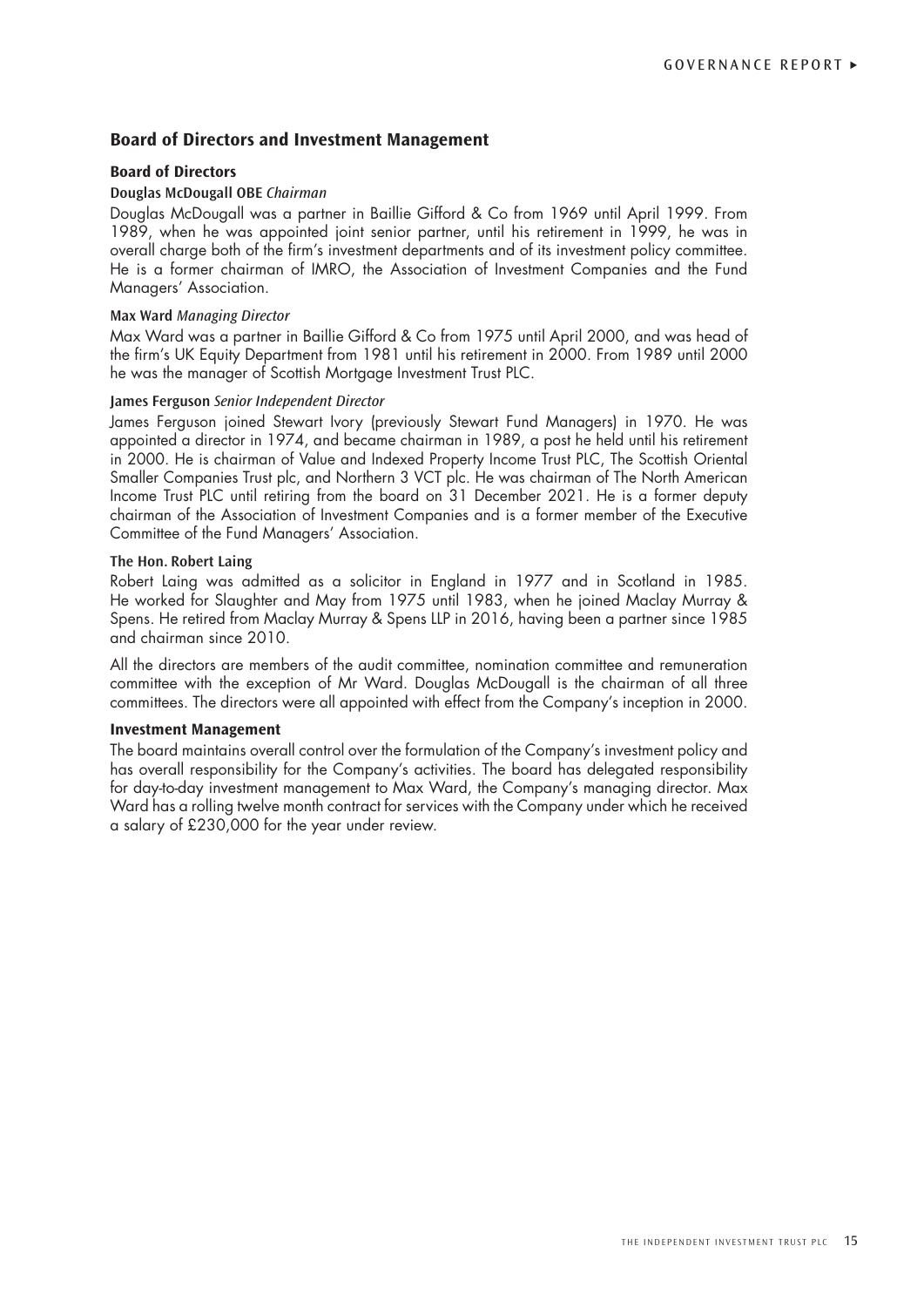# **Directors' Report**

The directors have pleasure in submitting their report together with the audited financial statements of the Company for the year ended 30 November 2021.

# **Corporate Governance**

The Corporate Governance Report is set out on pages 20 to 24 and forms part of this Report.

#### **Directors**

Information about the directors and their relevant experience can be found on page 15. All of the directors are retiring at the Annual General Meeting and are offering themselves for re-election. Following formal evaluation, the performance of each director is considered to be effective and each remains committed to the Company. The contribution of each director to the board is greatly valued and the board recommends their re-election to shareholders.

The board considers that the chairman and the non-executive directors remain independent notwithstanding having served on the board for more than nine years, as explained on page 21.

# *Director Indemnification and Insurance*

The Company maintains directors' and officers' liability insurance. The Company has entered into qualifying third party deeds of indemnity in favour of each of the directors. The deeds, which were in force during the year to 30 November 2021 and up to the date of approval of this report, cover any liabilities that may arise to a third party, other than the Company, for negligence, default or breach of trust or duty. The directors are not indemnified in respect of liabilities to the Company, any regulatory or criminal fines, any costs incurred in connection with criminal proceedings in which the director is convicted or civil proceedings brought by the Company in which judgement is given against him. In addition, the indemnity does not apply to any liability to the extent that it is recovered from another person.

#### *Conflicts of Interest*

Each director submits a list of potential conflicts of interest to the nomination committee on an annual basis. The committee considers these carefully, taking into account the circumstances surrounding them, and makes a recommendation to the board as to whether or not they should be approved. Board approval is for a period of one year. The board considers there were no actual or indirect interests of a director which conflicted with the interests of the Company during the year.

#### **Dividends**

The board has declared a final dividend of 5p per ordinary share and a special dividend of 1p per ordinary share, which together with the interim already paid, makes a total dividend of 9p for the year. The final and special dividends will be paid on 8 April 2022 to shareholders on the register at the close of business on 11 March 2022. The ex-dividend date is 10 March 2022.

#### **Share Capital**

#### *Capital Structure*

The Company's capital structure consisted of 52,773,681 ordinary shares of 25p each at 30 November 2021 (2020 – 54,155,657 ordinary shares). There are no restrictions concerning the holding or transfer of the Company's ordinary shares and there are no special rights attached to any of the shares.

#### *Dividends*

The ordinary shares carry a right to receive dividends. Interim dividends are determined by the directors, whereas final dividends are subject to shareholder approval at the Annual General Meeting.

#### *Capital Entitlement*

On a winding up, after meeting the liabilities of the Company, the surplus assets will be paid to ordinary shareholders in proportion to their shareholdings.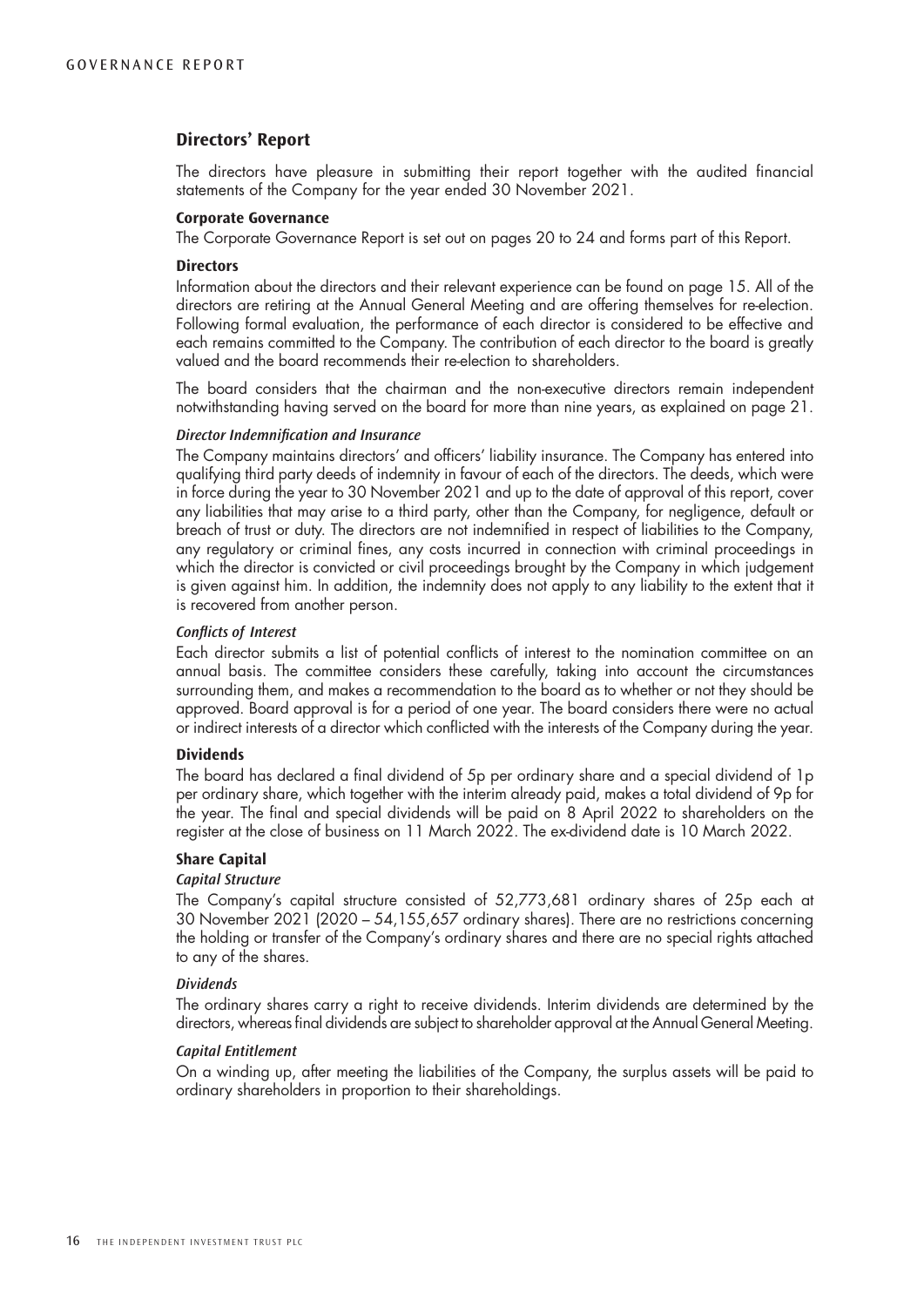#### *Voting*

Each ordinary shareholder present in person or by proxy is entitled to one vote on a show of hands and, on a poll, one vote for every share held. Information on the deadlines for proxy appointments can be found on pages 52 and 53.

#### *Major Interests in the Company's Shares*

The Company has received notifications of the following interests in 3% or more of the voting rights of the Company as at 30 November 2021. There have been no changes in the major interests in the Company's shares intimated up to 18 January 2022.

| <b>Name</b>              | Number of ordinary 25p shares held at 30 November 2021 | % of issued capital |
|--------------------------|--------------------------------------------------------|---------------------|
| A&OT Investments Limited | 9,750,000                                              | 18.5                |
| Mr DCP McDougall         | 7.999.500                                              | 15.2                |
| Mr MCB Ward              | 2,907,000                                              | 5.5                 |
| Sir Angus Grossart       | 2,359,100                                              | 4.5                 |

## **Market Purchases of Own Shares**

At the last Annual General Meeting the Company was granted authority to purchase up to 8,034,003 ordinary shares (equivalent to 14.99% of its issued share capital), such authority to expire at the conclusion of the Annual General Meeting to be held in respect of the year ended 30 November 2021. During the year to 30 November 2021 the Company bought back 1,381,976 ordinary shares (nominal value of £345,494, representing 2.55% of the called up share capital at 30 November 2020) on the London Stock Exchange for cancellation. The total consideration for these shares was £7,482,000. 142,081 ordinary shares were bought back by the Company between 1 December 2021 and 14 January 2022, the latest practicable date prior to publication of this report, for total consideration of £790,000.

The principal reasons for share buybacks are to address any imbalance between the supply and demand for the Company's shares and to increase the net asset value per remaining share. The Company may either cancel bought-back shares immediately or hold them 'in treasury' and then:

- (i) sell such shares (or any of them) for cash (or its equivalent under the Companies Act 2006); or
- (ii) cancel the shares (or any of them).

Shares will only be resold from treasury at a price at or above net asset value per share. No shares were held in treasury as at 14 January 2022, and no such holdings are planned.

The directors are seeking shareholders' approval at the Annual General Meeting to renew the authority to purchase up to 7,910,774 ordinary shares representing approximately 14.99% of the Company's ordinary shares in issue at the date of passing of the resolution, such authority to expire at the conclusion of the Annual General Meeting of the Company to be held in respect of the year ending 30 November 2022. Such purchases will only be made through the market for cash at prices below the most recently calculated net asset value per ordinary share, which will result in an increase in the net asset value of the remaining ordinary shares. In accordance with the Listing Rules of the UK Listing Authority, the maximum price (excluding expenses) that may be paid on the exercise of the authority must not exceed the higher of:

- 5 per cent above the average closing price on the London Stock Exchange of an ordinary share over the five business days immediately preceding the date of purchase; and
- (ii) the higher of the price of the last independent trade of, and the highest current independent bid for, an ordinary share on the London Stock Exchange.

The minimum price that may be paid will be 25p per share. Purchases of shares will be made within guidelines established, from time to time, by the board. Your attention is drawn to Resolution 10 in the Notice of Annual General Meeting. The authority, if conferred, will only be exercised if to do so would result in an increase in net asset value per ordinary share for the remaining shareholders and if it is considered to be in the best interest of shareholders generally.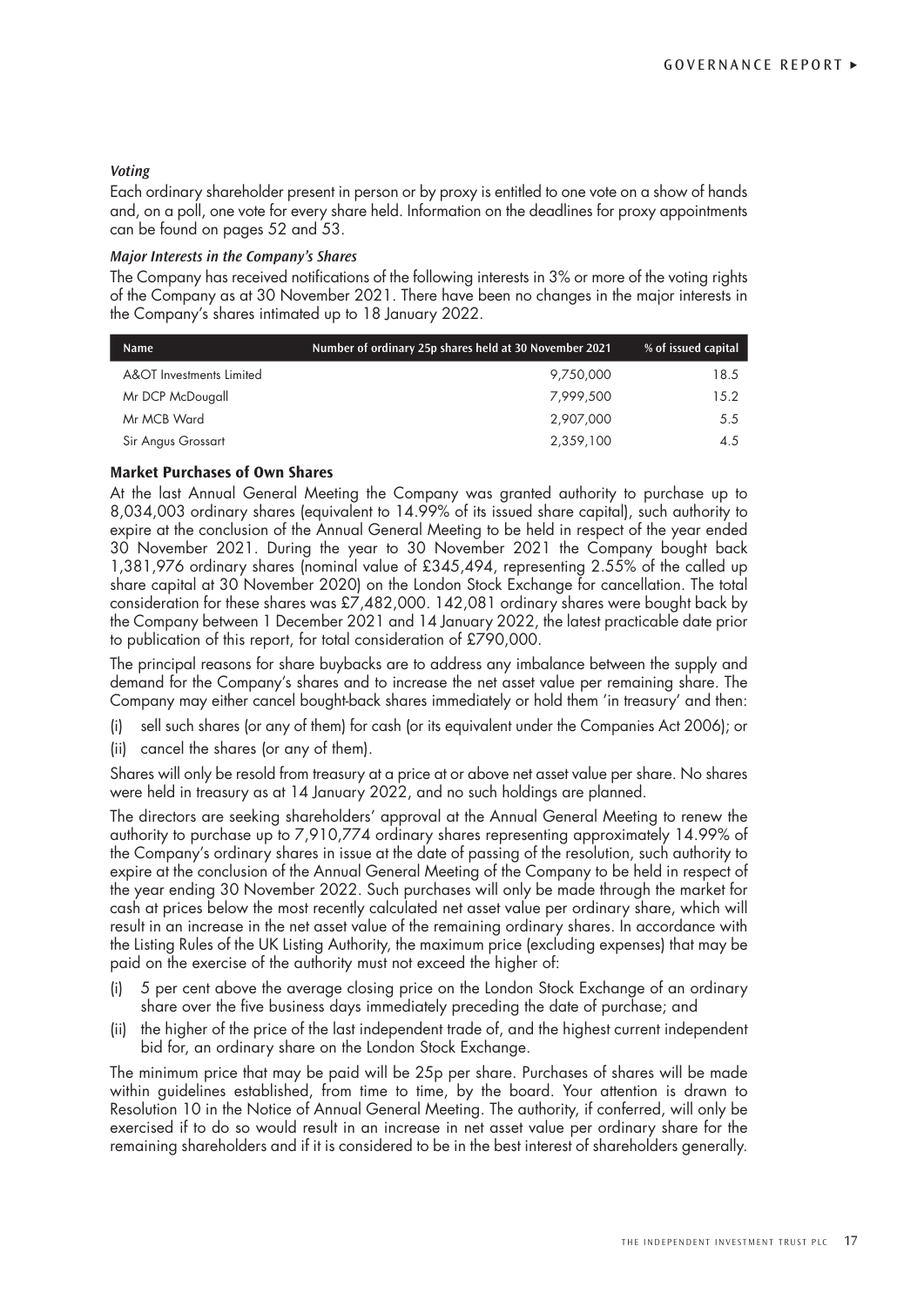#### **Authority to Allot Shares and Dis-application of Pre-emption Rights**

The Company also has the authority to allot new shares up to an aggregate nominal amount of £4,559,325 representing approximately 33.33% of the shares in issue as at 24 January 2020.

In addition, the dis-application of pre-emption rights in respect of the issue of equity securities for cash by the Company authorizes the directors to allot new shares up to an aggregate nominal amount of £4,559,325 for cash without first offering such shares to existing shareholders pro rata to their existing holdings.

These authorities will continue in effect until 25 March 2025.

The directors do not consider that the Company is a vehicle for institutional investors and will not be bound by the institutional guidelines on pre-emption which limit non-pre-emptive issues for cash in any 12 month and rolling three year period. The directors will not, however, allot ordinary shares for cash at a price below the most recently calculated net asset value per share without offering such shares on a pro rata basis to existing shareholders.

#### **Financial Instruments**

The Company's financial instruments comprise its investment portfolio, cash balances, borrowings, if any, and debtors and creditors that arise directly from its operations such as sales and purchases awaiting settlement and accrued income. The financial risk management objectives and policies arising from its financial instruments and the exposure of the Company to risk are disclosed in note 16 to the accounts.

#### **Future Developments of the Company**

The outlook for the Company is dependent to a significant degree on economic events and the financial markets. Further comments on the outlook for the Company and its investment portfolio are included in the Chairman's Statement on pages 2 and 3.

#### **Articles of Association**

The Company's Articles of Association may only be amended by special resolution at a general meeting of shareholders.

#### **Disclosure of Information to the Auditor**

The directors confirm that so far as each of the directors is aware, there is no relevant audit information of which the Company's auditor is unaware and the directors have taken all the steps that they might reasonably be expected to have taken as directors in order to make themselves aware of any relevant audit information and to establish that the Company's auditor is aware of that information.

#### **Independent Auditor**

Resolutions to reappoint Ernst & Young LLP as independent auditor to the Company and to authorize the directors to determine their remuneration will be proposed at the Annual General Meeting.

#### **Post Balance Sheet Events**

The directors confirm that there have been no significant post balance sheet events up to 18 January 2022.

### **Carbon Emissions**

The Company's carbon emissions result predominantly from its consumption of electricity and gas at its single office. Using Defra/DECC's GHG conversion factors for company reporting 2021, emissions for the year to 30 September 2021 were 9.9 tonnes of CO2e (2020 – 8.6 tonnes of CO2e). This equates to 0.05 tonnes of CO2e (2020 – 0.04 tonnes of CO2e) per square metre.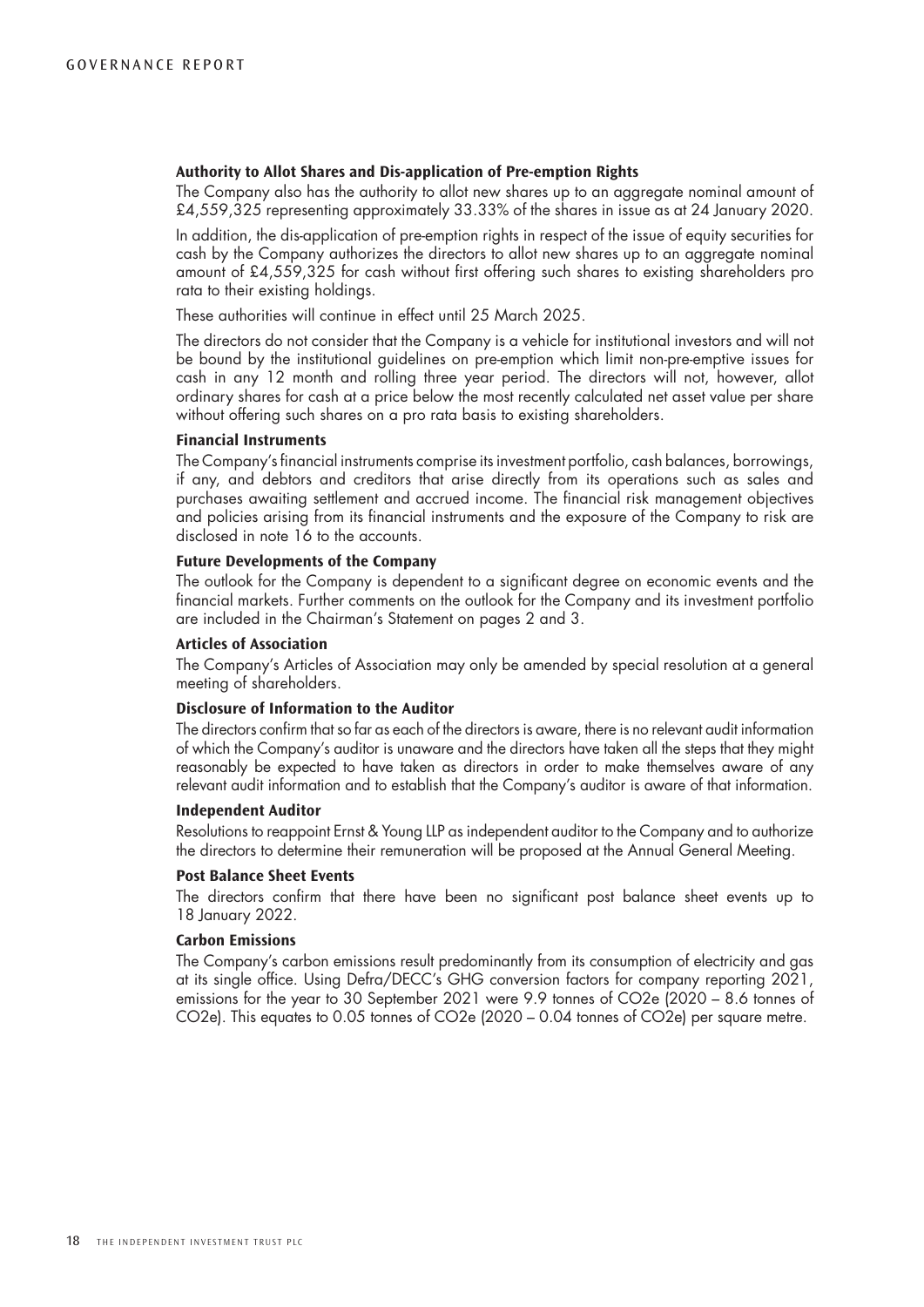#### **Bribery Act**

The Company has a zero tolerance policy towards bribery and is committed to carrying out business fairly, honestly and openly. The Company has procedures in place to prevent bribery that are proportionate to the risks faced.

# **Criminal Finances Act 2017**

The Company has a commitment to zero tolerance towards the criminal facilitation of tax evasion.

#### **Recommendation**

The directors consider each resolution being proposed at the Annual General Meeting to be in the best interests of the Company's shareholders as a whole and they unanimously recommend that all shareholders vote in favour of them, as they intend to do in respect of their own beneficial holdings of shares which amount in aggregate to 12,626,500 shares, representing approximately 23.9% of the current issued share capital of the Company.

On behalf of the board

Douglas McDougall Chairman 19 January 2022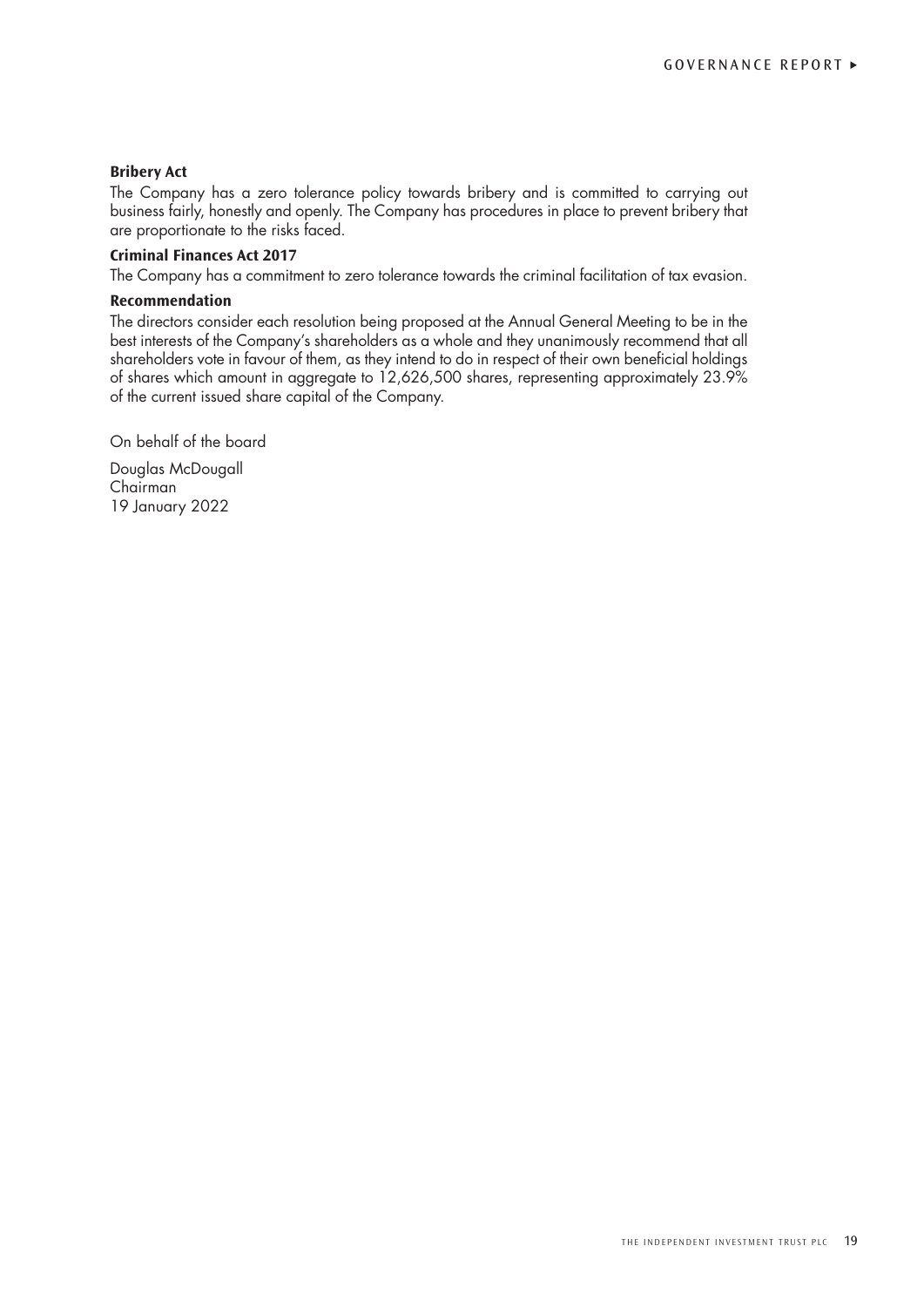# **Corporate Governance Report**

The board is committed to achieving and demonstrating high standards of Corporate Governance. This statement outlines how the principles of the 2018 UK Corporate Governance Code (the 'Code') which can be found at *frc.org.uk* and the relevant principles of the Association of Investment Companies (AIC) Code of Corporate Governance issued in 2019 were applied throughout the financial year. The AIC Code provides a framework of best practice for investment companies and can be found at *theaic.co.uk*.

#### **Compliance**

The board confirms that the Company has complied throughout the year under review with the relevant provisions of the Code and with the recommendations of the AIC Code, except that:

- (i) the chairman of the board, Douglas McDougall, is chairman of the audit committee. As the board considers Mr McDougall to be independent of mind and believes there are no conflicts of interest, the board believes it is appropriate for him to chair the committee;
- (ii) the chairman of the board is also chairman of the remuneration committee. The chairman's fees and those of the non-executive directors are determined by the board rather than the remuneration committee; and
- (iii) the Company does not have a separate internal audit function, as explained on page 25.

#### **The Board**

The Independent Investment Trust PLC is run by its board, which consists of a chairman, a managing director and two non-executive directors. The board retains overall control over the Company's investment policy and has responsibility for all the Company's activities including strategy, borrowings, gearing, treasury matters, dividend, corporate governance policy and board remuneration. The board also reviews the financial statements, investment transactions, revenue budgets and performance of the Company. Full and timely information is provided to the board to enable the board to function effectively and to allow directors to discharge their responsibilities.

The chairman is responsible for organizing the business of the board, ensuring its effectiveness and setting its agenda. The board has delegated the day-to-day management of the portfolio to Max Ward, the managing director. The secretarial and administration responsibilities have been delegated to Baillie Gifford & Co. The senior independent director is James Ferguson.

The directors believe that the board has a balance of skills and experience which enable it to provide effective strategic leadership and proper governance of the Company. Information about the directors, including their relevant experience, can be found on page 15.

There is an agreed procedure for directors to seek independent professional advice if necessary and at the Company's expense.

#### **Appointments to the Board**

Max Ward has a rolling 12 month contract for services with the Company, details of which are given in the Directors' Remuneration Report on page 27.

Letters which specify the terms of appointment are issued to new non-executive directors. The letters of appointment are available for inspection on request.

The Company's articles provide that a director appointed during the year is required to retire and seek election by shareholders at the next Annual General Meeting. In accordance with Company policy, all directors offer themselves for re-election annually.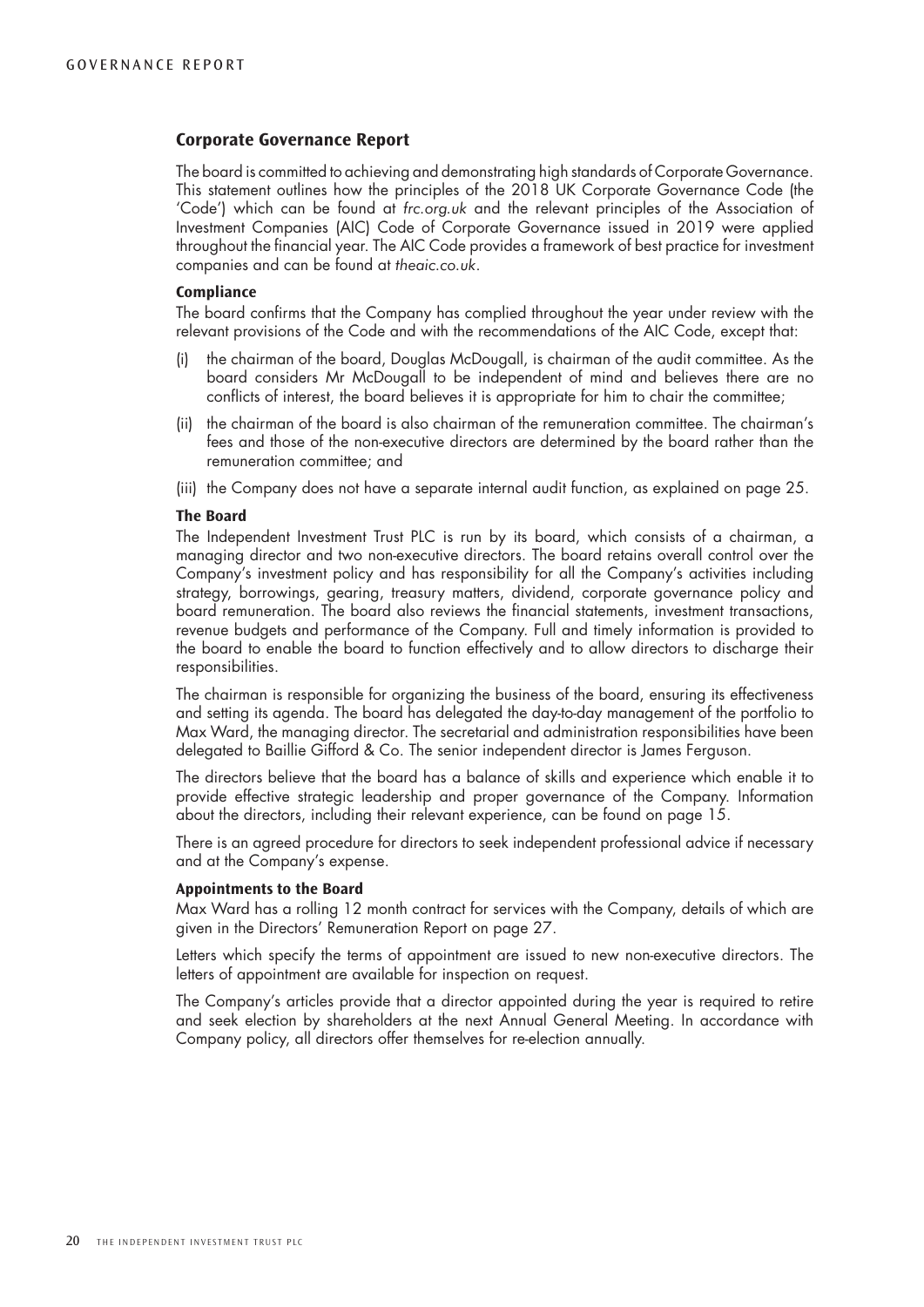#### **Independence of Directors**

The chairman and non-executive directors are free from any business or other relationship which could interfere with the exercise of their independent judgement. All the directors have served on the board for more than nine years. The directors recognise the importance of succession planning for company boards and review the board's composition annually. The board is of the view that length of service will not necessarily compromise the independence or contribution of directors of an investment trust company, where continuity and experience can be a benefit to the board. The board concurs with the view expressed in the AIC Code that long serving directors should not be prevented from being considered independent and that "independence stems from the ability to make those objective decisions that may be in conflict with the interests of management. This in turn is a function of confidence (born of courage and experience), integrity (personal character) and judgement (born of knowledge and experience)".

Following formal performance evaluation the board believes that each of the directors continues to be independent in character and judgement and that their extensive experience is a benefit to the board. Their independence has not been compromised by length of service.

The directors' interests in the shares of the Company are set out on page 28. The board believes that being shareholders, which they have been since the launch of the Company, aligns directors' interests with those of shareholders generally and does not affect their independent judgement.

#### **Meetings**

There is an annual cycle of board meetings which is designed to address, in a systematic way, overall strategy, review of investment policy, investment performance, revenue budgets, dividend policy and communication with shareholders. The board considers that it meets sufficiently regularly to discharge its duties effectively. The table below shows the attendance record for the board and committee meetings held during the year.

|                    | <b>Board</b> | Audit<br>Committee | <b>Nomination</b><br>Committee | <b>Remuneration</b><br>Committee |
|--------------------|--------------|--------------------|--------------------------------|----------------------------------|
| Number of meetings | 4            |                    |                                |                                  |
| DCP McDougall      | 4            |                    |                                |                                  |
| <b>MCB Ward</b>    | 4            |                    |                                |                                  |
| JGD Ferguson       | 4            | っ                  |                                |                                  |
| The Hon. RJ Laing  |              |                    |                                |                                  |

Mr MCB Ward is not a member of the audit committee, nomination committee or the remuneration committee.

#### **Nomination Committee**

In the year under review, the nomination committee consisted of the whole board with the exception of Mr Ward. Douglas McDougall is chairman of the committee. The committee meets on an annual basis and at such other times as may be required. The committee has written terms of reference which include reviewing the board structure, identifying and nominating candidates for appointment to the board, appraising the board, considering whether directors should be recommended for re-election by shareholders, succession planning and training. The committee is responsible for considering directors' potential conflicts of interest and for making recommendations to the board on whether or not the potential conflicts should be authorized.

Appointments to the board are made on merit with due regard for the benefits of diversity including gender. The priority in appointing new directors is to identify the candidate with the best range of skills and experience to complement existing directors. The board therefore does not consider it appropriate to set diversity targets or apply a diversity policy.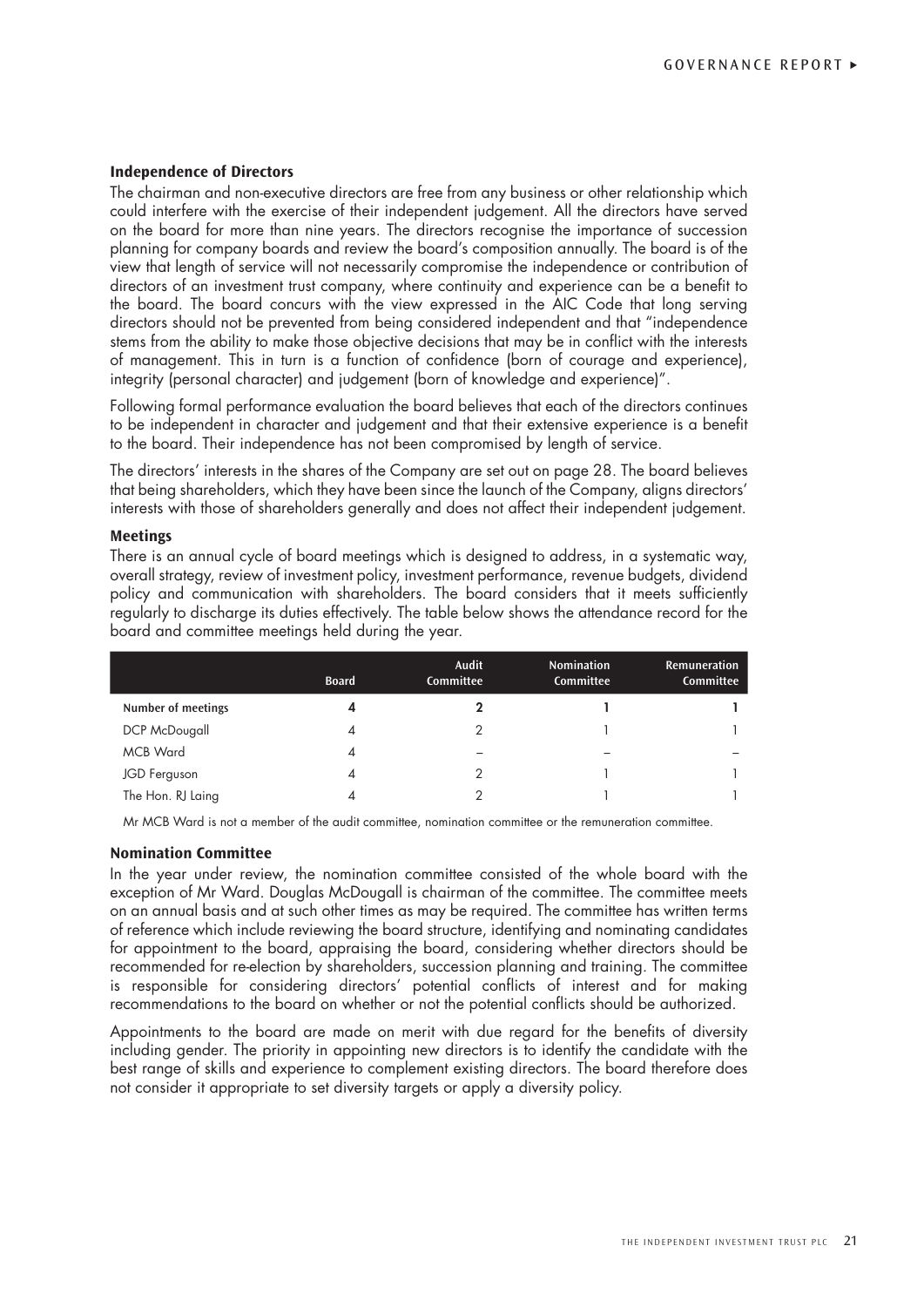#### **Chairman's and Directors' Tenure**

The Nomination Committee has considered the question of tenure for directors and has concluded that there should not be a set maximum time limit for a director or chairperson to serve on the Board. The Nomination Committee keeps under review the balance of skills, knowledge, experience, performance and length of service of the Directors ensuring the Board has the right combination of skills and preservation of knowledge and experience balanced with the appointment of new Directors bringing in fresh ideas and perspective.

The committee's terms of reference are available on request and on the website: *independentinvestmenttrust.co.uk*.

#### **Performance Evaluation**

The nomination committee met to assess the performance of the chairman, each director, the board as a whole and its committees after inviting each director and the chairman to consider and respond to an evaluation questionnaire. The appraisal of the chairman was led by the senior independent director. The appraisals and evaluations considered amongst other criteria the balance of skills of the board, training and development requirements, the contribution of individual directors and the overall effectiveness of the board and its committees. Following this process it was concluded that the performance of each director, the chairman, the board and its committees continues to be effective and each director and the chairman remain committed to the Company.

A review of the chairman's and other directors' commitments was carried out and the nomination committee is satisfied that they are capable of devoting sufficient time to the Company. There were no significant changes to the chairman's other commitments during the year.

#### **Induction and Training**

New directors appointed to the board will have formal induction meetings with the managing director and Baillie Gifford & Co. During the year, briefings on industry and regulatory matters were provided to the board by Baillie Gifford & Co. Directors receive other relevant training as necessary.

#### **Remuneration Committee**

The remuneration committee consists of all the directors other than Max Ward. Douglas McDougall is chairman of the committee. The committee meets on an annual basis and at such other times as may be required. The committee's terms of reference include reviewing the effectiveness and performance of the Company's managing director. The terms of reference are available on request and on the website: *independentinvestmenttrust.co.uk*. The Company's policy on remuneration is set out in the Directors' Remuneration Report on page 27.

#### **Audit Committee**

The report of the audit committee is set out on pages 25 and 26.

#### **Internal Controls and Risk Management**

The directors acknowledge their responsibility for the Company's risk management and internal control systems and for reviewing their effectiveness. The systems are designed to manage rather than eliminate the risk of failure to achieve business objectives and can only provide reasonable but not absolute assurance against material misstatement or loss.

The board confirms that there is a process for identifying, evaluating and managing the significant risks faced by the Company in accordance with the FRC guidance 'Guidance on Risk Management, Internal Control and Related Financial and Business Reporting'.

The board takes responsibility, upon the advice of the secretaries, for the design, implementation and maintenance of control policies and procedures to safeguard the assets of the Company and to manage its affairs properly, including the maintenance of effective operational and compliance controls and risk management. The Company's internal controls strategy has largely been based upon Baillie Gifford & Co's existing risk based system of internal controls.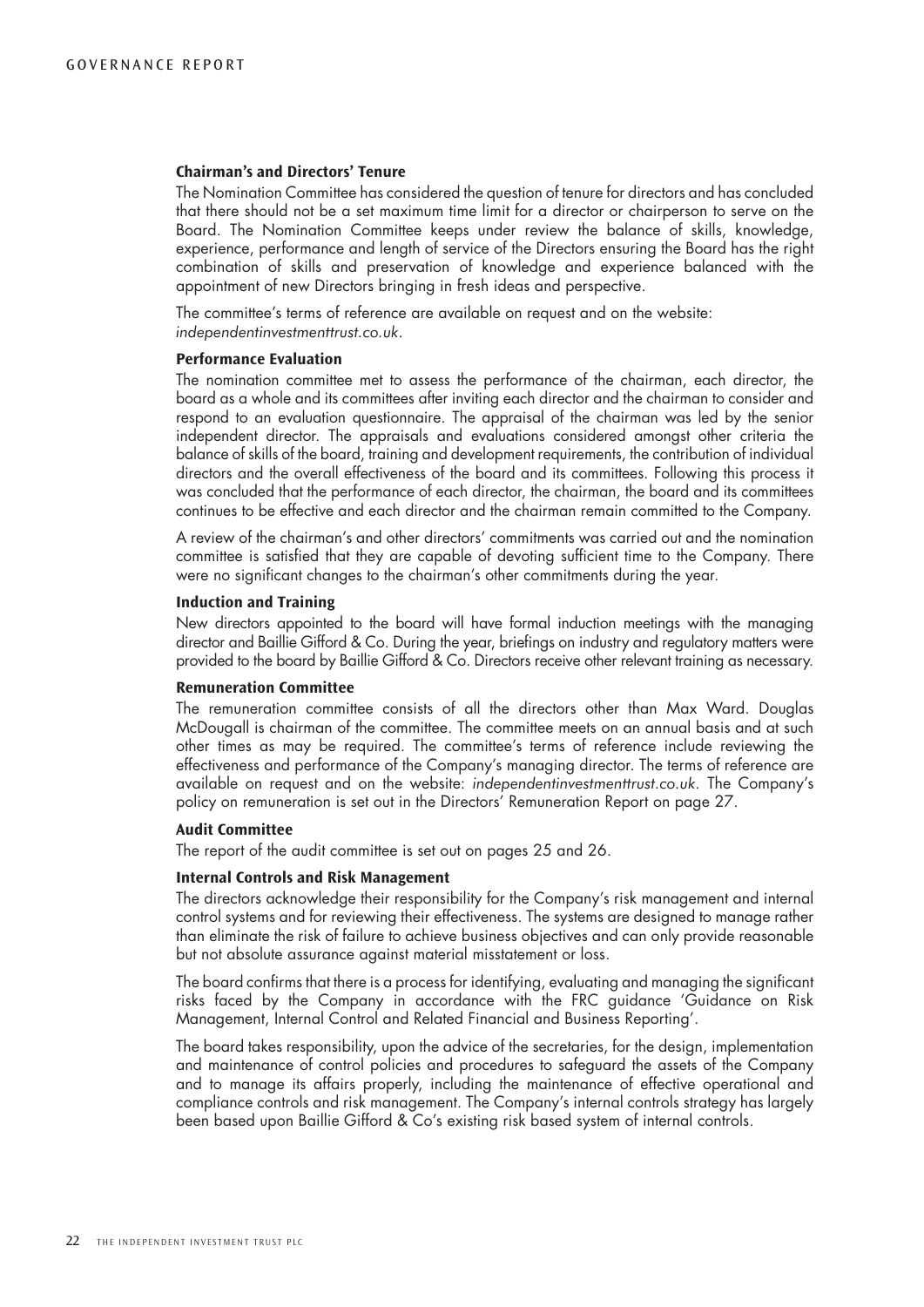The practical measures to ensure compliance with regulations and with company law, and to provide effective and efficient operations as they relate to secretarial and administrative matters, have been delegated to Baillie Gifford & Co.

The board oversees the functions delegated to Baillie Gifford & Co. Baillie Gifford & Co's Compliance and Business Risk departments provide the board with regular reports on Baillie Gifford's monitoring programmes as they relate to its secretarial and administrative functions. The reporting procedures for these departments are defined and formalised within a service level agreement. Baillie Gifford & Co conducts an annual review of its system of internal controls, which is documented within an internal controls report which complies with ISAE 3402 and Technical Release AAF 01/06 – Assurance Reports on Internal Controls of Service Organisations made available to Third Parties. The report is independently reviewed by Baillie Gifford & Co's external auditor and a copy is submitted to the audit committee.

Custody of investments is contracted to an independent custodian, The Bank of New York Mellon (International) Limited. The custodian prepares a report on its key controls and safeguards which is independently reviewed by KPMG LLP prior to publication. The published report is reviewed by Baillie Gifford & Co and a summary of the key points is provided to the audit committee, by Baillie Gifford & Co's Business Risk department.

A report identifying the material risks faced by the Company and the key controls employed to manage these risks is reviewed by the audit committee. These procedures ensure that consideration is given regularly to the nature and extent of risks facing the Company and that they are being risk have been identified during the year they also provide a mechanism to assess whether further action is required to manage these risks.

These procedures ensure that consideration is given regularly to the nature and extent of risks facing the Company and that they are being actively monitored. Where changes in risk have been identified during the year, they also provide a mechanism to assess whether further action is required to manage these risks.

The directors confirm that they have reviewed the effectiveness of the Company's risk management and internal controls systems, which accord with the FRC 'Guidance on Risk Management, Internal Control and Related Financial and Business Reporting', and they have procedures in place to review their effectiveness on a regular basis. No significant weaknesses were identified in the year under review and up to the date of this report.

The board confirms that these procedures have been in place throughout the Company's financial year and continue to be in place up to the date of approval of this report.

#### **Going Concern**

In accordance with the Financial Reporting Council's guidance on going concern and liquidity risk, including its Covid-19 guidance, the Directors have undertaken a rigorous review of the Company's ability to continue as a going concern and specifically in the context of the coronavirus pandemic.

The Company's principal risks are market related and include market risk, liquidity risk and credit risk. An explanation of these risks and how they are managed is set out on pages 10 to 12 and contained in note 16 to the financial statements. The board has, in particular, considered the impact of heightened market volatility since the coronavirus (Covid-19) pandemic but does not believe the Company's going concern status is affected. For these reasons the directors have prepared the financial statements on a going concern basis. The Company's assets, the majority of which are investments in quoted securities which are readily realizable exceed its liabilities significantly. In addition, at the Company's year end, cash balances were £40.9m, which greatly exceed the Company's liabilities at the year end and are substantially in excess of projected expenses for the coming year.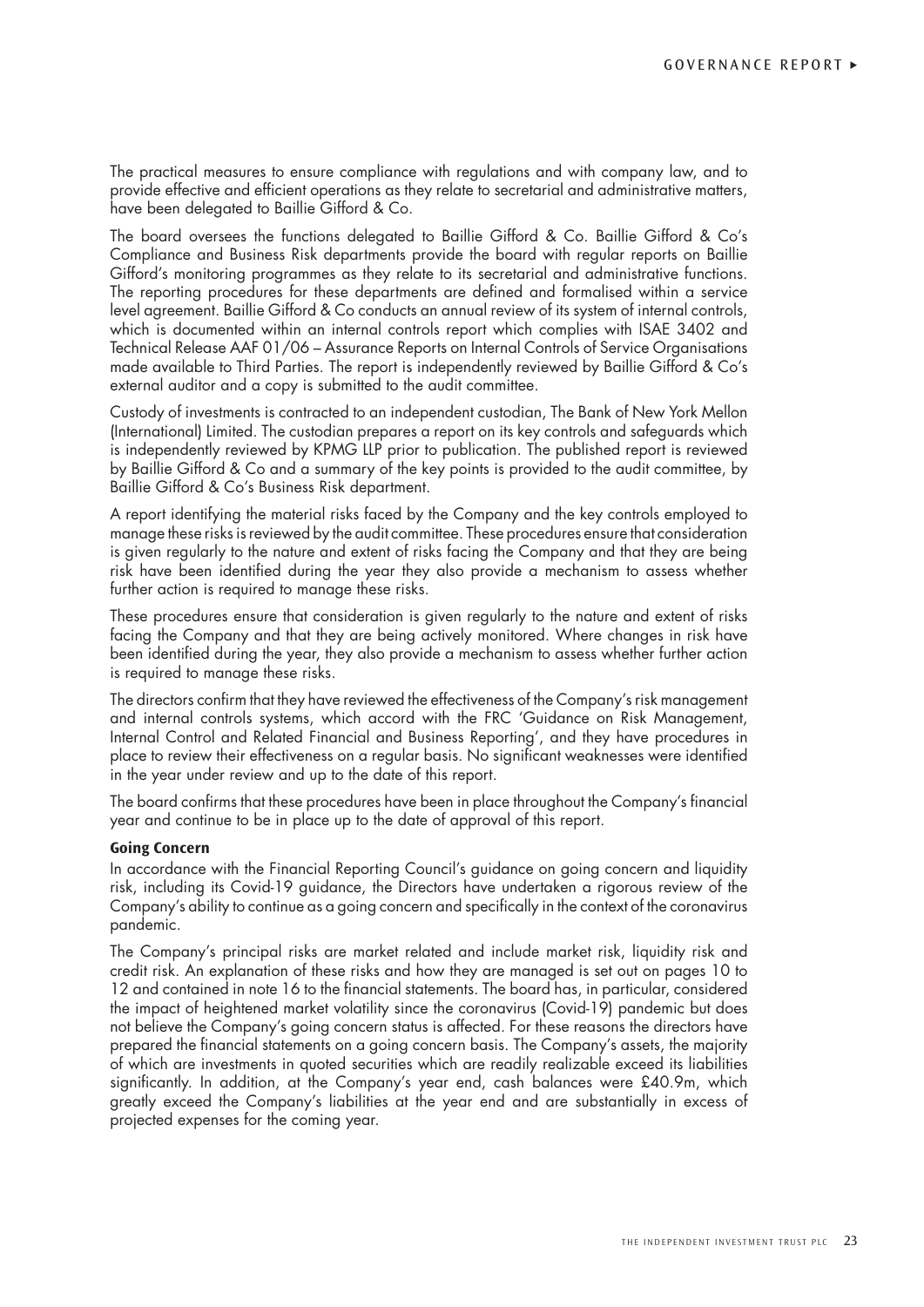The Company has continued to comply with the investment trust status requirements of section 1158 of the Corporation Tax Act 2010 and the Investment Trust (Approved Company) Regulations 2011. The Company's third-party suppliers, including its secretaries, custodian, registrar and auditor are not experiencing significant operational difficulties affecting their respective services to the Company.

Accordingly, the financial statements have been prepared on the going concern basis as it is the directors' opinion, having assessed the principal and emerging risks and other matters including the impact of the coronavirus pandemic set out in the Viability Statement on pages 12 and 13, that the Company will continue in operational existence for the period to 31 January 2023, which is at least 12 months from the date the financial statements were authorized for issue.

#### **Relations with Shareholders**

The board attaches great importance to communication with shareholders. The directors have frequent discussions with shareholders. The chairman and the other directors are available for discussion with shareholders as appropriate and shareholders wishing to communicate with the chairman or any other director should do so by writing to him at the address on the back cover.

The Company's Annual General Meeting is viewed as an opportunity to communicate with shareholders. The level of proxies lodged for each resolution is announced at the meeting and is published on the Company's website *independentinvestmenttrust.co.uk*. The notice period for the Annual General Meeting is at least twenty working days.

#### **Corporate Governance and Stewardship**

In voting on its shareholdings, the Company will normally support management. The Company votes against resolutions which are considered to damage shareholders' rights or economic interests. The Company believes that it is in the shareholders' interests to consider environmental, social and governance factors when selecting and retaining investments and takes these issues into account as they affect the investment objectives.

On behalf of the board Douglas McDougall

Chairman 19 January 2022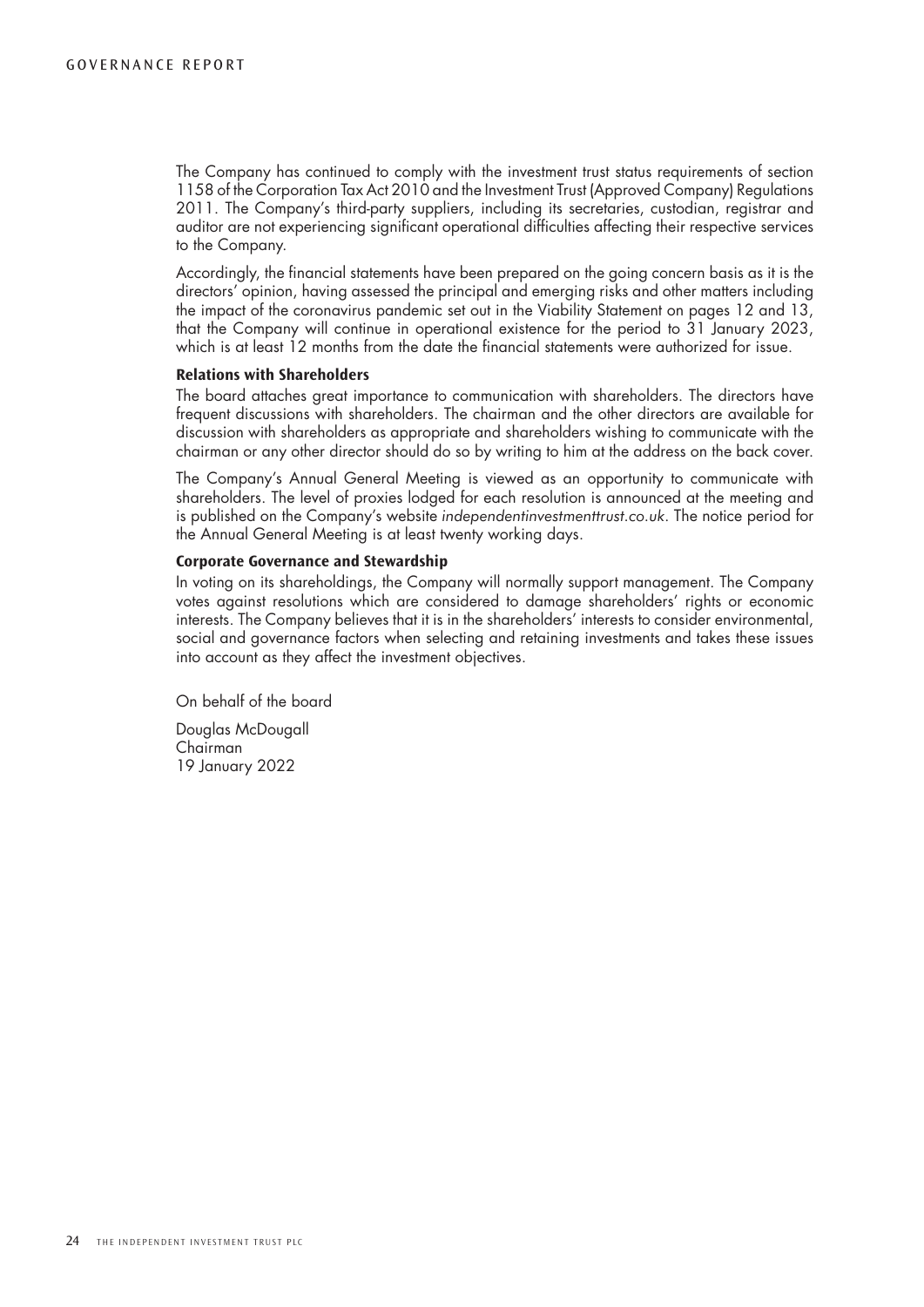# **Audit Committee Report**

In the year under review, the audit committee consisted of the whole board with the exception of Mr Ward. The members of the committee consider that they have the requisite financial skills and experience to fulfil the responsibilities of the committee. The chairman of the board, Douglas McDougall, is chairman of the committee. Mr McDougall has many years' experience of financial matters relating to investment trusts.

As the board considers Mr McDougall to be independent of mind and believes there are no conflicts of interest, the board believes it is appropriate for him to chair the committee.

The committee's authority and duties are clearly defined within its written terms of reference which are available on request from the secretaries and at *independentinvestmenttrust.co.uk*. The terms of reference are reviewed annually. The committee's effectiveness is reviewed on an annual basis as part of the board's performance evaluation process. At least once a year the committee has an opportunity to meet with the external auditor without the managing director or any representative of the secretaries being present.

#### **Main Activities of the Committee**

The committee met twice during the year and Ernst & Young LLP, the external auditor, attended the final accounts meeting. Baillie Gifford's Internal Audit, Compliance and Business Risk Departments provided reports on their monitoring programmes for these meetings.

The matters considered, monitored and reviewed by the committee during the course of the year included the following:

- the preliminary results announcement and the annual and interim reports;
- the Company's accounting policies and practices;
- the regulatory changes impacting the Company:
- the fairness, balance and understandability of the annual report and financial statements and whether it provided the information necessary for shareholders to assess the Company's performance, business model and strategy;
- the effectiveness of the Company's internal control environment;
- reappointment, remuneration and terms of engagement of the external auditor;
- whether the audit services contract should be put out to tender;
- the policy on the engagement of the external auditor to supply non-audit services;
- the independence and objectivity of the external auditor and the effectiveness of the external audit process;
- the need for the Company to have its own internal audit function;
- internal controls reports received from the secretaries and custodian; and
- the arrangements in place whereby staff of the Company and the secretaries may, in confidence, raise concerns about possible improprieties in matters of financial reporting or other matters.

### **Internal Audit**

The audit committee carries out an annual review of the need for an internal audit function. The committee continues to believe that the size of the Company does not justify a separate internal audit function.

The committee receives reports at each audit committee meeting from Baillie Gifford's Internal Audit, Compliance and Business Risk Departments. The committee believes that the compliance and internal control systems and the internal audit function in place within Baillie Gifford provide sufficient assurance that a sound system of internal control, which safeguards shareholders' investments and the Company's assets is maintained.

#### **Financial Reporting**

The committee considers that the most significant issues likely to impact the financial statements are the existence, valuation and legal title of investments, as they represent 87.5% of net assets, and the accuracy and completeness of investment income.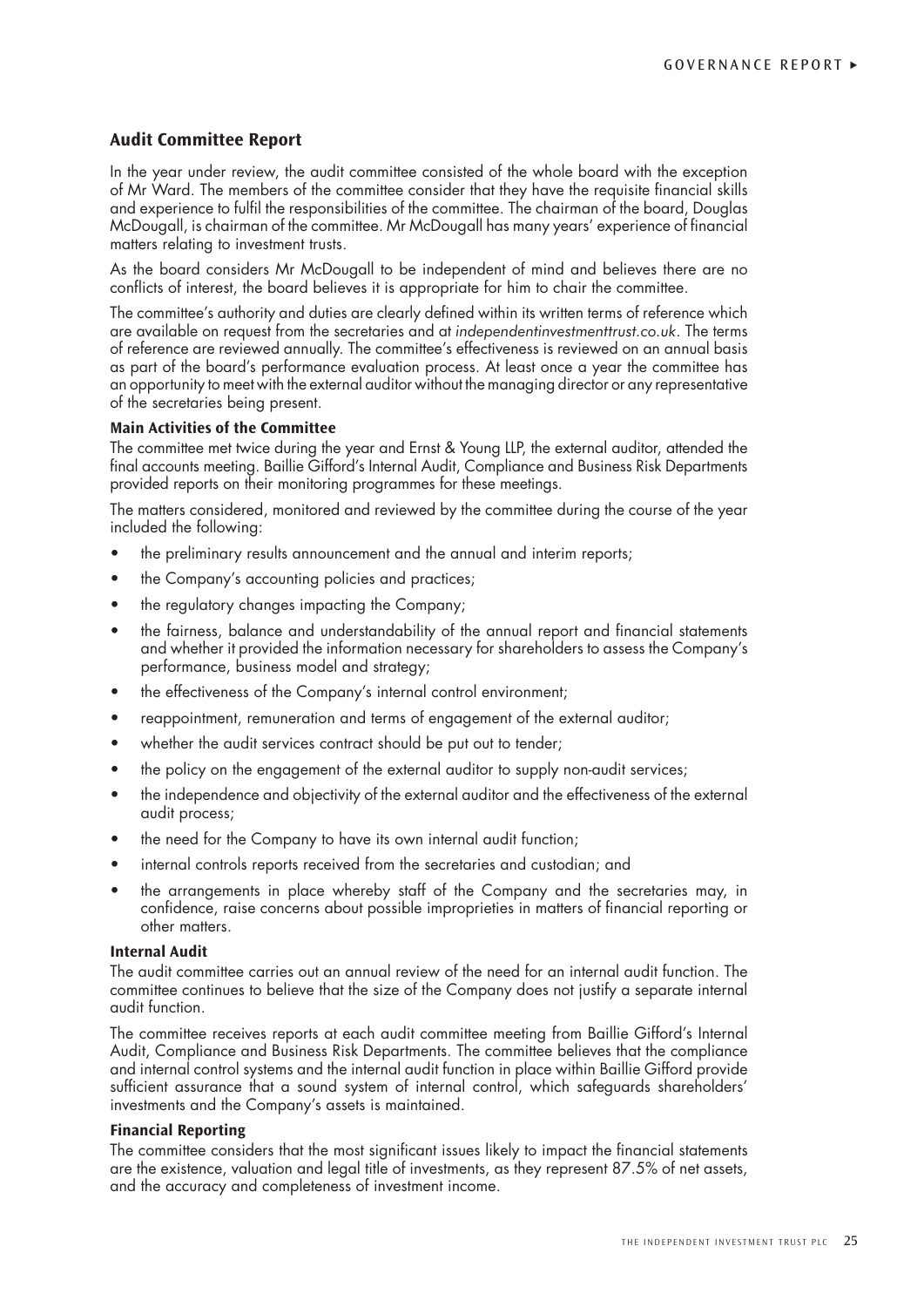All of the investments are in listed securities and market prices are readily available from independent external pricing sources. The committee reviewed the secretaries' Report on Internal Controls which details the controls in place regarding recording and pricing of investments and the reconciliation of investment holdings to third party data. The committee reviewed the custodian reports for any cash or investment holding reconciliation discrepancies.

The committee reviewed the secretaries' Report on Internal Controls which details the controls in place regarding completeness and accurate recording of investment income. The accounting treatment of each special dividend received or receivable during the year was reviewed by the secretaries and approved by the board.

The secretaries confirmed to the committee that they were not aware of any material misstatements in the context of the financial statements as a whole and that the financial statements are in accordance with applicable law and accounting standards.

#### **Internal Controls and Risk Management**

The committee reviewed the effectiveness of the Company's risk management and internal controls systems as described on pages 22 and 23. No significant weaknesses were identified in the year under review.

#### **External Auditor**

To fulfil its responsibility regarding the independence of the external auditor the committee reviewed the auditor's audit plan, which includes a description of their arrangements to manage independence, a report from the auditor on the conclusion of the audit setting out why the auditor remains independent and the extent of non-audit services provided by the auditor. There were no non-audit fees incurred by the Company during the year.

To assess the effectiveness of the auditor and the external audit process, the committee reviewed the auditor's audit plan, the fulfilment by the auditor of the agreed audit plan, a report from the auditor on the conclusion of the audit and feedback from the secretaries on the performance of the audit team. The committee also considered the Audit Quality Inspection Report on Ernst & Young LLP issued by the FRC.

Ernst & Young LLP has been engaged as the Company's auditor for twenty one years. The audit partners responsible for the audit are rotated at least every five years in accordance with professional and regulatory standards in order to protect independence and objectivity and to provide fresh challenge to the business. As the current lead partner, Ms Mercer, was appointed in 2017, this is her fifth year as audit partner and she will therefore be replaced by a new partner for the 2022 audit.

Ernst & Young LLP has confirmed that it believes it is independent within the meaning of regulatory and professional requirements and that the objectivity of the audit partner and staff is not impaired.

Having carried out the review described above, the committee is satisfied that the auditor remains independent and effective and has not considered it necessary to conduct a tender process for the appointment of its auditor at this stage.

In accordance with regulations in relation to the statutory audits of listed companies, the Company is required to put the audit out to tender for the 2023/24 year end.

There are no contractual obligations restricting the committee's choice of external auditor.

#### **Accountability and Audit**

The respective responsibilities of the directors and the auditor in connection with the financial statements are set out on pages 30 to 37.

On behalf of the board

Douglas McDougall Chairman of the audit committee 19 January 2022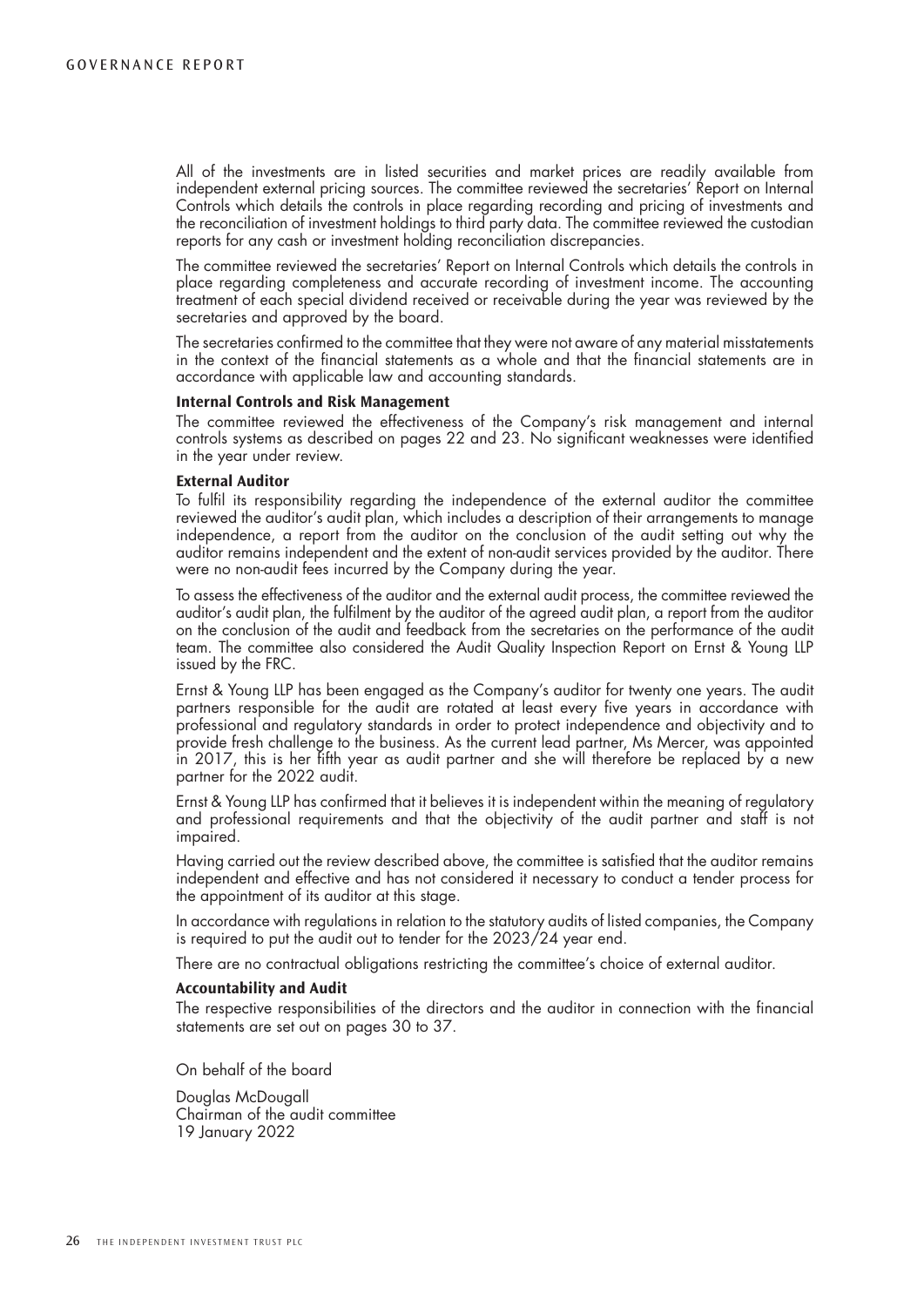# **Directors' Remuneration Report**

This report has been prepared in accordance with the requirements of the Companies Act 2006.

#### **Statement by the Chairman**

The Directors' Remuneration Policy is subject to shareholder approval every three years or sooner if an alteration to the policy is proposed. The Directors' Remuneration Policy was last approved at the Company's Annual General Meeting held on 27 May 2021 and no changes are proposed.

The level of fees was reviewed during the year and it was agreed that there would be no change to the fees. The Chairman's fee is £60,000, the directors' fees are £24,000 and the managing director's fee is £230,000. The fees were last increased on 1 December 2020.

The board has established a remuneration committee which consists of all the directors with the exception of Max Ward. Its terms of reference, which include reviewing the remuneration of Max Ward, are available on the Company's website. The remuneration of the other directors is reviewed by the board.

### **Directors' Remuneration Policy**

The board's policy is that the remuneration of directors should be set at a level sufficient to attract and retain directors of the appropriate quality and experience. It should also be fair and reflect the experience of the board as a whole. The directors' remuneration is payable monthly and is determined within an aggregate limit set out in the Company's articles of association, which currently stands at one half of one per cent of the Company's total assets. Any change to this limit requires shareholder approval.

The board is composed of the managing director, Max Ward, and three non-executive directors.

### *Executive Director (managing director)*

Max Ward has a rolling 12 month contract for services with the Company. Under the terms of this contract, which is terminable by either party on 12 months' notice, Mr Ward has been employed as the managing director to manage the investments and assets of the Company in return for a salary which is subject to annual review. Mr Ward is also entitled to reimbursement of any travelling and other out-of-pocket expenses incurred by him in the performance of his duties for the Company provided that they have been approved by the board. Mr Ward is not eligible for any other remuneration or benefits. There are no performance conditions relating to Mr Ward's salary and there is no long-term incentive scheme or pension scheme. No compensation is payable on loss of office.

#### *Non-executive Directors*

The non-executive directors have letters of appointment with the Company. Non-executive directors are not eligible for any other remuneration or benefits. There are no performance conditions relating to non-executive directors' fees and there is no long-term incentive scheme or pension scheme. There is no notice period and no compensation is payable on loss of office.

#### *Remuneration Levels*

The remuneration paid in respect of the year ended 30 November 2021 and the remuneration payable in respect of the year ending 30 November 2022 is set out in the Statement by the Chairman above. The remuneration payable to the directors in the subsequent financial periods will be determined following an annual review. The total aggregate remuneration payable to the directors shall not exceed the limit as set out in the Company's articles of association explained above.

# **Annual Report on Remuneration**

An ordinary resolution for the approval of this report will be put to the members at the forthcoming Annual General Meeting.

The law requires the Company's auditor to audit certain of the disclosures provided in this report. Where disclosures have been audited, they are indicated as such. The auditor's opinion is included in their report on page 31.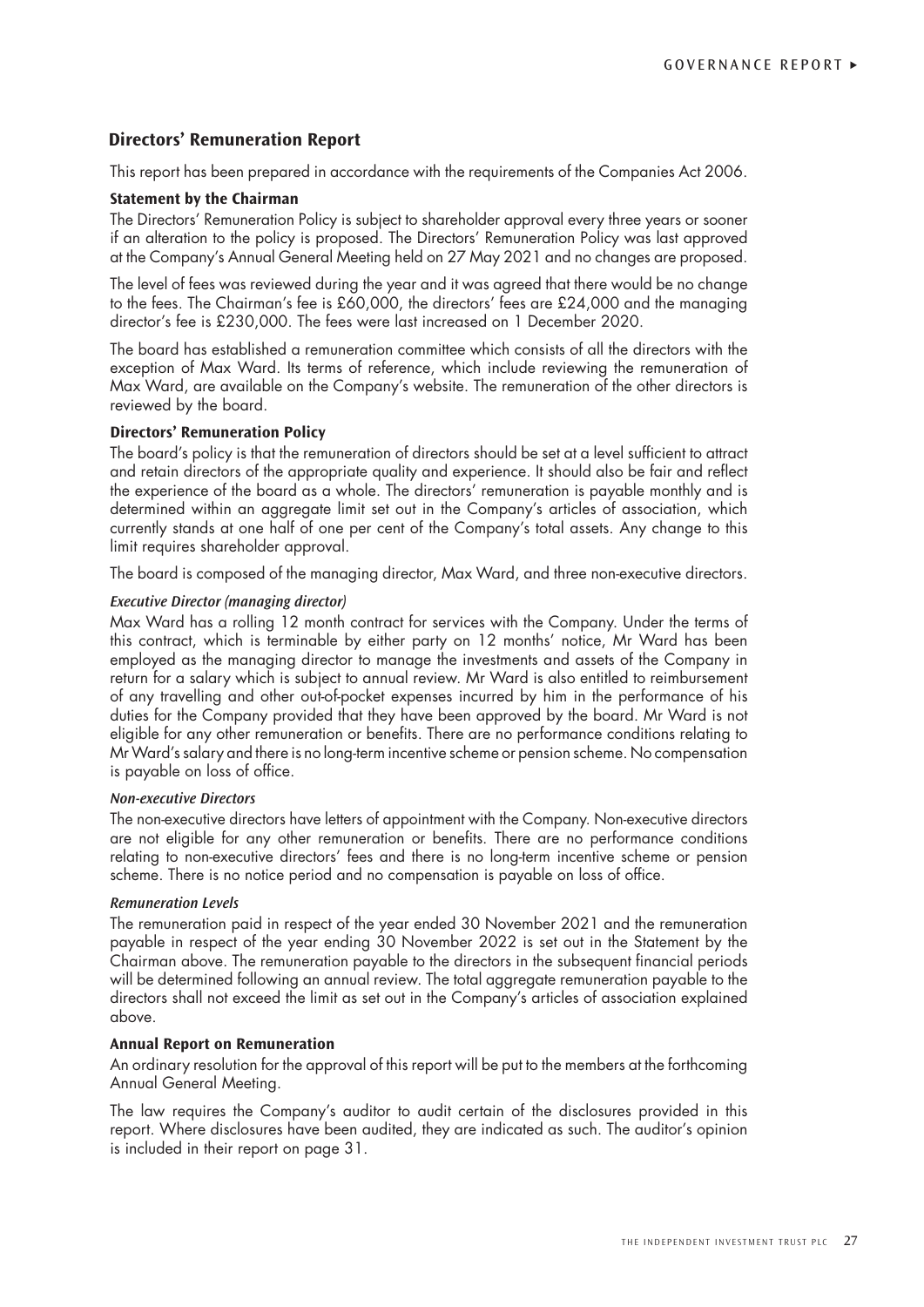#### *Directors' Remuneration for the Year (audited)*

The directors who served during the year received the following remuneration in the form of a salary for the executive director and fees for the non-executive directors. This represents the entire remuneration paid to the directors. There were no taxable benefits received by the directors.

|                              | 2021<br>£ | Rolling % change<br>since 2020 | 2020<br>£ |
|------------------------------|-----------|--------------------------------|-----------|
| Executive director           |           |                                |           |
| MCB Ward (managing director) | 230,000   | 15.0                           | 200,000   |
| Non-executive directors      |           |                                |           |
| DCP McDougall (chairman)     | 60,000    | 9.1                            | 55,000    |
| JGD Ferguson                 | 24,000    | 9.1                            | 22,000    |
| The Hon. RJ Laing            | 24,000    | 9.1                            | 22,000    |
|                              | 338,000   | 13.0                           | 299,000   |

# *History of Executive Director's Salary*

| Name                         | Year ended<br>30 November | Salary<br>£ |
|------------------------------|---------------------------|-------------|
| MCB Ward (managing director) | 2011                      | 150,000     |
|                              | 2012                      | 150,000     |
|                              | 2013                      | 150,000     |
|                              | 2014                      | 150,000     |
|                              | 2015                      | 150,000     |
|                              | 2016                      | 200,000     |
|                              | 2017                      | 200,000     |
|                              | 2018                      | 200,000     |
|                              | 2019                      | 200,000     |
|                              | 2020                      | 200,000     |
|                              | 2021                      | 230,000     |

#### *Directors' Interests (audited)*

| <b>Name</b>                  | <b>Nature</b><br>of interest | 30 November 2021<br>Ordinary<br>shares | 1 December 2020<br>Ordinary<br>shares |
|------------------------------|------------------------------|----------------------------------------|---------------------------------------|
| DCP McDougall (chairman)     | Beneficial                   | 7,999,500                              | 7,999,500                             |
| MCB Ward (managing director) | Beneficial                   | 2,907,000                              | 2,907,000                             |
| JGD Ferguson                 | Beneficial                   | 900,000                                | 900,000                               |
| The Hon. RJ Laing            | Beneficial                   | 820,000                                | 820,000                               |

The directors are not required to hold shares in the Company. The directors at the year end, and their interests, including those of connected persons, in the Company, were as shown above. There have been no changes intimated in the directors' interests up to 18 January 2022.

Mr Ward received and retained a fee of £24,967 for serving as a non-executive director on the board of The Edinburgh Investment Trust PLC in respect of its financial year to 31 March 2021. Mr Ward retired from the board of The Edinburgh Investment Trust PLC on 22 July 2021.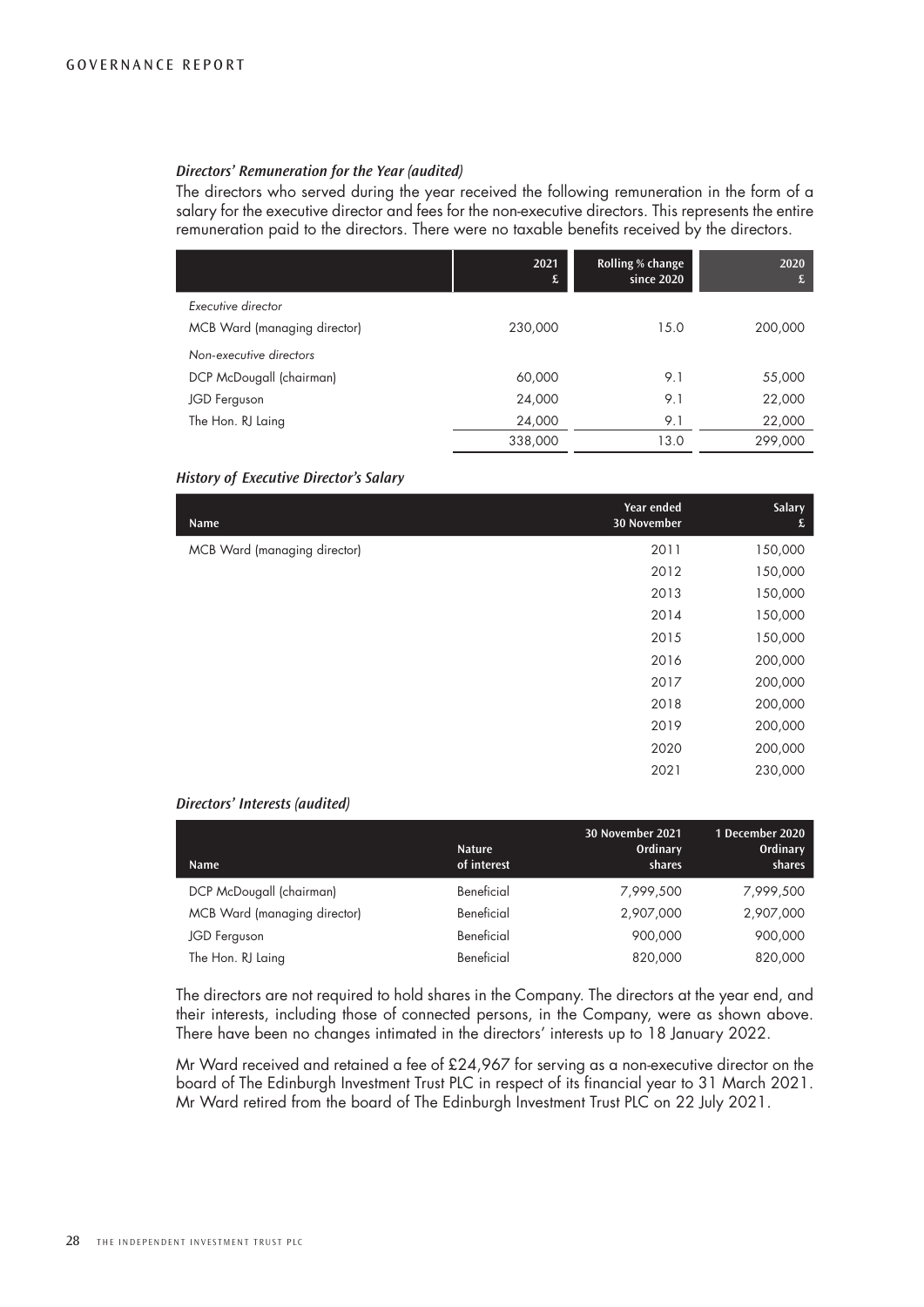### *Statement of Voting at Annual General Meeting*

At the last Annual General Meeting, of the proxy votes received in respect of the Directors' Remuneration Report, 99.90% were in favour, 0.08% were against and 0.02% were withheld. At the Annual General Meeting, held in April 2020, at which the Directors' Remuneration Policy was considered, 99.90% were in favour, 0.09% were against and 0.01% were withheld.

#### *Relative Importance of Spend on Pay*

The table below shows the actual expenditure during the year in relation to directors' remuneration, remuneration of other employees and distribution to shareholders by way of dividends and buy-backs.

|                                        | 2021<br>£'000 | 2020<br>£'000 | Change<br>£'000 |
|----------------------------------------|---------------|---------------|-----------------|
| Directors' remuneration                | 338           | 299           | 39              |
| Remuneration of other employees        | 33            | 32            |                 |
| Dividends paid/payable to shareholders | 4.760         | 4,342         | 418             |
| Shares bought back                     | 7.482         | 2.481         | 5,001           |

#### *Company Performance*

The following graph compares the total return (assuming all dividends are reinvested) to ordinary shareholders and the executive director's salary with the total shareholder return on a notional investment made up of shares in the component parts of the FTSE All-Share Index. This index was chosen for comparison purposes as it is a widely used measure of performance for UK listed companies and because the bulk of the Company's assets are invested in UK equities.



Source: Baillie Gifford/Refinitiv and relevant underlying index providers. See disclaimer on page •. All figures where relevant are total returns (assuming all dividends are re-invested) in sterling terms and have been plotted using a logarithmic scale. Past performance is not a guide to future performance.

#### **Approval**

The Directors' Remuneration Report on pages 27 to 29 was approved by the board of directors and signed on its behalf by the chairman of the board and remuneration committee on 19 January 2022.

Douglas McDougall Chairman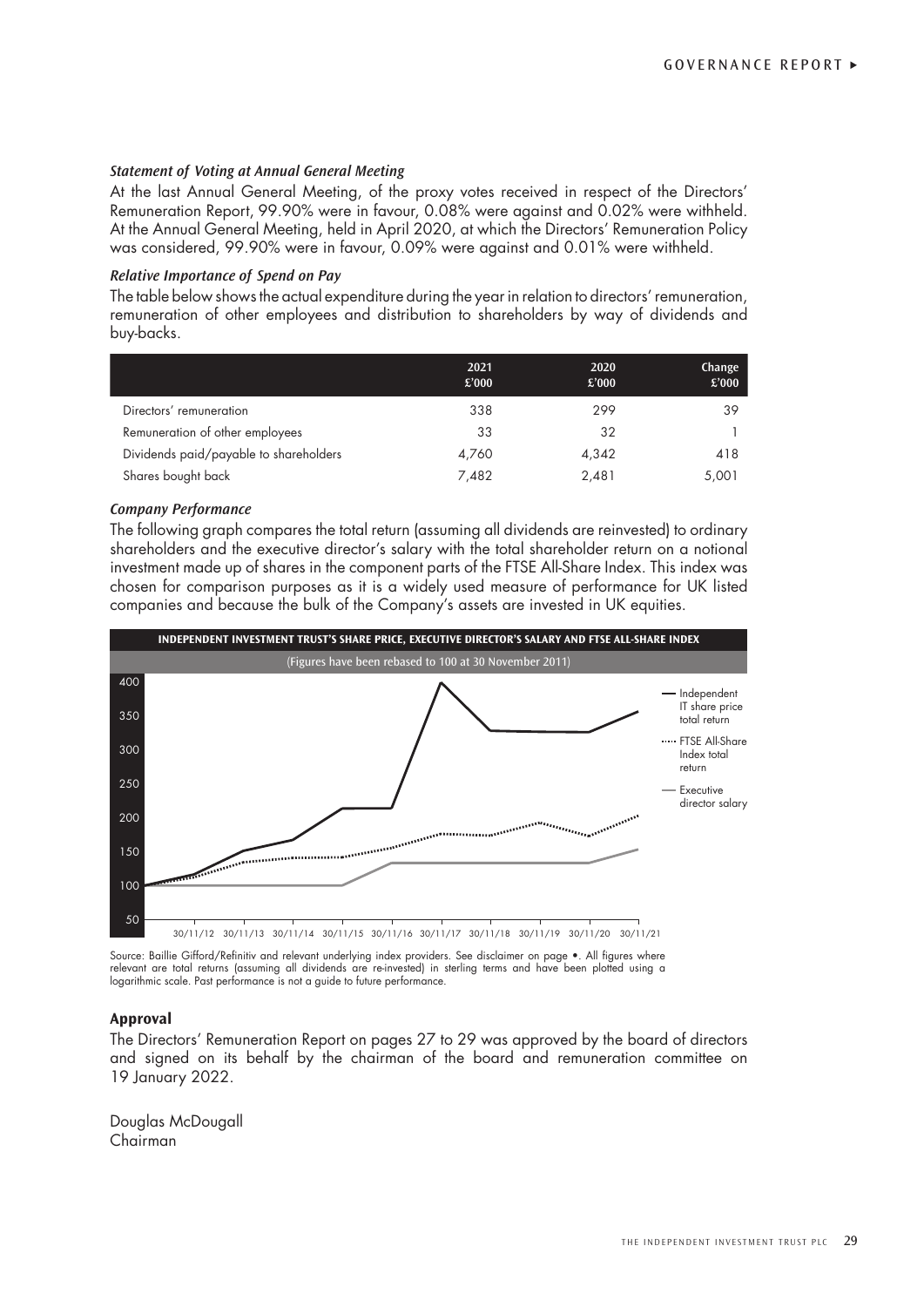# **Statement of Directors' Responsibilities in Respect of the Annual Report and the Financial Statements**

The directors are responsible for preparing the annual report and the financial statements in accordance with United Kingdom applicable law and regulations.

Company law requires the directors to prepare financial statements for each financial year. Under that law the directors have elected to prepare the financial statements in accordance with applicable law and United Kingdom Generally Accepted Accounting Practice, (United Kingdom Generally Accepted Accounting Practice) including Financial Reporting Standard FRS 102 'The Financial Reporting Standard applicable in the UK and Republic of Ireland' ('FRS 102'). Under company law the directors must not approve the financial statements unless they are satisfied that they give a true and fair view of the state of affairs of the Company and of the profit or loss of the Company for that period. In preparing these financial statements, the directors are required to:

- select suitable accounting policies in accordance with Section 10 of FRS 102 and then apply them consistently;
- make judgements and accounting estimates that are reasonable and prudent;
- present information, including accounting policies, in a manner that provides relevant, reliable, comparable and understandable information;
- state whether applicable UK Accounting Standards have been followed, subject to any material departures disclosed and explained in the financial statements;
- provide additional disclosures when compliance with the specific requirements in FRS 102 is insufficient to enable users to understand the impact of particular transactions, other events and conditions on the group and company financial position and financial performance;
- state whether applicable UK Accounting Standards, including FRS 102, have been followed, subject to any material departures disclosed and explained in the financial statements; and
- prepare the financial statements on the going concern basis unless it is inappropriate to presume that the Company will continue in business.

The directors are responsible for keeping adequate accounting records that are sufficient to show and explain the Company's transactions and disclose with reasonable accuracy at any time the financial position of the Company and enable them to ensure that the financial statements and directors' remuneration report comply with the Companies Act 2006. The Directors are also responsible both for safeguarding the assets of the Company and for the maintenance and integrity of the Company's website, and hence for taking reasonable steps for the prevention and detection of fraud and other irregularities (in the case of the safeguarding of assets) and also for the preservation of the website integrity. Legislation in the United Kingdom governing the preparation and dissemination of financial statements may differ from legislation in other jurisdictions.

Under applicable laws and regulations, the directors are also responsible for preparing a Strategic Report, a Directors' Report, a Directors' Remuneration Report and a Corporate Governance Statement that comply with that law and those regulations.

Each of the directors, whose names and functions are listed within the board of directors section confirms that, to the best of his knowledge:

- the financial statements, which have been prepared in accordance with applicable law and United Kingdom Accounting Standards (United Kingdom Generally Accepted Accounting Practice) including FRS 102 'The Financial Reporting Standard applicable in the UK and Republic of Ireland', give a true and fair view of the assets, liabilities, financial position and net return of the Company;
- the annual report and financial statements taken as a whole, is fair, balanced and understandable and provides the information necessary for shareholders to assess the Company's position and performance, business model and strategy; and
- the Strategic Report includes a fair review of the development and performance of the business and the position of the Company, together with a description of the principal risks and uncertainties that it faces.

On behalf of the board Douglas McDougall Chairman 19 January 2022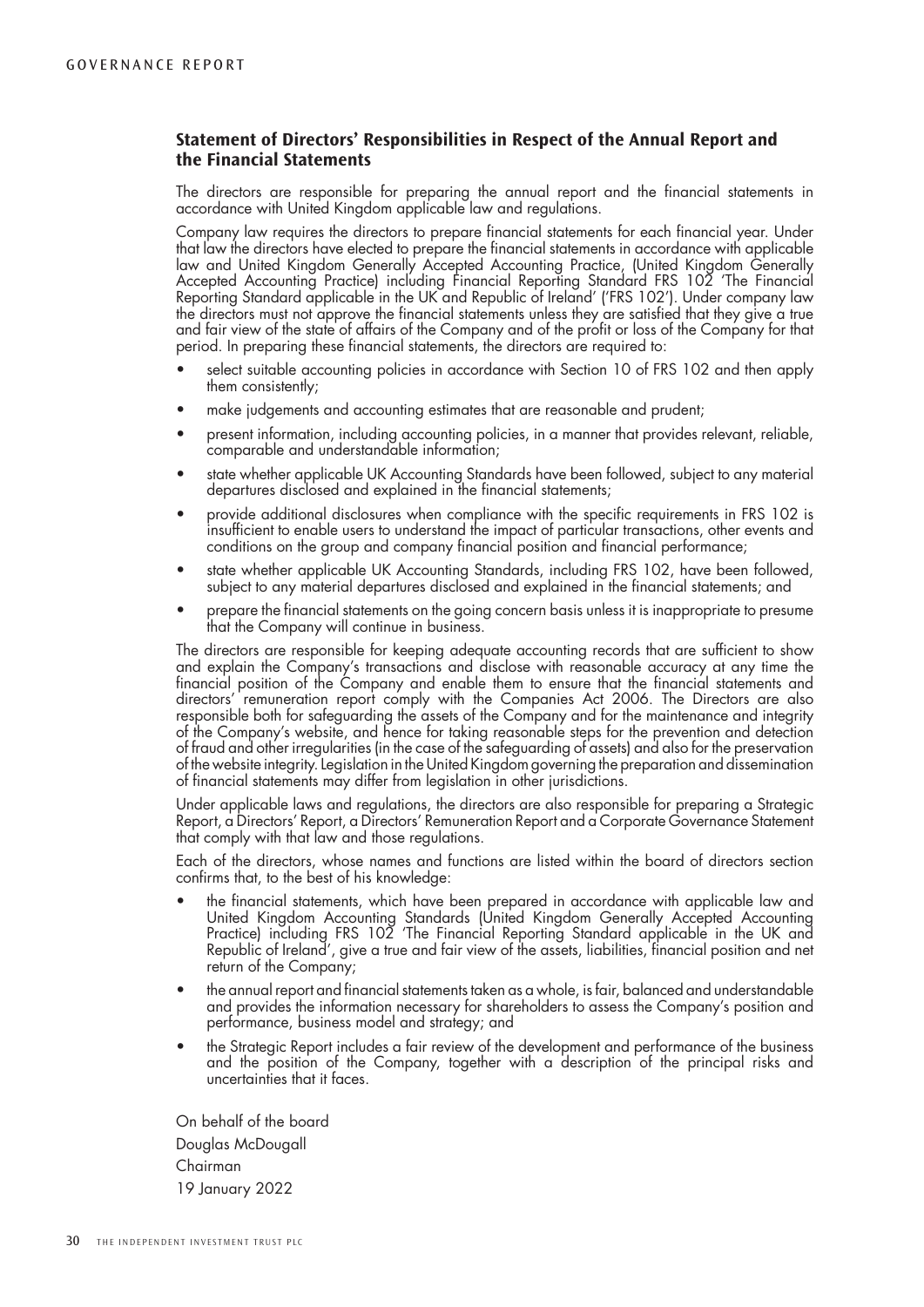# **Independent Auditor's Report To the members of The Independent Investment Trust PLC**

### **Opinion**

We have audited the financial statements of The Independent Investment Trust PLC (the 'Company') for the year ended 30 November 2021 which comprise the Income Statement, Balance Sheet, Statement of Changes in Equity and the related notes 1 to 16 including a summary of significant accounting policies. The financial reporting framework that has been applied in their preparation is applicable law and United Kingdom Accounting Standards including FRS 102 'The Financial Reporting Standard applicable in the UK and Republic of Ireland' (United Kingdom Generally Accepted Accounting Practice).

In our opinion, the financial statements:

- give a true and fair view of the Company's affairs as at 30 November 2021 and of its profit for the year then ended;
- have been properly prepared in accordance with United Kingdom Generally Accepted Accounting Practice; and
- have been prepared in accordance with the requirements of the Companies Act 2006

#### **Basis for opinion**

We conducted our audit in accordance with International Standards on Auditing (UK) (ISAs (UK)) and applicable law. Our responsibilities under those standards are further described in the Auditor's responsibilities for the audit of the financial statements section of our report. We are independent of the Company in accordance with the ethical requirements that are relevant to our audit of the financial statements in the UK, including the Financial Reporting Council's (FRC) Ethical Standard as applied to public interest entities, and we have fulfilled our other ethical responsibilities in accordance with these requirements.

We believe that the audit evidence we have obtained is sufficient and appropriate to provide a basis for our opinion.

#### **Conclusions relating to principal risks, going concern and viability statement**

In auditing the financial statements, we have concluded that the directors' use of the going concern basis of accounting in the preparation of the financial statements is appropriate. Our evaluation of the directors' assessment of the Company's ability to continue to adopt the going concern basis of accounting included:

- Confirming our understanding of the Company's going concern assessment process by engaging with the directors and the Company Secretary to determine if all key factors were considered in their assessment.
- Inspecting the Directors' assessment of going concern, including the revenue forecast, for the period to 31 January 2023 which is at least 12 months from the date the financial statements were authorised for issue. The Company has concluded that it is able to continue to meet its ongoing costs as they fall due.
- Considering the mitigating factors included in the going concern assessment, including a review of the Company's assessment of the liquidity of the investments held and evaluating the Company's ability to sell investments in order to repay borrowings or cover the working capital requirements of the Company.
- Reviewing the Company's going concern disclosures included in the annual report in order to assess whether the disclosures were appropriate and in conformity with the reporting standards.

Based on the work we have performed, we have not identified any material uncertainties relating to events or conditions that, individually or collectively, may cast significant doubt on the Company's ability to continue as a going concern for the period assessed by the directors, being the period to 31 January 2023 which is at least 12 months from when the financial statements are authorised for issue.

In relation to the Company's reporting on how they have applied the UK Corporate Governance Code, we have nothing material to add or draw attention to in relation to the directors' statement in the financial statements about whether the directors considered it appropriate to adopt the going concern basis of accounting.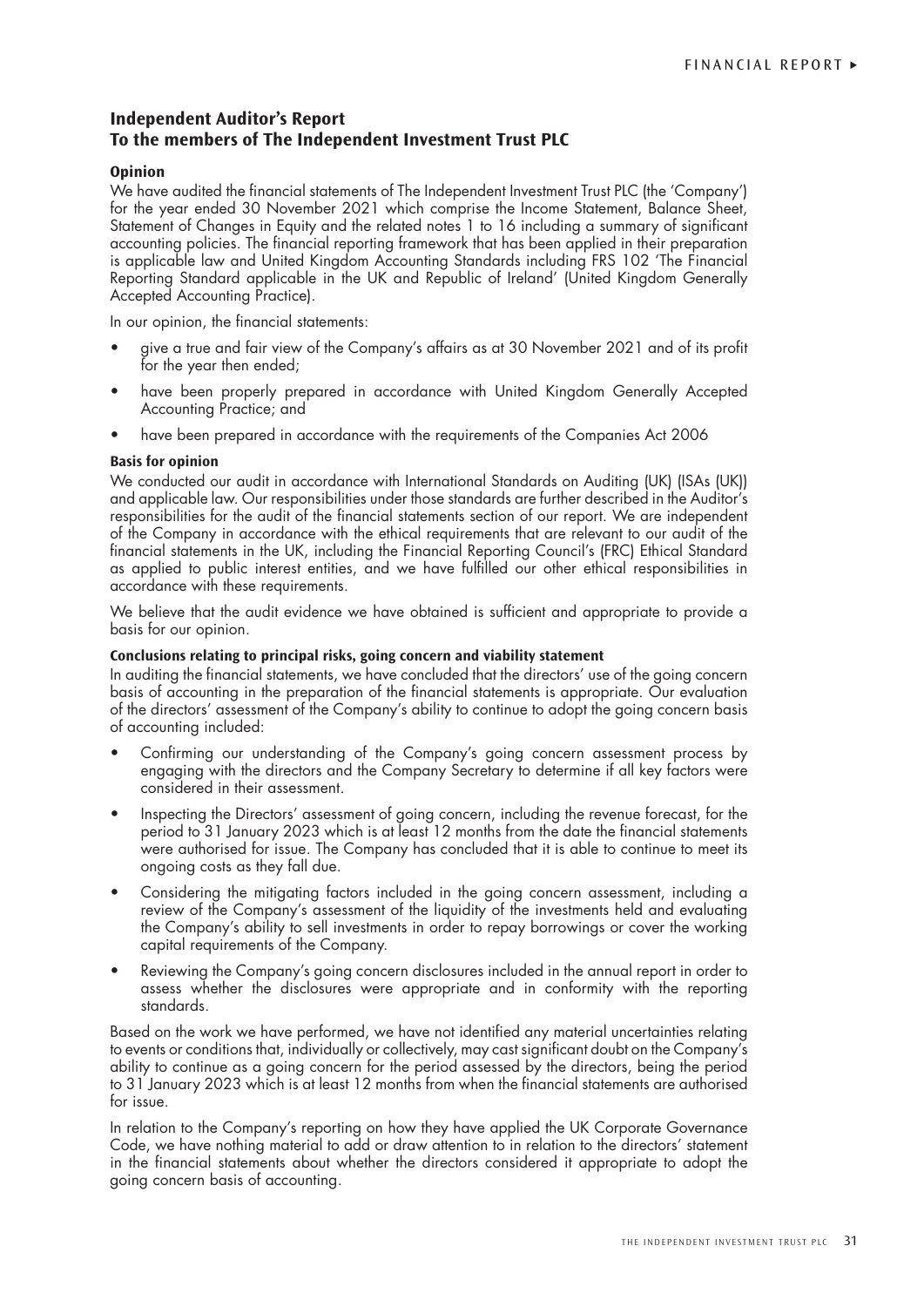Our responsibilities and the responsibilities of the directors with respect to going concern are described in the relevant sections of this report. However, because not all future events or conditions can be predicted, this statement is not a guarantee as to the Company's ability to continue as a going concern.

#### **Overview of our audit approach**

| Key audit matters | Risk of incorrect valuation or ownership of the investment portfolio                                                                                           |
|-------------------|----------------------------------------------------------------------------------------------------------------------------------------------------------------|
|                   | Risk of incomplete or inaccurate revenue recognition, including the classification of<br>special dividends as revenue or capital items in the Income Statement |
| Materiality       | Overall materiality of £3.26m which represents 1% of shareholders' funds.                                                                                      |

#### **Tailoring the scope**

Our assessment of audit risk, our evaluation of materiality and our allocation of performance materiality determine our audit scope for the Company. This enables us to form an opinion on the financial statements. We take into account size, risk profile, the organisation of the Company and effectiveness of controls, including controls and changes in the business environment when assessing the level of work to be performed. All audit work was performed directly by the audit engagement team and relevant specialists.

#### **Key audit matters**

Key audit matters are those matters that, in our professional judgment, were of most significance in our audit of the financial statements of the current period and include the most significant assessed risks of material misstatement (whether or not due to fraud) that we identified. These matters included those which had the greatest effect on: the overall audit strategy, the allocation of resources in the audit; and directing the efforts of the engagement team. These matters were addressed in the context of our audit of the financial statements as a whole, and in our opinion thereon, and we do not provide a separate opinion on these matters.

| <b>Risk</b>                                                                                                                                                                                                                                                                                                                                                                                                                                                                                                                                                                                                                                                                                                                                                                                                                                                   | Our response to the risk                                                                                                                                                                                                                                                                                                                                                                                                                                                                                                                                                                                                                                                                                                                                                                                                                                                                                     | Key observations communicated<br>to the audit committee                                                                                                                   |
|---------------------------------------------------------------------------------------------------------------------------------------------------------------------------------------------------------------------------------------------------------------------------------------------------------------------------------------------------------------------------------------------------------------------------------------------------------------------------------------------------------------------------------------------------------------------------------------------------------------------------------------------------------------------------------------------------------------------------------------------------------------------------------------------------------------------------------------------------------------|--------------------------------------------------------------------------------------------------------------------------------------------------------------------------------------------------------------------------------------------------------------------------------------------------------------------------------------------------------------------------------------------------------------------------------------------------------------------------------------------------------------------------------------------------------------------------------------------------------------------------------------------------------------------------------------------------------------------------------------------------------------------------------------------------------------------------------------------------------------------------------------------------------------|---------------------------------------------------------------------------------------------------------------------------------------------------------------------------|
| Incorrect valuation or ownership<br>of the investment portfolio<br>as described on pages 25 and<br>26 in the Report of the Audit<br>Committee and as per the<br>accounting policy set out on<br>page 41).<br>The valuation of the investment<br>portfolio at 30 November<br>2021 was £285.18m (2020 –<br>£239.29m) which is composed<br>of quoted investments.<br>The valuation of the assets held<br>in the investment portfolio is the<br>key driver of the Company's<br>net asset value and total return.<br>Incorrect investment pricing,<br>or a failure to maintain proper<br>legal title to the investments<br>held by the Company could<br>have a significant impact<br>on the portfolio valuation<br>and the return generated for<br>shareholders.<br>The fair value of quoted<br>investments is determined by<br>reference to bid value or the last | We have performed the following<br>procedures:<br>We obtained an understanding of<br>Baillie Gifford's processes and controls<br>surrounding legal title and pricing of<br>investments by performing walkthrough<br>procedures.<br>For all investments in the portfolio, we<br>compared the market prices applied<br>to an independent pricing vendor and<br>recalculated the investment valuations<br>as at the year-end.<br>We inspected the stale pricing reports<br>produced by Baillie Gifford to identify<br>prices that have not changed within<br>one week. Where we identified stale<br>prices we obtained evidence that<br>the investments were still trading,<br>confirming that prices marked as stale<br>were a valid fair value.<br>We compared the Company's<br>investment holdings at 30 November<br>2021 to independent confirmations<br>received directly from the Company's<br>Custodian. | The results of our procedures<br>identified no material<br>misstatement in relation to the<br>risk of incorrect valuation or<br>ownership of the investment<br>portfolio. |
| traded price depending on the<br>convention of the exchange on<br>which the investment is quoted.                                                                                                                                                                                                                                                                                                                                                                                                                                                                                                                                                                                                                                                                                                                                                             |                                                                                                                                                                                                                                                                                                                                                                                                                                                                                                                                                                                                                                                                                                                                                                                                                                                                                                              |                                                                                                                                                                           |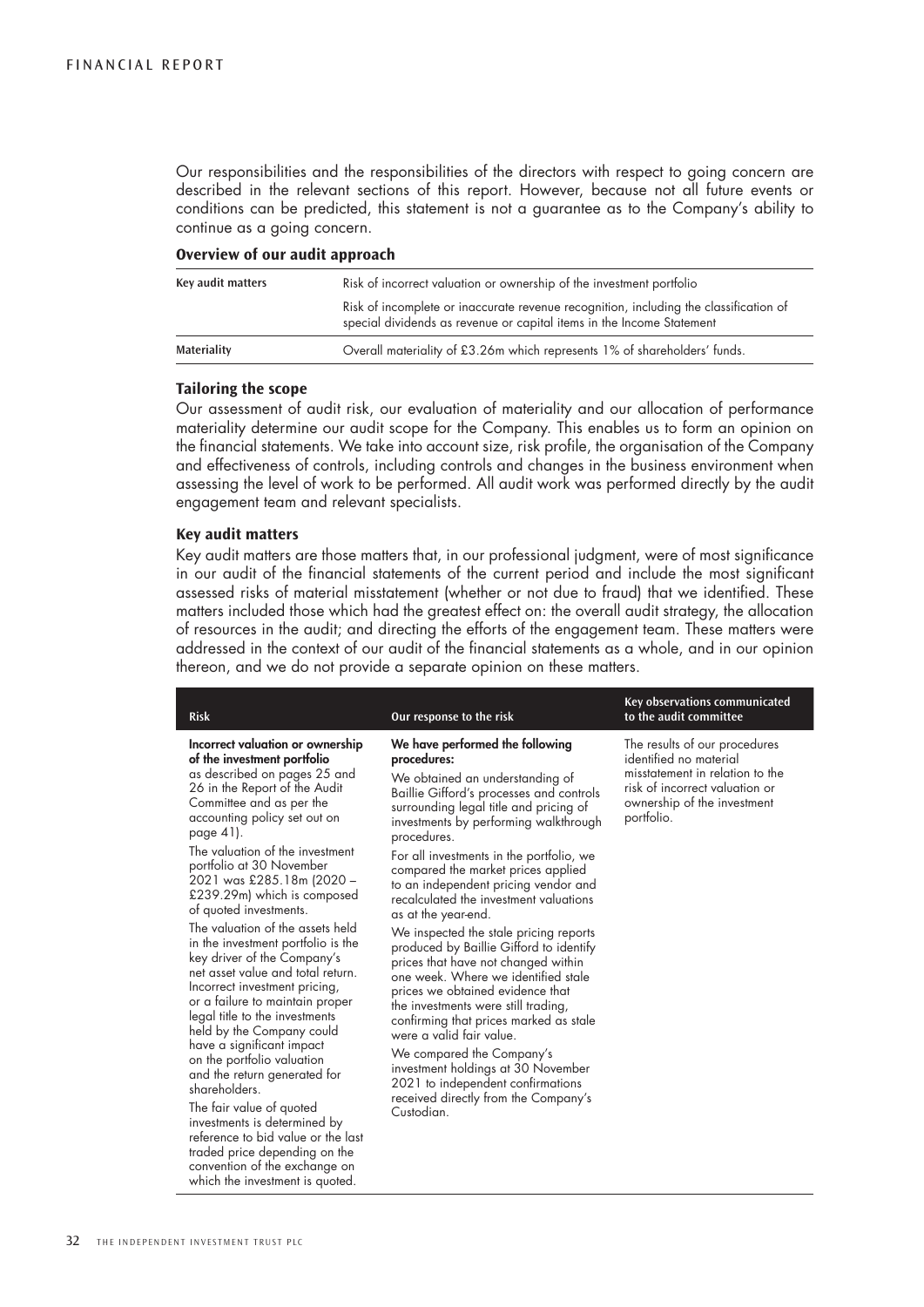Incomplete or inaccurate revenue recognition, including the classification of special dividends as revenue or capital items in the Income Statement (per the Audit Committee report set out on pages 25 and 26 and the accounting policy set

out on page 41). The total revenue for the year to 30 October 2021 was £5.92m  $(2020 - \text{\pounds}4.07\text{m})$ , consisting of dividend income from quoted equity investments.

There is a risk of incomplete or inaccurate recognition of revenue through the failure to recognise proper income entitlements or to apply an appropriate accounting treatment.

The directors may be required to exercise judgment in determining whether income receivable in the form of special dividends should be classified as 'revenue' or 'capital' in the Income Statement.

#### **Risk Our response to the risk**

#### We performed the following procedures:

We obtained an understanding of Baillie Gifford's processes and controls surrounding revenue recognition including the classification of special dividends by performing walkthrough procedures.

For all dividends received, we recalculated the income by multiplying the investment holdings at the exdividend date, traced from the accounting records, by the dividend per share, which was agreed to an independent data vendor. We agreed a sample of income received to bank statements.

To test completeness of recorded income, we tested that dividends had been recorded for all investee companies with reference to investee company announcements obtained from an independent data vendor.

For all dividends accrued at the year end, we reviewed the investee company announcements to assess whether the dividend obligation arose prior to 30 November 2021. We agreed the dividend rate to corresponding announcements made by the investee company, recalculated the dividend amount receivable and confirmed this was consistent with cash received as shown on post year end bank statements

We performed a review of the income and acquisition and disposal reports produced by Baillie Gifford to identify all special dividends received and accrued during the period. The Company received two special dividends in the year which were both treated as revenue. Through an independent review, we assessed the appropriateness of Baillie Gifford's classification of these payments was consistent with the underlying motives and circumstances for the payments.

**Key observations communicated to the audit committee** 

The results of our procedures identified no material misstatement in relation to the risk of incomplete or inaccurate revenue recognition, including incorrect classification of special dividends as revenue or capital items in the Income Statement.

In the prior year, our auditor's report included a key audit matter in relation to the impact of Covid-19. The impact of Covid-19 on going concern continued to be relevant to our audit of the Company and we considered this as part of our overall work on going concern which is set out under 'Conclusions relating to going concern'. The other elements of the prior year key audit matter have not been included as a separate key audit matter as it was determined that they did not have a significant impact on our audit strategy for this year's audit.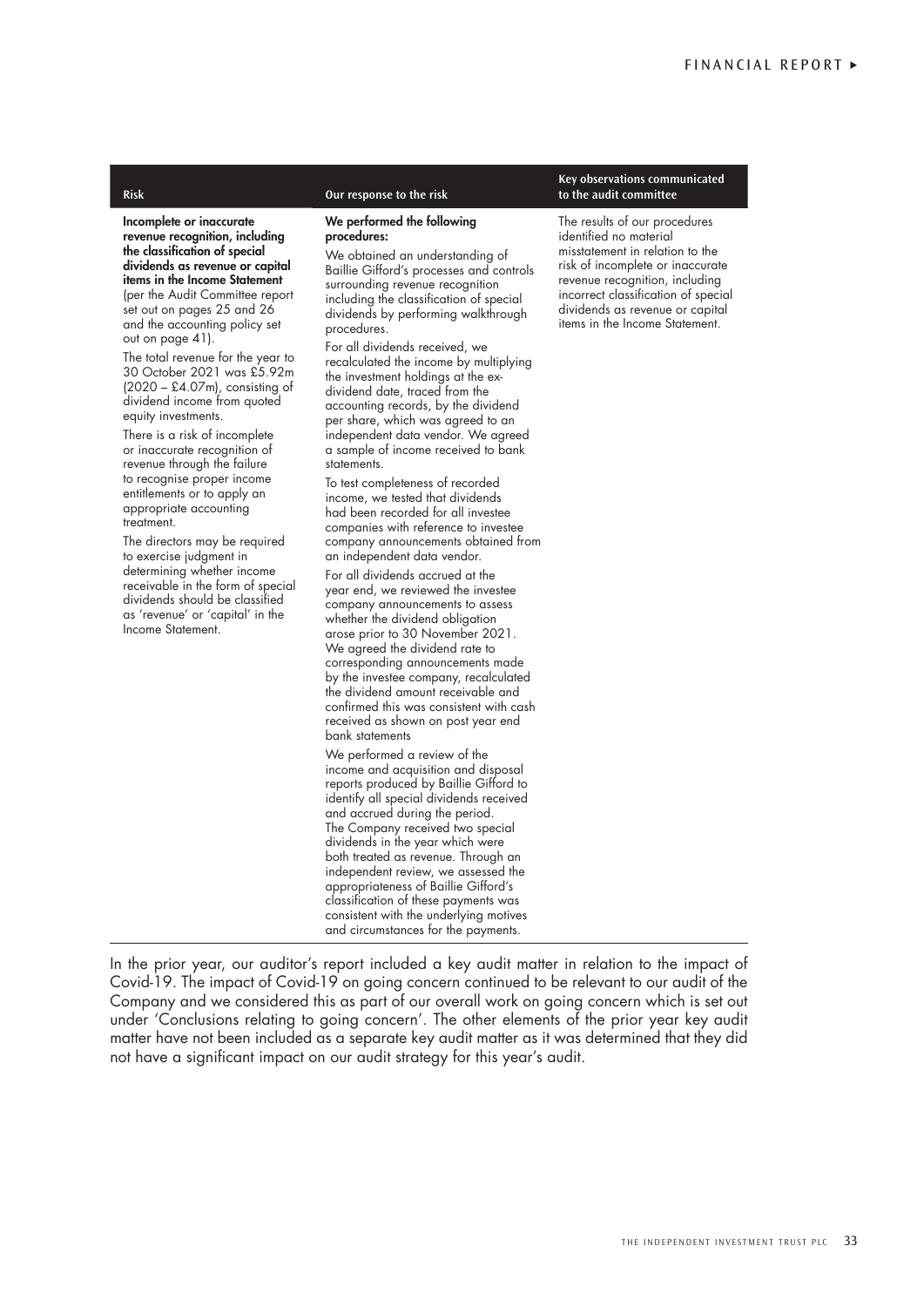#### **Our application of materiality**

We apply the concept of materiality in planning and performing the audit, in evaluating the effect of identified misstatements on the audit and in forming our audit opinion.

#### *Materiality*

The magnitude of an omission or misstatement that, individually or in the aggregate, could reasonably be expected to influence the economic decisions of the users of the financial statements. Materiality provides a basis for determining the nature and extent of our audit procedures.

We determined materiality for the Company to be  $£3.26m$  (2020 – £2.96m), which is 1% (2020 – 1%) of shareholders' funds. We believe that shareholders' funds provides us with a basis for materiality that is aligned to the key measurement of the Company's performance.

### *Performance materiality*

The application of materiality at the individual account or balance level. It is set at an amount to reduce to an appropriately low level the probability that the aggregate of uncorrected and undetected misstatements exceeds materiality.

On the basis of our risk assessments, together with our assessment of the Company's overall control environment, our judgement was that performance materiality was 75% (2020 – 75%) of our planning materiality, namely £2.45m (2020 – £2.22m). We have set performance materiality at this percentage due to our past experience of the audit that indicates a lower risk of misstatements, both corrected and uncorrected.

Given the importance of the distinction between revenue and capital for investment trusts, we have also applied a separate testing threshold for the revenue column of the Statement of Comprehensive Income of £0.26m (2020 – £0.16m), being 5% of the net return on ordinary activities before taxation (2020 – 5% of the net return on ordinary activities before taxation).

#### *Reporting threshold*

An amount below which identified misstatements are considered as being clearly trivial.

We agreed with the Audit Committee that we would report to them all uncorrected audit differences in excess of £0.16m (2020 – £0.15m), which is set at 5% of planning materiality, as well as differences below that threshold that, in our view, warranted reporting on qualitative grounds.

We evaluate any uncorrected misstatements against both the quantitative measures of materiality discussed above and in light of other relevant qualitative considerations in forming our opinion.

#### **Other information**

The other information comprises the information included in the annual report other than the financial statements and our auditor's report thereon. The directors are responsible for the other information contained within the annual report.

Our opinion on the financial statements does not cover the other information and, except to the extent otherwise explicitly stated in this report, we do not express any form of assurance conclusion thereon.

Our responsibility is to read the other information and, in doing so, consider whether the other information is materially inconsistent with the financial statements or our knowledge obtained in the course of the audit or otherwise appears to be materially misstated. If we identify such material inconsistencies or apparent material misstatements, we are required to determine whether there is a material misstatement in the financial statements themselves. If, based on the work we have performed, we conclude that there is a material misstatement of the other information, we are required to report that fact.

We have nothing to report in this regard.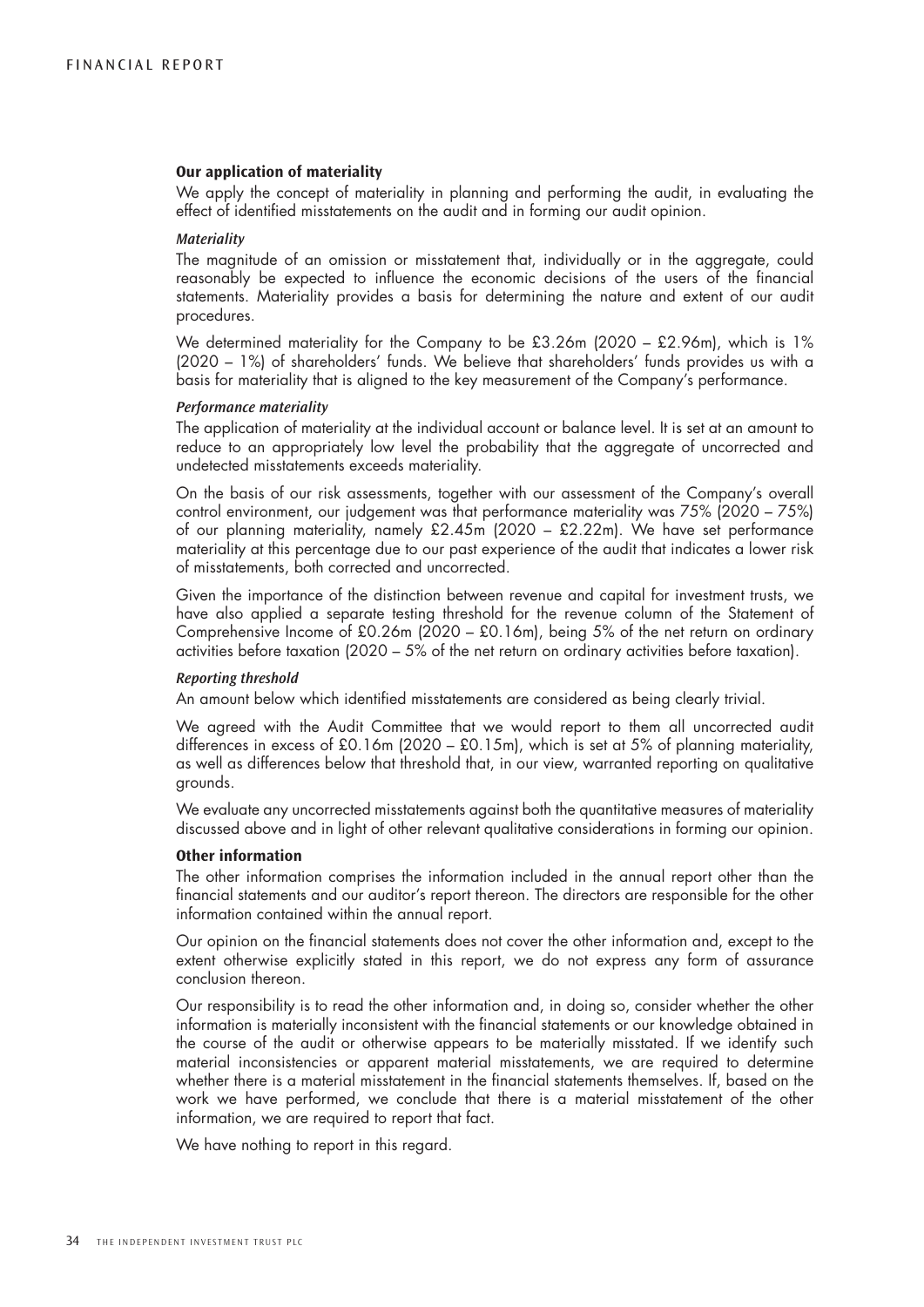#### **Opinions on other matters prescribed by the Companies Act 2006**

In our opinion the part of the directors' remuneration report to be audited has been properly prepared in accordance with the Companies Act 2006.

In our opinion, based on the work undertaken in the course of the audit:

- the information given in the strategic report and the directors' report for the financial year for which the financial statements are prepared is consistent with the financial statements; and
- the strategic report and directors' reports have been prepared in accordance with applicable legal requirements.

#### **Matters on which we are required to report by exception**

In the light of the knowledge and understanding of the Company and its environment obtained in the course of the audit, we have not identified material misstatements in the strategic report or directors' report.

We have nothing to report in respect of the following matters in relation to which the Companies Act 2006 requires us to report to you if, in our opinion:

- adequate accounting records have not been kept, or returns adequate for our audit have not been received from branches not visited by us; or
- the financial statements and the part of the Directors' Remuneration Report to be audited are not in agreement with the accounting records and returns; or
- certain disclosures of directors' remuneration specified by law are not made; or
- we have not received all the information and explanations we require for our audit

### **Corporate Governance Statement**

The Listing Rules require us to review the directors' statement in relation to going concern, longerterm viability and that part of the Corporate Governance Statement relating to the Company's compliance with the provisions of the UK Corporate Governance Code specified for our review.

Based on the work undertaken as part of our audit, we have concluded that each of the following elements of the Corporate Governance Statement is materially consistent with the financial statements or our knowledge obtained during the audit:

- Directors' statement with regards to the appropriateness of adopting the going concern basis of accounting and any material uncertainties identified set out on pages 23 and 24;
- Directors' explanation as to its assessment of the Company's prospects, the period this assessment covers and why the period is appropriate set out on page 24;
- Directors' statement on fair, balanced and understandable set out on page 30;
- Board's confirmation that it has carried out a robust assessment of the emerging and principal risks set out on page 10;
- The section of the annual report that describes the review of effectiveness of risk management and internal control systems set out on pages 22 and 23; and;
- The section describing the work of the audit committee set out on pages 25 and 26.

#### **Responsibilities of directors**

As explained more fully in the directors' responsibilities statement set out on page 30;, the directors are responsible for the preparation of the financial statements and for being satisfied that they give a true and fair view, and for such internal control as the directors determine is necessary to enable the preparation of financial statements that are free from material misstatement, whether due to fraud or error.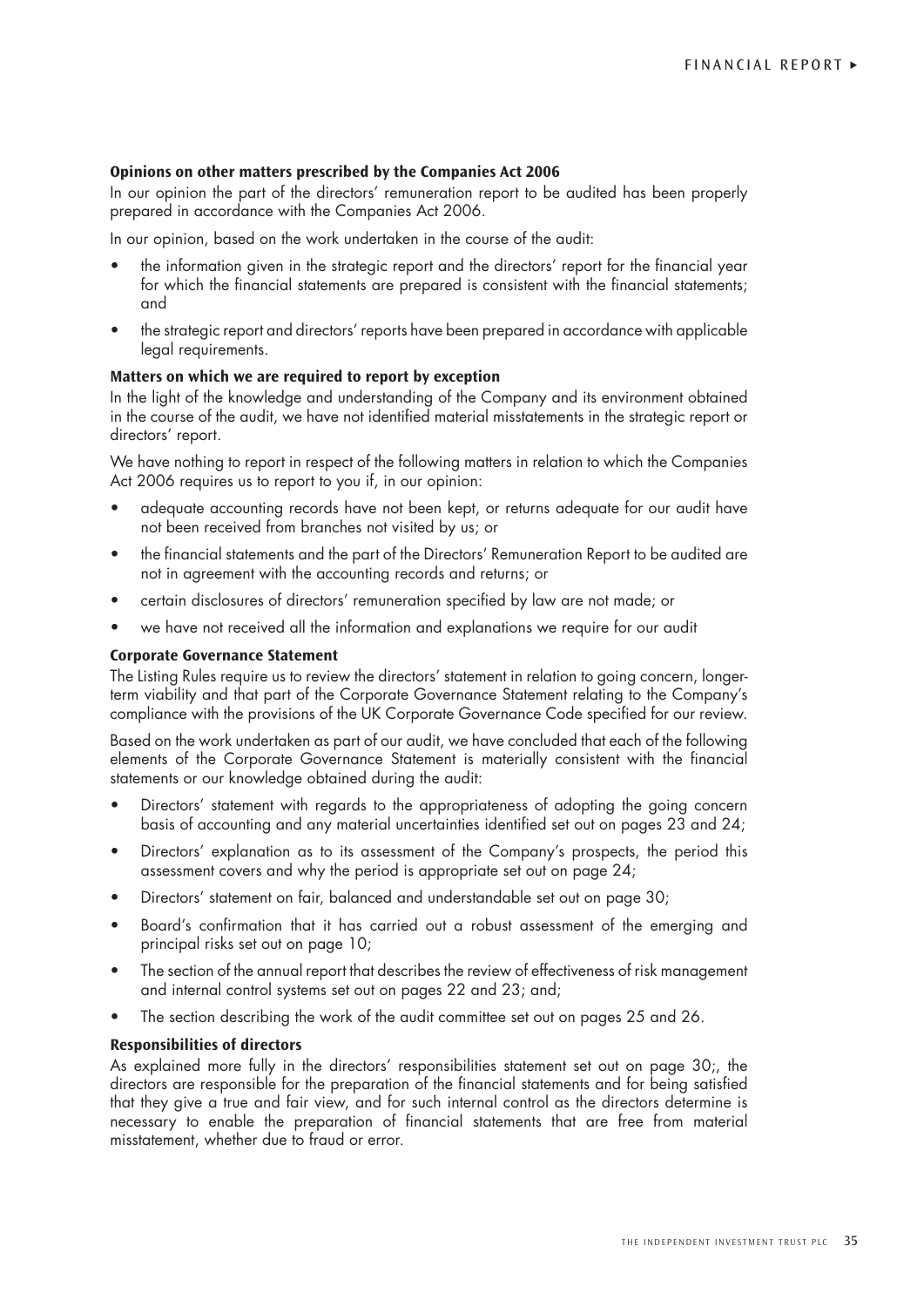In preparing the financial statements, the directors are responsible for assessing the Company's ability to continue as a going concern, disclosing, as applicable, matters related to going concern and using the going concern basis of accounting unless the directors either intend to liquidate the Company or to cease operations, or have no realistic alternative but to do so.

#### **Auditor's responsibilities for the audit of the financial statements**

Our objectives are to obtain reasonable assurance about whether the financial statements as a whole are free from material misstatement, whether due to fraud or error, and to issue an auditor's report that includes our opinion. Reasonable assurance is a high level of assurance, but is not a guarantee that an audit conducted in accordance with ISAs (UK) will always detect a material misstatement when it exists. Misstatements can arise from fraud or error and are considered material if, individually or in the aggregate, they could reasonably be expected to influence the economic decisions of users taken on the basis of these financial statements.

# **Explanation as to what extent the audit was considered capable of detecting irregularities, including fraud**

Irregularities, including fraud, are instances of non-compliance with laws and regulations. We design procedures in line with our responsibilities, outlined above, to detect irregularities, including fraud. The risk of not detecting a material misstatement due to fraud is higher than the risk of not detecting one resulting from error, as fraud may involve deliberate concealment by, for example, forgery or intentional misrepresentations, or through collusion. The extent to which our procedures are capable of detecting irregularities, including fraud is detailed below.

However, the primary responsibility for the prevention and detection of fraud rests with both those charged with governance of the Company and management.

- We obtained an understanding of the legal and regulatory frameworks that are applicable to the Company and determined that the most significant are United Kingdom Generally Accepted Accounting Practice, the Companies Act 2006, the Association of Investment Companies Code of Corporate Governance, the Association of Investment Companies Statement of Recommended Practice, the Listing Rules, the UK Corporate Governance Code, Section 1158 of the Corporation Tax Act 2010 and The Companies (Miscellaneous Reporting) Regulations 2018.
- We understood how the Company is complying with those frameworks through discussions with the Audit Committee and Company Secretary and review of Board minutes and the Company's documented policies and procedures.
- We assessed the susceptibility of the Company's financial statements to material misstatement, including how fraud might occur by considering the key risks impacting the financial statements. We identified a fraud risk with respect to the incomplete or inaccurate revenue recognition through incorrect classification of special dividends as revenue or capital items in the Income Statement. Further discussion of our approach is set out in the section on key audit matters above.
- Based on this understanding we designed our audit procedures to identify non-compliance with such laws and regulations. Our procedures involved review of the reporting to the directors with respect to the application of the documented policies and procedures and review of the financial statements to ensure compliance with the reporting requirements of the Company.

A further description of our responsibilities for the audit of the financial statements is located on the Financial Reporting Council's website at *https://www.frc.org.uk/auditorsresponsibilities*. This description forms part of our auditor's report.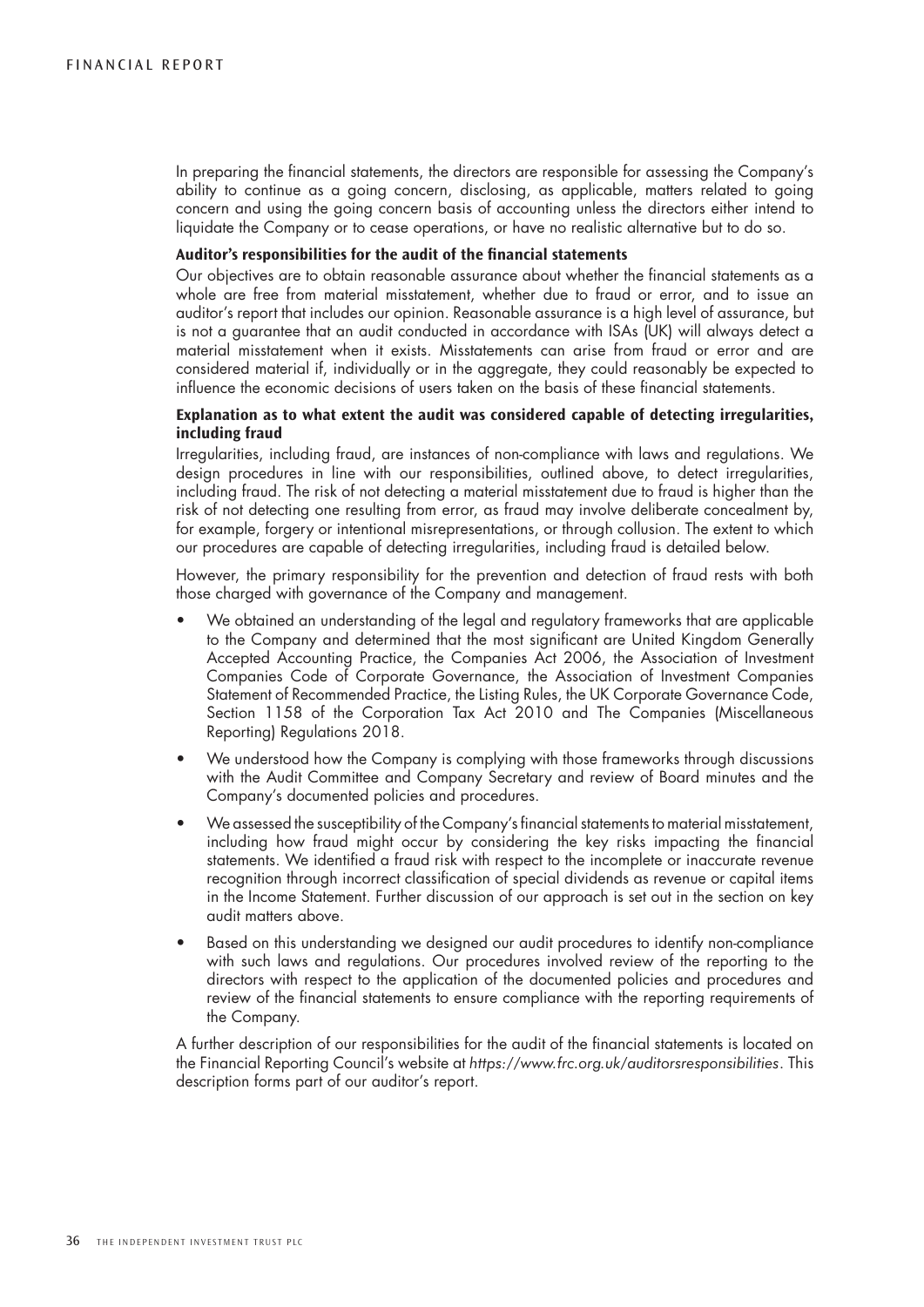# **Other matters we are required to address**

• Following the recommendation of the Audit Committee, we were appointed by the Company on 11 September 2000 to audit the financial statements of the Company for the period ending 30 November 2001 and subsequent financial periods.

The period of total uninterrupted engagement is 21 years, covering periods from our appointment through to the period ending 30 November 2021.

- Non-audit services prohibited by the FRC's Ethical Standard were not provided to the Company and we remain independent of the Company in conducting the audit.
- The audit opinion is consistent with the additional report to the Audit Committee

# **Use of our report**

This report is made solely to the Company's members, as a body, in accordance with Chapter 3 of Part 16 of the Companies Act 2006. Our audit work has been undertaken so that we might state to the Company's members those matters we are required to state to them in an auditor's report and for no other purpose. To the fullest extent permitted by law, we do not accept or assume responsibility to anyone other than the Company and the Company's members as a body, for our audit work, for this report, or for the opinions we have formed.

Caroline Mercer (Senior Statutory Auditor) for and on behalf of Ernst & Young LLP, Statutory Auditor Edinburgh 19 January 2022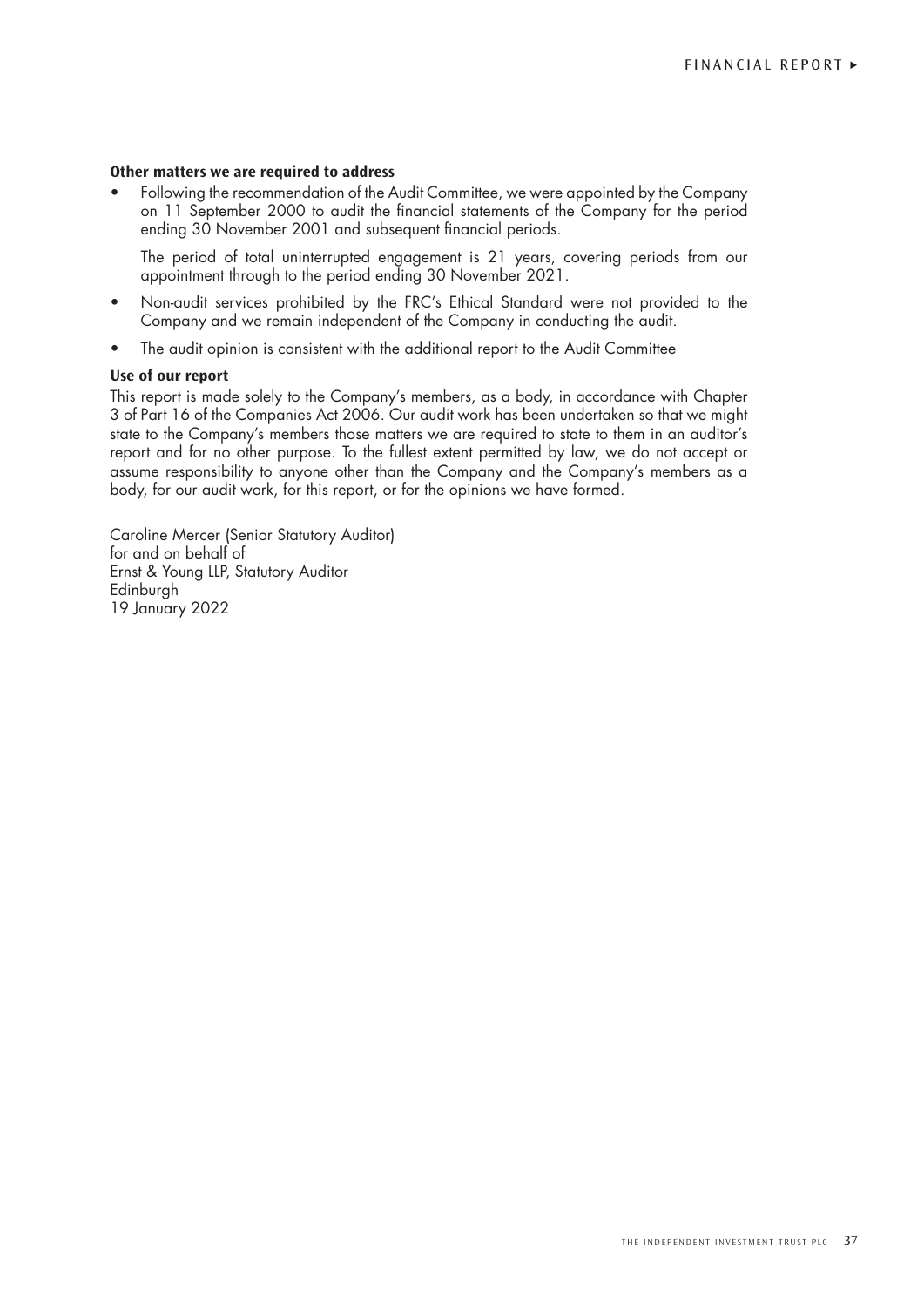# **Income Statement**

#### For the year ended 30 November

|                                                                | <b>Notes</b>   | 2021<br><b>Revenue</b><br>£'000 | 2021<br>Capital<br>£'000 | 2021<br><b>Total</b><br>£'000 | 2020<br>Revenue<br>£'000 | 2020<br>Capital<br>$\pounds$ '000 | 2020<br><b>Total</b><br>£'000 |
|----------------------------------------------------------------|----------------|---------------------------------|--------------------------|-------------------------------|--------------------------|-----------------------------------|-------------------------------|
| Gains/(losses) on investments                                  | 8              |                                 | 36,492                   | 36,492                        |                          | (10, 371)                         | (10, 371)                     |
| Currency (losses)/gains                                        | 12             |                                 | (20)                     | (20)                          |                          | 22                                | 22                            |
| Income                                                         | $\overline{2}$ | 5,917                           | -                        | 5,917                         | 4,070                    |                                   | 4,070                         |
| Administrative expenses                                        | 3              | (798)                           |                          | (798)                         | (743)                    |                                   | (743)                         |
| Net return on ordinary<br>activities before taxation           |                | 5,119                           | 36,472                   | 41,591                        | 3,327                    | (10, 349)                         | (7,022)                       |
| Tax on ordinary activities                                     | 5              |                                 |                          |                               | (5)                      |                                   | (5)                           |
| Net return on ordinary<br>activities after taxation            |                | 5,119                           | 36,472                   | 41,591                        | 3,322                    | (10, 349)                         | (7,027)                       |
| Net return per ordinary share                                  | 6              | 9.61p                           | 68.46p                   | 78.07p                        | 6.09p                    | (18.98p)                          | (12.89p)                      |
| Note:                                                          |                |                                 |                          |                               |                          |                                   |                               |
| Dividends per share paid and<br>payable in respect of the year | 7              | 9.00 <sub>p</sub>               |                          |                               | 8.00p                    |                                   |                               |

The total column of this statement is the profit and loss account of the Company. The supplementary revenue and capital columns are prepared under guidance published by the Association of Investment Companies.

All revenue and capital items in this statement derive from continuing operations.

A Statement of Comprehensive Income is not required as the Company does not have any other comprehensive income and the net return on ordinary activities after taxation is both the profit and comprehensive income for the year.

The accompanying notes on pages 41 to 49 are an integral part of the financial statements.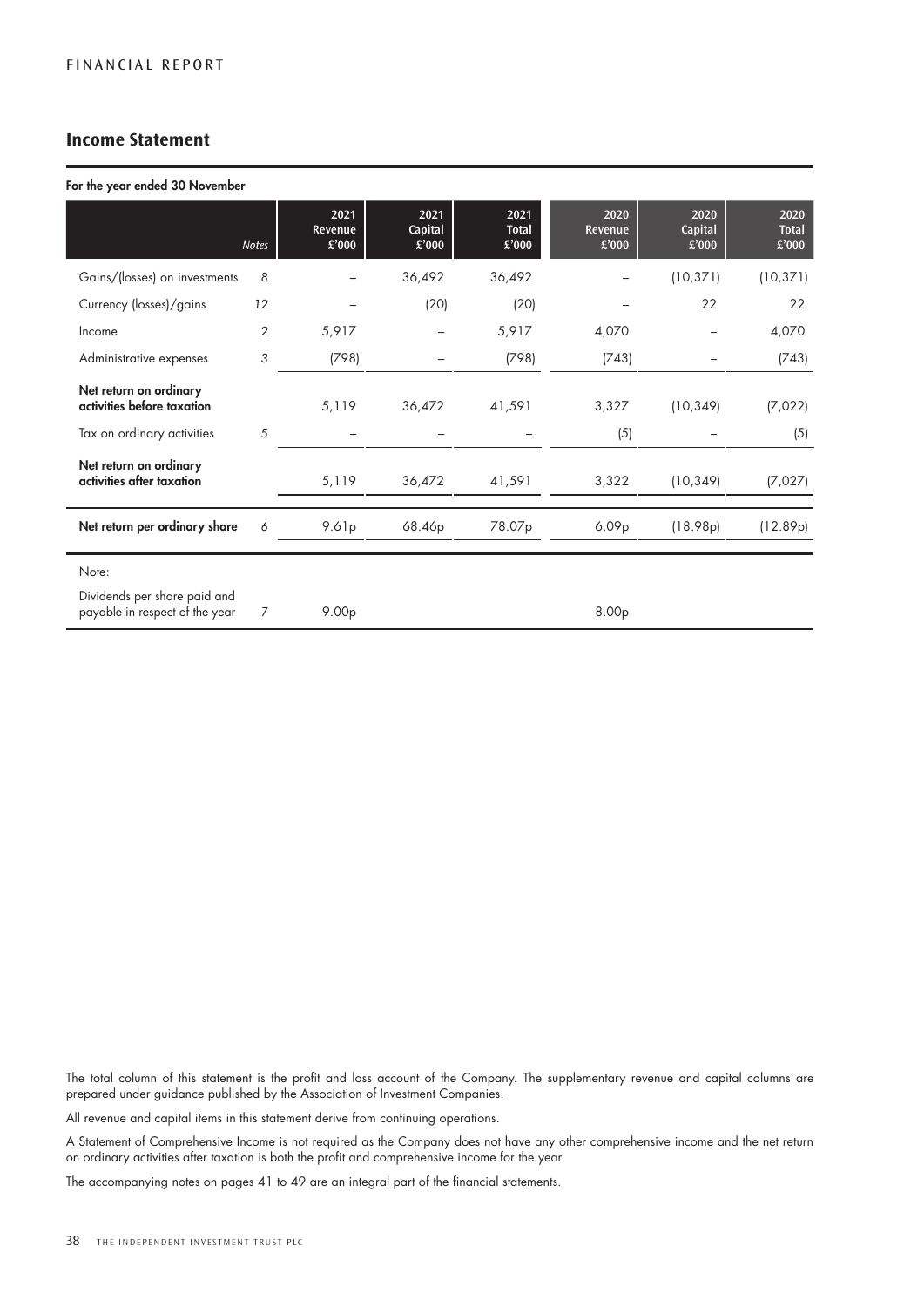# **Balance Sheet**

At 30 November

| <b>OO I JOYGIIIDGI</b>                                |              |                       |                       |               |               |
|-------------------------------------------------------|--------------|-----------------------|-----------------------|---------------|---------------|
|                                                       | <b>Notes</b> | 2021<br>$\pounds'000$ | 2021<br>$\pounds'000$ | 2020<br>£'000 | 2020<br>£'000 |
| <b>Fixed assets</b>                                   |              |                       |                       |               |               |
| Investments held at fair value through profit or loss | 8            |                       | 285,175               |               | 239,290       |
| <b>Current assets</b>                                 |              |                       |                       |               |               |
| Debtors                                               | 9            | 135                   |                       | 921           |               |
| Cash and cash equivalents                             | 16           | 40,878                |                       | 56,237        |               |
|                                                       |              | 41,013                |                       | 57,158        |               |
| <b>Creditors</b>                                      |              |                       |                       |               |               |
| Amounts falling due within one year                   | 10           | (87)                  |                       | (188)         |               |
| Net current assets                                    |              |                       | 40,926                |               | 56,970        |
| <b>Total net assets</b>                               |              |                       | 326,101               |               | 296,260       |
| <b>Capital and reserves</b>                           |              |                       |                       |               |               |
| Share capital                                         | 11           |                       | 13,193                |               | 13,539        |
| Share premium account                                 | 12           |                       | 15,242                |               | 15,242        |
| Special distributable reserve                         | 12           |                       | 2,503                 |               | 9,985         |
| Capital redemption reserve                            | 12           |                       | 3,339                 |               | 2,993         |
| Capital reserve                                       | 12           |                       | 284,894               |               | 248,422       |
| Revenue reserve                                       | 12           |                       | 6,930                 |               | 6,079         |
| Shareholders' funds                                   |              |                       | 326,101               |               | 296,260       |
| Net asset value per ordinary share                    | 13           |                       | 617.9p                |               | 547.1p        |

The financial statements of The Independent Investment Trust PLC (company registration number SC210685) on pages 38 to 49 were approved and authorized for issue by the board and were signed on 19 January 2022.

Douglas McDougall Chairman

The accompanying notes on pages 41 to 49 are an integral part of the financial statements.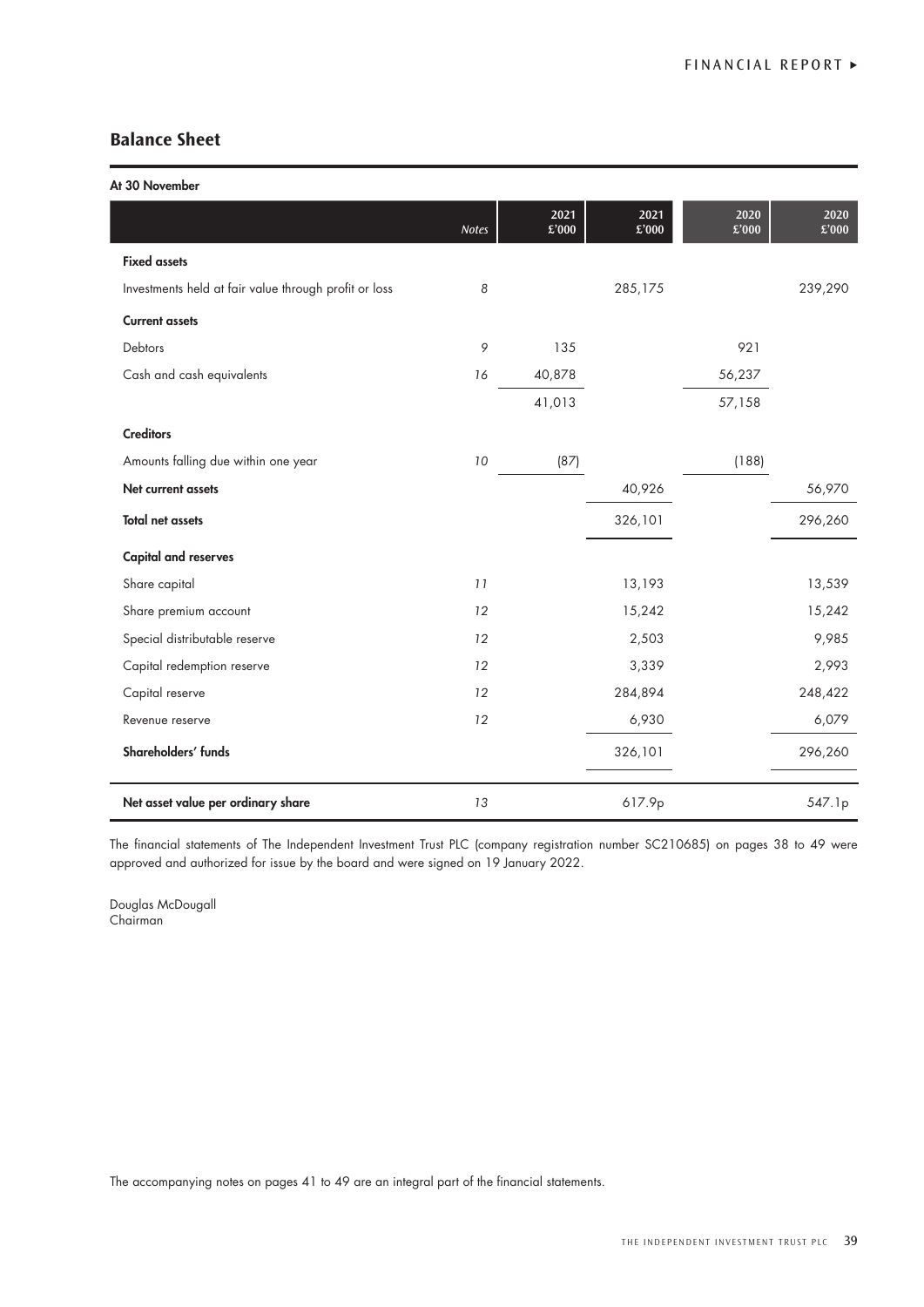# **Statement of Changes in Equity**

# For the year ended 30 November 2021

|                                                  | <b>Share</b><br>capital<br>£'000 | <b>Share</b><br>premium<br>account<br>£'000 | <b>Special</b><br>distri-<br>butable<br>reserve<br>£'000 | Capital<br>redemp-<br>tion<br>reserve<br>£'000 | Capital<br>reserve<br>£'000 | Revenue<br>reserve<br>£'000 | Share-<br>holders'<br>funds<br>£'000 |
|--------------------------------------------------|----------------------------------|---------------------------------------------|----------------------------------------------------------|------------------------------------------------|-----------------------------|-----------------------------|--------------------------------------|
| Shareholders' funds at 1 December 2020           | 13.539                           | 15.242                                      | 9.985                                                    | 2.993                                          | 248.422                     | 6,079                       | 296.260                              |
| Net return on ordinary activities after taxation |                                  |                                             |                                                          | $\qquad \qquad -$                              | 36,472                      | 5.119                       | 41,591                               |
| Shares bought back for cancellation (note 11)    | (346)                            |                                             | (7, 482)                                                 | 346                                            |                             |                             | (7, 482)                             |
| Dividends paid during the year (note 7)          |                                  |                                             |                                                          |                                                |                             | (4, 268)                    | (4, 268)                             |
| Shareholders' funds at 30 November 2021          | 13,193                           | 15,242                                      | 2,503                                                    | 3.339                                          | 284.894                     | 6.930                       | 326,101                              |

# For the year ended 30 November 2020

|                                                  | <b>Share</b><br>capital<br>£'000 | <b>Share</b><br>premium<br>account<br>£'000 | <b>Special</b><br>distri-<br>butable<br>reserve<br>£'000 | Capital<br>redemp-<br>tion<br>reserve<br>£'000 | Capital<br>reserve<br>£'000 | Revenue<br>reserve<br>£'000 | Share-<br>holders'<br>funds<br>£'000 |
|--------------------------------------------------|----------------------------------|---------------------------------------------|----------------------------------------------------------|------------------------------------------------|-----------------------------|-----------------------------|--------------------------------------|
| Shareholders' funds at 1 December 2019           | 13,679                           | 15.242                                      | 12,465                                                   | 2,853                                          | 258,771                     | 9,859                       | 312,869                              |
| Net return on ordinary activities after taxation |                                  |                                             |                                                          | $\qquad \qquad -$                              | (10, 349)                   | 3,322                       | (7,027)                              |
| Shares bought back for cancellation (note 11)    | (140)                            | $\qquad \qquad -$                           | (2,480)                                                  | 140                                            |                             |                             | (2,480)                              |
| Dividends paid during the year (note 7)          |                                  |                                             |                                                          |                                                |                             | (7, 102)                    | (7, 102)                             |
| Shareholders' funds at 30 November 2020          | 13,539                           | 15,242                                      | 9,985                                                    | 2,993                                          | 248,422                     | 6,079                       | 296,260                              |

The accompanying notes on pages 41 to 49 are an integral part of the financial statements.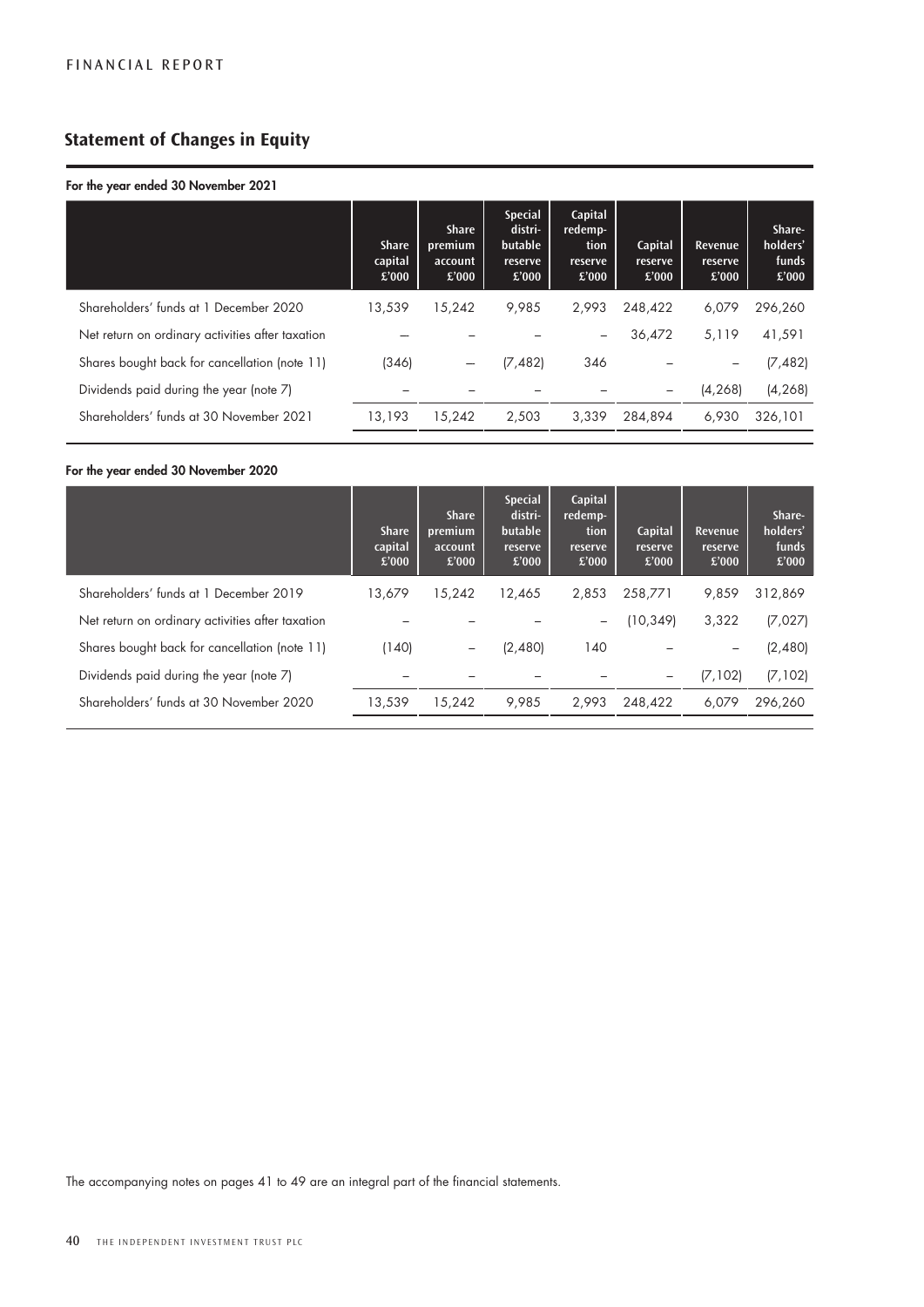# **Notes to Financial Statements**

#### 1 PRINCIPAL ACCOUNTING POLICIES

The financial statements for the year to 30 November 2021 have been prepared in accordance with FRS 102 'The Financial Reporting Standard applicable in the UK and Republic of Ireland' on the basis of the accounting policies set out below which are unchanged from the prior year and have been applied consistently. The Company has elected not to present a Statement of Cash Flows for the current year as a Statement of Changes in Equity has been provided and substantially all of the Company's investments are highly liquid and are carried at market value.

#### (a) Basis of accounting

All of the Company's operations are of a continuing nature and the financial statements are prepared on a going concern basis under the historical cost convention, modified to include the revaluation of fixed asset investments at fair value through profit or loss, and on the assumption that approval as an investment trust under section 1158 of the Corporation Tax Act 2010 will be retained.

The board has, in particular, considered the impact of heightened market volatility as a result of the Covid-19 pandemic. The directors do not believe the Company's going concern status is affected. The Company's assets, the majority of which are investments in quoted securities which are readily realizable, exceed its liabilities significantly. The Company has continued to comply with the investment trust status requirements of section 1158 of the Corporation Tax Act 2010 and the Investment Trust (Approve Company) (Tax) Regulations 2011. The Company's primary third party suppliers, including its Secretaries, Custodian, Registrar and Auditor, are not experiencing significant operational difficulties affecting their respective services to the Company. Accordingly the financial statements have been prepared on a going concern basis as it is the directors' opinion, having assessed the principal and emerging risks and other matters including the impact of the coronavirus pandemic set out in the Viability Statement on pages 12 and 13 which assesses the prospects of the Company over a period of five years, that the Company will continue in operational existence for the period to 31 January 2023, which is at least 12 months from the date the financial statements were authorized for issue'.

The financial statements have been prepared in accordance with the Companies Act 2006, applicable UK accounting standards and with the AIC's Statement of Recommended Practice 'Financial Statements of Investment Trust Companies' issued in 2019.

In order to better reflect the activities of the Company and in accordance with guidance issued by the AIC, supplementary information which analyses the profit and loss account between items of a revenue and capital nature has been presented in the Income Statement.

The directors consider the Company's functional currency to be sterling as the Company's shareholders are predominantly based in the UK, the Company is subject to the UK's regulatory environment and it is the currency in which its dividends and expenses are generally paid.

#### (b) Financial Instruments

Financial assets and financial liabilities are recognized in the Company's Balance Sheet when it becomes a party to the contractual provisions of the instrument.

#### (c) Accounting Estimates, Assumptions and Judgements

The preparation of the financial statements may require the use of estimates, assumptions and judgements. These estimates, assumptions and judgements affect the reported amounts of assets and liabilities, at the reporting date. While estimates are based on best judgement using information and financial data available the actual outcome may differ from these estimates. The directors do not believe that any significant accounting estimates, assumptions or judgements have been applied to these accounting statements other than the classification of special dividends between revenue and capital. The allocation is dependent upon the underlying reason for the payment. Examples of capital events which would result in the dividend being allocated to capital is a return of capital to shareholders or proceeds from the disposal of assets. Examples of revenue events which would result in the dividend being allocated to revenue are the distribution of excess or exceptional profits in the year. The circumstances are reviewed by the manager making recommendations to the Directors who determine the appropriate allocation. The Directors make no other significant accounting estimates.

#### (d) Investments

The Company's investments are classified, recognized and measured at fair value through profit and loss in accordance with sections 11 and 12 of FRS 102. They are managed and evaluated on a fair value basis in accordance with the Company's investment strategy and information about the investments is provided to the board on that basis. Investment purchases and sales are recognized on a trade date basis. Investments are initially measured at fair value, which is taken to be their cost excluding expenses incidental to purchases which are expensed to capital on acquisition. Gains and losses on investments, including those arising from foreign currency exchange differences and expenses incidental to the purchase and sale of investments, are recognized in the Income Statement as capital items. The fair value of listed investments is either the bid price or last traded price depending on the convention of the stock exchange on which the investment is listed. The fair value of unlisted investments is determined by the directors using methodologies consistent with the International Private Equity and Venture Capital Valuation ('IPEV') guidelines. Investments which are suspended from trading may not be valued at either bid price or last traded price.

#### (e) Cash and cash equivalents

Cash equivalents comprise short-term, highly liquid investments that are readily convertible to known amounts of cash and are subject to an insignificant risk of change in value.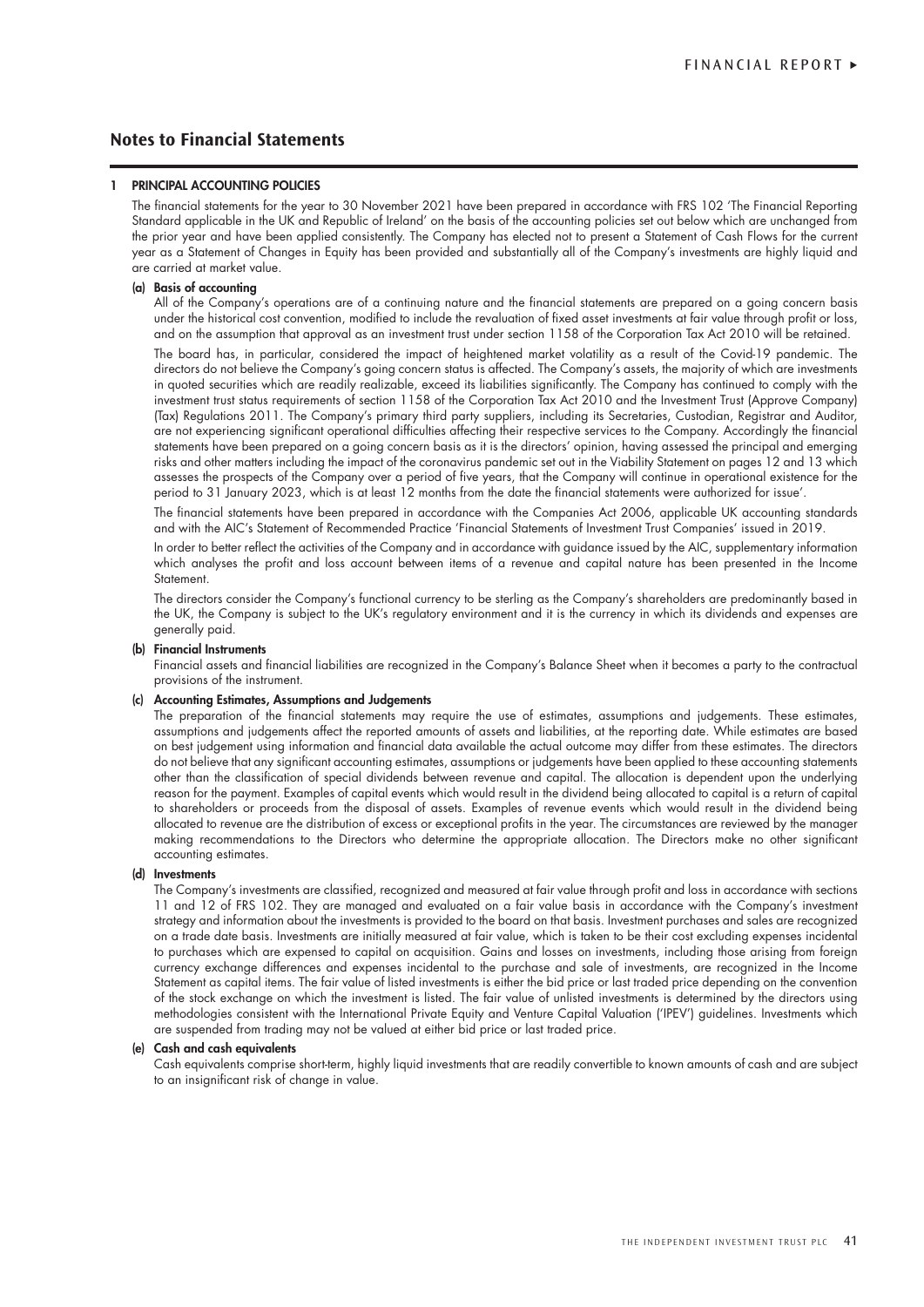#### (f) Income

- (i) Income from equity investments is brought into account on the date on which the investments are quoted ex-dividend or, where no ex-dividend date is quoted, when the Company's right to receive payment is established. Equity investment income includes distributions from Collective Investment Schemes, other than those that relate to equalization which are treated as capital items. Special dividends are treated as revenue or capital items depending on the facts of each particular case. If scrip is taken in lieu of cash dividends the net amount of the cash dividend foregone is credited to the revenue column of the Income Statement with the excess taken to capital.
- (ii) Interest from fixed interest securities is recognized on an effective yield basis.
- (iii) Unfranked investment income and overseas dividends include the taxes deducted at source.
- (iv) Interest receivable on deposits is recognized on an accruals basis.

#### (g) Expenses

All expenses are accounted for on an accruals basis and are charged to the revenue account except where: (i) they relate to expenses incidental to the purchase or sale of investments (transaction costs) which are charged to capital. Transaction costs are detailed in note 8 on page 45; and (ii) they relate directly to the buy-back of shares, in which case they are added to the buy-back cost.

#### (h) Operating lease rentals

Total operating lease rentals in respect of premises occupied by the Company are spread evenly over the term of the lease.

#### (i) Deferred taxation

Deferred taxation is provided on all timing differences which have originated but not reversed by the Balance Sheet date, calculated at the current tax rates expected to apply when its timing differences reverse, based on what has been enacted or substantially enacted, relevant to the benefit or liability. Deferred tax assets are recognized only to the extent that it will be more likely than not that there will be taxable profits from which underlying timing differences can be deducted.

#### (j) Foreign currencies

Transactions involving foreign currencies are converted at the rate ruling at the time of the transaction. Assets and liabilities in foreign currencies are translated at the closing rates of exchange at the Balance Sheet date. Any gain or loss arising from a change in exchange rate subsequent to the date of the transaction is treated as a gain or loss in capital reserve or revenue reserve as appropriate.

#### (k) Share repurchases

The cost of repurchases of the Company's own shares for cancellation are funded from the special distributable reserve. The nominal value of such shares is transferred from share capital to the capital redemption reserve.

#### (l) Capital reserve

Gains and losses on disposal of investments, changes in investment holding gains/(losses) and exchange differences of a capital nature are dealt with in this reserve.

#### (m) Single segment reporting

The Company is engaged in a single segment of business, being that of an investment trust company, consequently no business segmental analysis is provided.

#### 2 INCOME

|                                                                                 | 2021<br>£'000  | 2020<br>£'000 |
|---------------------------------------------------------------------------------|----------------|---------------|
| Income from investments                                                         |                |               |
| UK dividends                                                                    | 5,820          | 3,880         |
| Overseas dividends                                                              | 78             | 122           |
|                                                                                 | 5,898          | 4,002         |
| Other income                                                                    |                |               |
| Deposit interest                                                                | $\overline{2}$ | 51            |
| Other income                                                                    | 17             | 17            |
|                                                                                 | 19             | 68            |
| <b>Total income</b>                                                             | 5,917          | 4,070         |
| Total income comprises:                                                         |                |               |
| Dividends from financial assets designated at fair value through profit or loss | 5,898          | 4,002         |
| Deposit interest                                                                | $\overline{2}$ | 51            |
| Other income                                                                    | 17             | 17            |
|                                                                                 | 5,917          | 4,070         |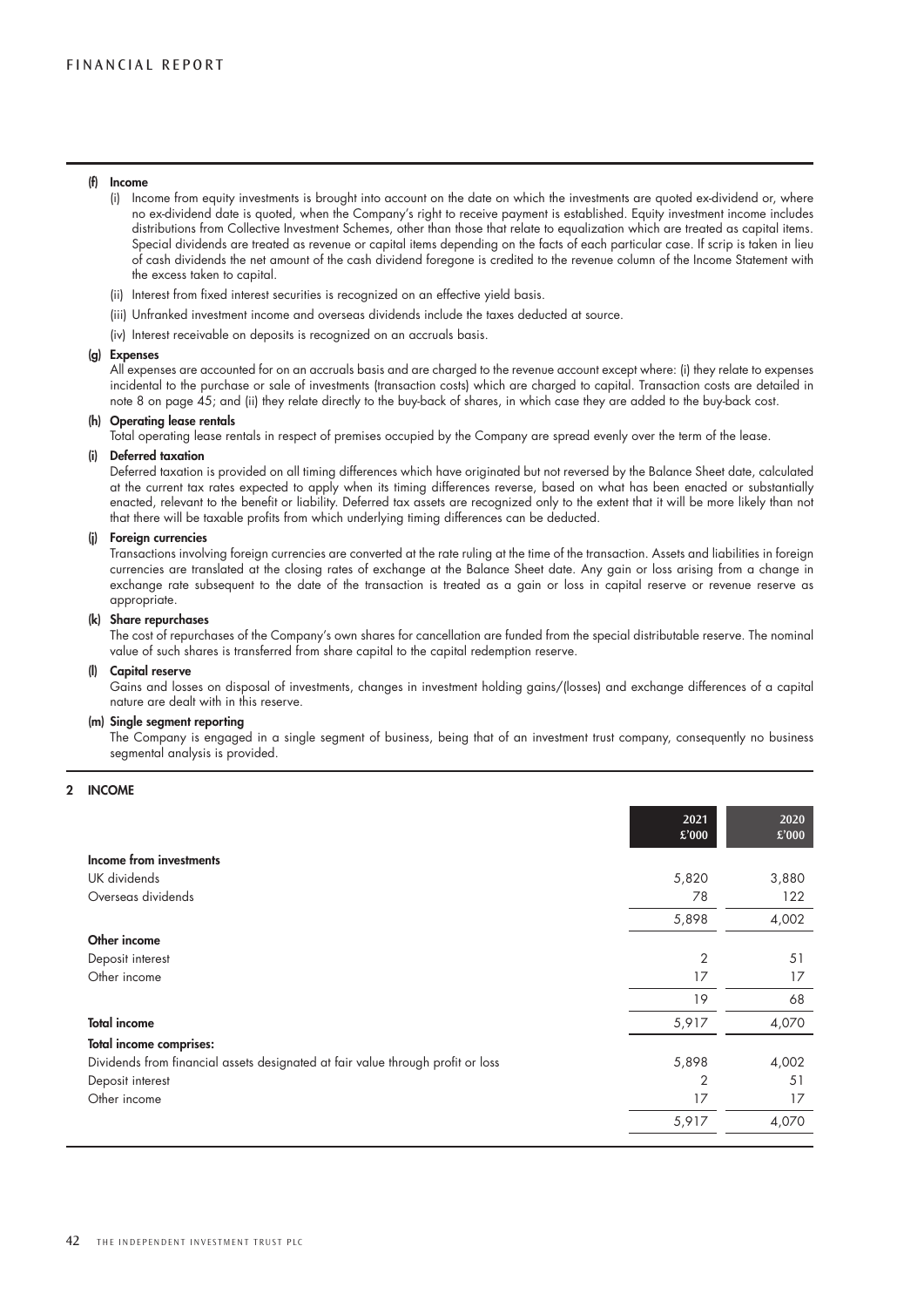#### 3 ADMINISTRATIVE EXPENSES

|                                           | 2021<br>£'000 | 2020<br>£'000 |
|-------------------------------------------|---------------|---------------|
| Directors' fees and staff costs – note 4  | 413           | 366           |
| Secretarial and administrative services   | 121           | 120           |
| Information technology expenses           | 34            | 33            |
| Power, telephone, rates and insurance     | 25            | 24            |
| Operating lease rentals - office rent     | 60            | 60            |
| Auditor's remuneration - statutory audit* | 48            | 36            |
| Other administrative expenses             | 97            | 104           |
|                                           | 798           | 743           |

The Company is self-managed and therefore does not pay an investment management fee to external fund managers. Secretarial and administrative services are provided by Baillie Gifford & Co. \*Includes VAT thereon of £8,000 (2020 – £6,000).

### 4 DIRECTORS' FEES AND STAFF COSTS

|                              | 2021<br>£'000 | 2020<br>£'000 |
|------------------------------|---------------|---------------|
| Directors' fees and salaries | 338           | 299           |
| Other salaries               | 33            | 32            |
| Social security costs        | 42            | 35            |
|                              | 413           | 366           |

Two persons were employed under a contract during the year (2020 – 2): Max Ward, the managing director, and Vivien Judge, the office manager.

#### 5 TAX ON ORDINARY ACTIVITIES

|                                                                                                                                     | 2021<br>£'000 | 2020<br>£'000 |
|-------------------------------------------------------------------------------------------------------------------------------------|---------------|---------------|
| Analysis of charge in year                                                                                                          |               |               |
| Overseas taxation                                                                                                                   |               | 5             |
| Factors affecting tax charge for year                                                                                               |               |               |
| The tax assessed for the year is lower (2020 - lower) than the standard rate of corporation<br>tax in the UK 19.00% (2020 - 19.00%) |               |               |
| The differences are explained below:                                                                                                |               |               |
| Net return on ordinary activities before taxation                                                                                   | 41,591        | (7,022)       |
| Net return on ordinary activities multiplied by the standard rate of corporation tax<br>in the UK of 19.00% (2020 - 19.00%)         | 7,902         | (1, 334)      |
| Capital returns not taxable                                                                                                         | (6,930)       | 1,966         |
| Dividends not subject to UK tax                                                                                                     | (1, 121)      | (760)         |
| Overseas withholding tax                                                                                                            |               | 5             |
| Taxable losses not utilised                                                                                                         | 149           | 128           |
| Tax charge for the year                                                                                                             |               | 5             |

As an investment trust, the Company's capital gains are not taxable.

#### Factors that may affect future tax charges

At 30 November 2021 the Company had surplus management expenses and losses on non-trading loan relationships of £9,120,000 (2020 – £8,338,000) which have not been recognized as a deferred tax asset. This is because the Company is not expected to generate taxable income in a future period in excess of the deductible expenses of that future period and, accordingly, it is unlikely that the Company will be able to reduce future tax liabilities through the use of existing surplus expenses.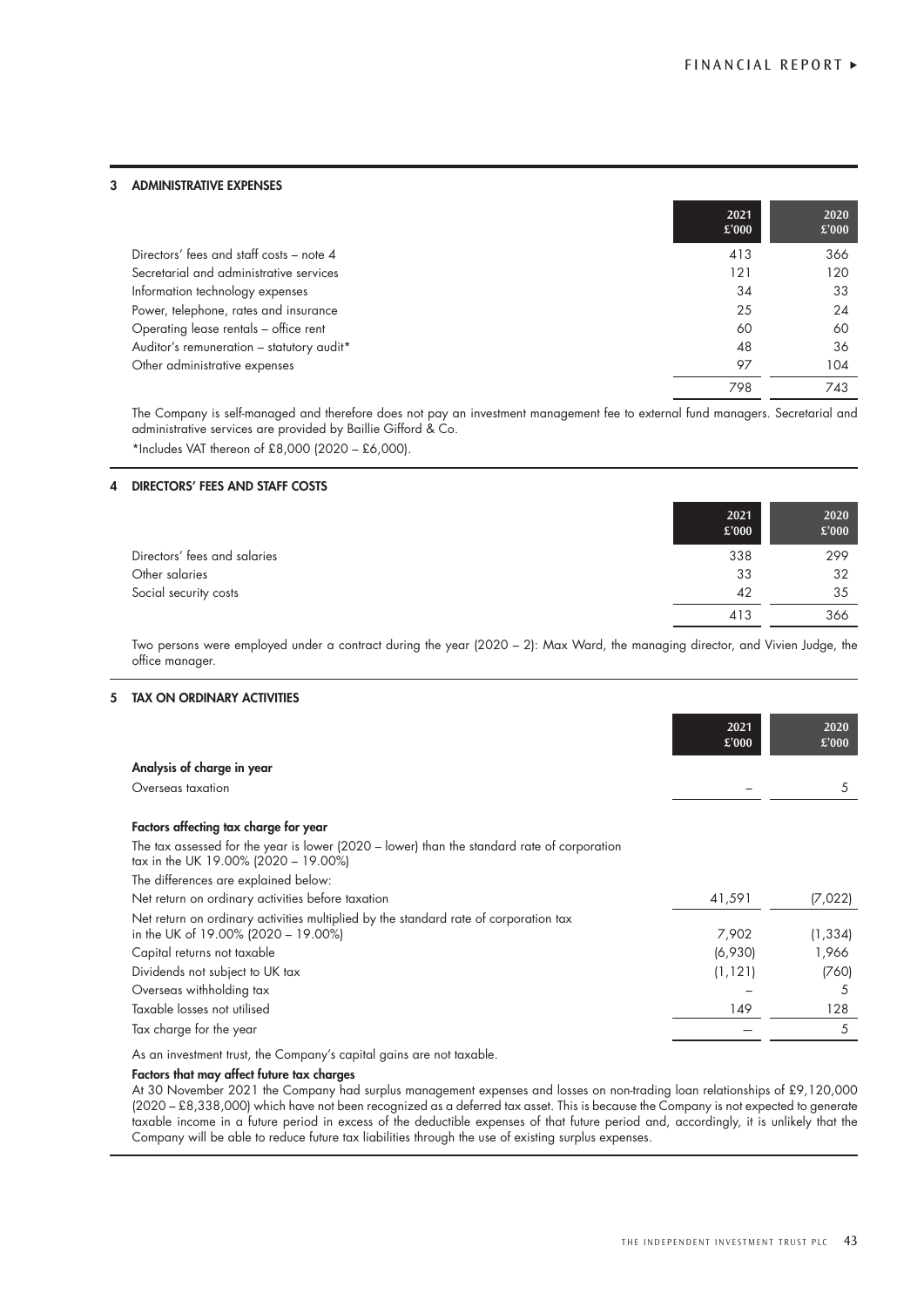#### 6 NET RETURN PER ORDINARY SHARE

|                                                                                                    | 2021<br>Revenue   | 2021<br>Capital    | 2021<br><b>Total</b> | 2020<br>Revenue   | 2020<br>Capital                  | 2020<br><b>Total</b> |
|----------------------------------------------------------------------------------------------------|-------------------|--------------------|----------------------|-------------------|----------------------------------|----------------------|
| Net return on ordinary activities after<br>taxation $E'000$<br>Weighted average number of ordinary | 5,119             | 36.472             | 41.591               | 3.322             | (10.349)                         | (7,027)              |
| shares in issue during the year                                                                    | 53.274.238        | 53.274.238         | 53.274.238           |                   | 54.527.195 54.527.195 54.527.195 |                      |
| Net return per ordinary share                                                                      | 9.61 <sub>p</sub> | 68.46 <sub>p</sub> | 78.07 <sub>p</sub>   | 6.09 <sub>p</sub> | (18.98p)                         | (12.89p)             |

Returns per ordinary share are based on the return for the financial year and on the weighted average number of ordinary shares in issue during the year as shown above.

There are no dilutive or potentially dilutive shares in issue.

#### 7 ORDINARY DIVIDENDS

|                                                                        | 2021<br>Pence | 2021<br>£'000 | 2020<br>Pence | 2020<br>£'000 |
|------------------------------------------------------------------------|---------------|---------------|---------------|---------------|
| Amounts recognized as distributions in the year                        |               |               |               |               |
| Previous year's final dividend paid 9 April 2021 (2020 - 6 April 2020) | 5.00          | 2.674         | 5.00          | 2,734         |
| Previous year's special dividend (2020 – 6 April 2020)                 |               |               | 5.00          | 2,734         |
| Interim dividend paid 20 August 2021 (2020 - 21 August 2020)           | 3.00          | 1.594         | 3.00          | 1,634         |
|                                                                        | 8.00          | 4.268         | 13.00         | 7.102         |

Set out below are the total dividends paid and proposed in respect of the financial year, which is the basis on which the requirements of section 1158 of the Corporation Tax Act 2010 are considered. The revenue available for distribution by way of dividend for the year is £5,119,000 (2020 – £3,322,000).

|                                                                    | 2021<br>Pence | 2021<br>£'000 | 2020<br>Pence | 2020<br>£'000 |
|--------------------------------------------------------------------|---------------|---------------|---------------|---------------|
| Amounts paid and payable in respect of the year                    |               |               |               |               |
| Interim dividend paid 20 August 2021 (2020 - 21 August 2020)       | 3.00          | 1.594         | 3.00          | 634. ا        |
| Final/second interim dividend payable 8 April 2022 (2020 - 9 April |               |               |               |               |
| 2021)                                                              | 5.00          | 2.638         | 5.00          | 2,708         |
| Special dividend                                                   | 1.00          | 528           |               |               |
|                                                                    | 9.00          | 4.760         | 8.00          | 4.342         |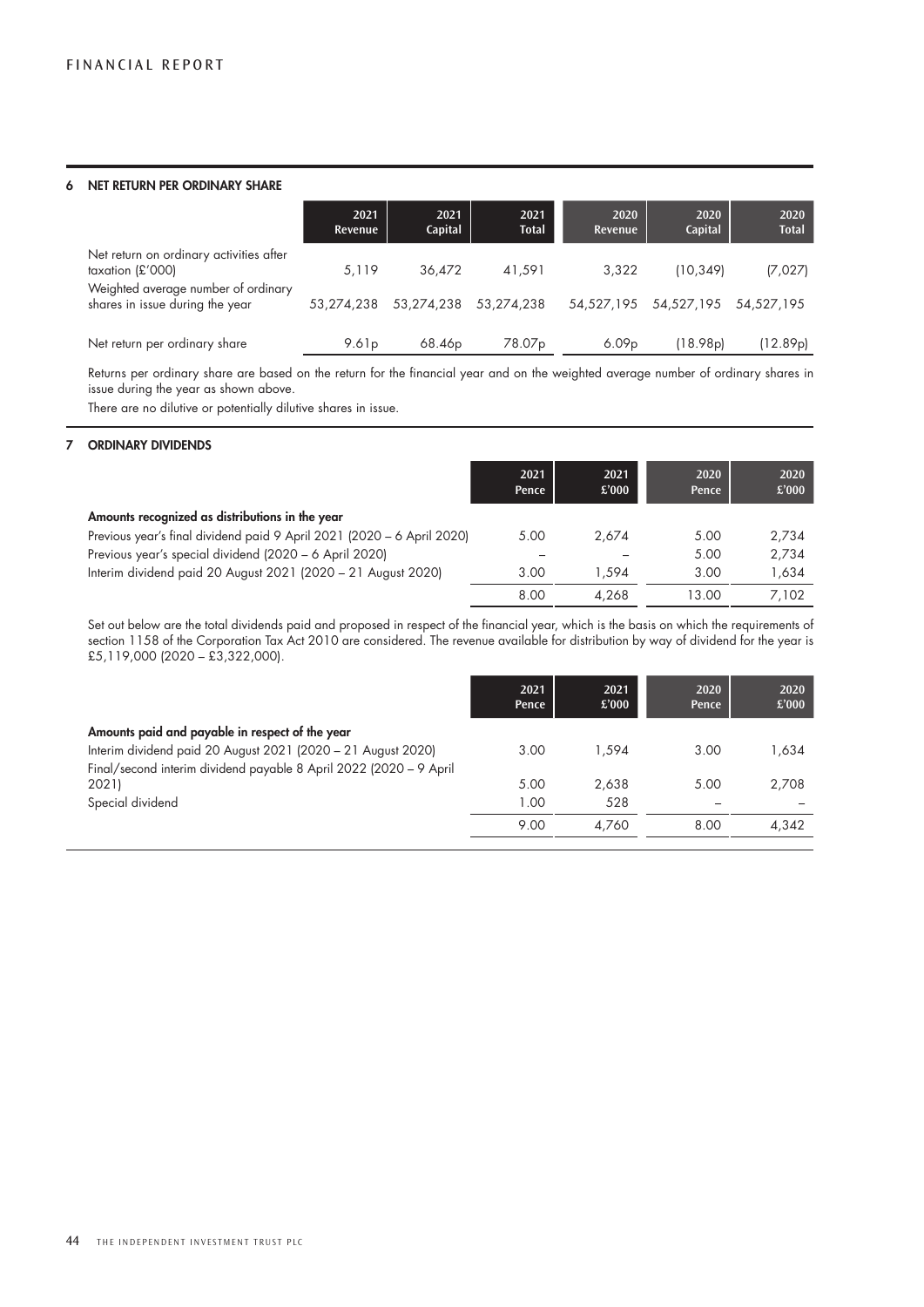#### 8 INVESTMENTS

|                                               | 2021<br>£'000                              | 2020<br>£'000                              |
|-----------------------------------------------|--------------------------------------------|--------------------------------------------|
| Listed equity instruments                     | 285,175                                    | 239,290                                    |
|                                               |                                            |                                            |
|                                               | 2021<br><b>Listed</b><br>equities<br>£'000 | 2020<br><b>Listed</b><br>equities<br>£'000 |
| Cost of investments at 1 December 2020        | 144,007                                    | 173,875                                    |
| Investment holding gains at 1 December 2020   | 95,283                                     | 96,327                                     |
| Fair value of investments at 1 December 2020  | 239,290                                    | 270,202                                    |
| Movements in year:                            |                                            |                                            |
| Purchases at cost                             | 89,490                                     | 85,695                                     |
| Sales – proceeds                              | (80,097)                                   | (106, 236)                                 |
| - gains on sales                              | 35,892                                     | (9,327)                                    |
| Changes in investment holding gains           | 600                                        | (1,044)                                    |
| Fair value of investments at 30 November 2021 | 285,175                                    | 239,290                                    |
| Cost of investments at 30 November 2021       | 189,292                                    | 144,007                                    |
| Investment holding gains at 30 November 2021  | 95,883                                     | 95,283                                     |
| Fair value of investments at 30 November 2021 | 285,175                                    | 239,290                                    |

Transaction costs of £208,000 (2020 – £569,000) and £183,000 (2020 – £224,000) have been incurred on purchases and sales respectively.

| £'000                                                                       | £'000    |
|-----------------------------------------------------------------------------|----------|
| Net gains/(losses) on investments held at fair value through profit or loss |          |
| 35,892<br>Gains on sales                                                    | (9,327)  |
| Changes in investment holding gains<br>600                                  | (1,044)  |
| 36.492                                                                      | (10,371) |

Of the gains on sales during the year of £35,892,000 (2020 – loss of £9,327,000), a net loss of £18,078,000 (2020 – gain of £25,328,000) was included in investment holding gains at the previous year end.

# 9 DEBTORS

|                                          | 2021<br>£'000 | 2020<br>£'000 |
|------------------------------------------|---------------|---------------|
| Amounts falling due within one year      |               |               |
| Income accrued and prepayments           | 135           | 921           |
|                                          | 135           | 921           |
|                                          |               |               |
| <b>10 CREDITORS</b>                      |               |               |
|                                          | 2021<br>£'000 | 2020<br>£'000 |
| Amounts falling due within one year      |               |               |
| Investment purchases awaiting settlement |               | 66            |
| Other creditors and accruals             | 86            | 122           |
|                                          | 87            | 188           |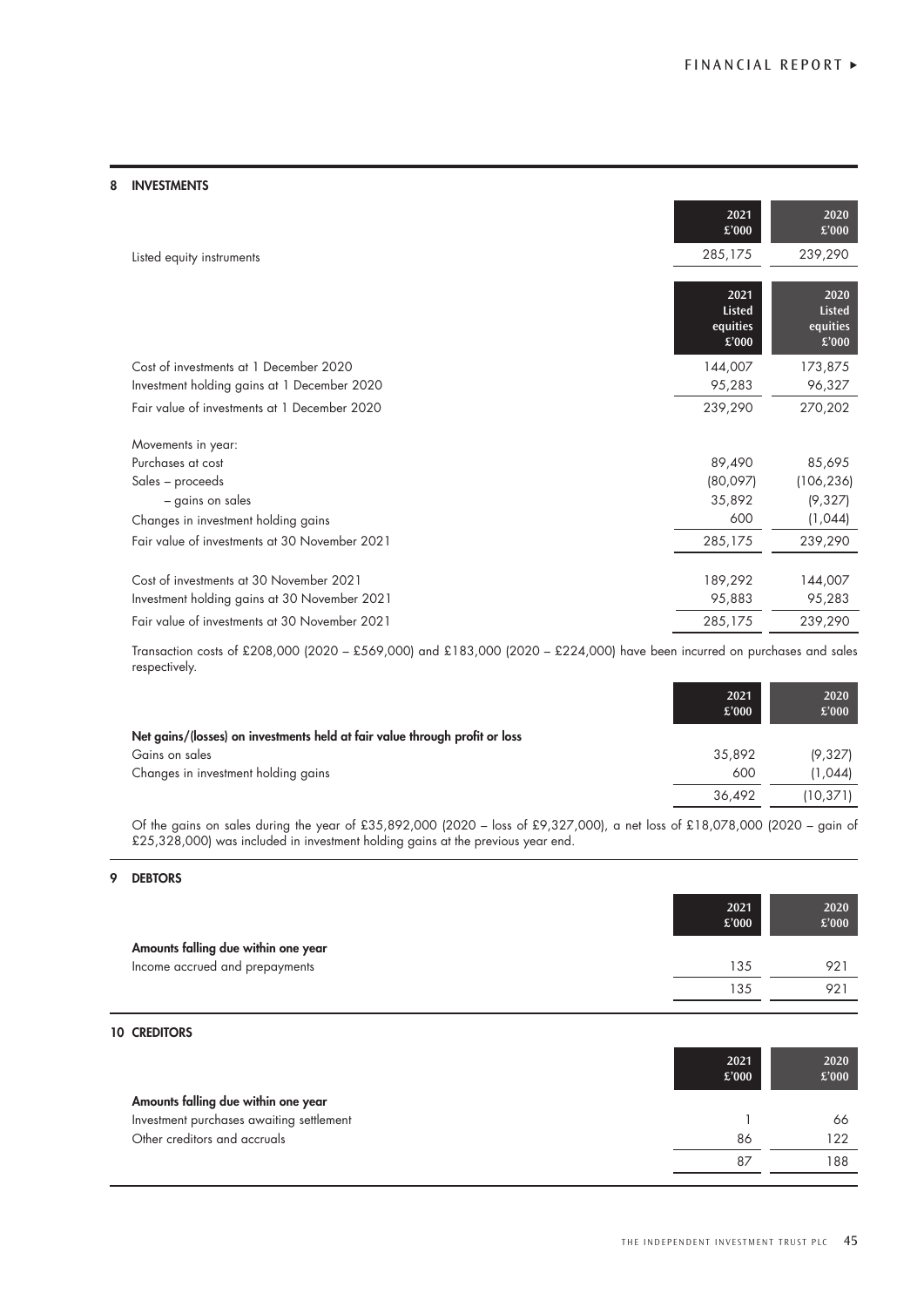#### 11 SHARE CAPITAL

|                                                                | 2021          | 2021   | 2020          | 2020   |
|----------------------------------------------------------------|---------------|--------|---------------|--------|
|                                                                | <b>Number</b> | £'000  | <b>Number</b> | £'000  |
| Allotted, called up and fully paid ordinary shares of 25p each | 52.773.681    | 13.193 | 54.155.657    | 13,539 |

During the year the Company bought back and cancelled 1,381,976 (2020 – 561,721) ordinary shares with a nominal value of £346,000 (2020 – £140,000) at a cost of £7,481,521 (2020 – £2,480,000). No shares were allotted during the year. At 30 November 2021 the Company had authority remaining to buy back a further 6,652,027 (2020 – 7,640,413) ordinary shares and to allot new shares up to an aggregate nominal value amount of £4,559,000 (2020 – £4,559,000).

#### 12 CAPITAL AND RESERVES

|                                                      | <b>Share</b><br>capital<br>£'000 | <b>Share</b><br>premium<br>account<br>£'000 | <b>Special</b><br>distributable<br>reserve<br>£'000 | Capital<br>redemption<br>reserve<br>£'000 | Capital<br>reserve<br>£'000 | Revenue<br>reserve<br>£'000 | <b>Total</b><br>shareholders'<br>funds<br>£'000 |
|------------------------------------------------------|----------------------------------|---------------------------------------------|-----------------------------------------------------|-------------------------------------------|-----------------------------|-----------------------------|-------------------------------------------------|
| At 1 December 2020                                   | 13,539                           | 15,242                                      | 9.985                                               | 2.993                                     | 248,422                     | 6,079                       | 296,260                                         |
| Net gain on sales of investments                     |                                  |                                             |                                                     |                                           | 35,892                      |                             | 35,892                                          |
| Changes in investment holding gains                  |                                  |                                             |                                                     |                                           | 600                         |                             | 600                                             |
| Exchange differences                                 |                                  |                                             |                                                     |                                           | (20)                        |                             | (20)                                            |
| Revenue return on ordinary activities<br>in the year |                                  |                                             |                                                     |                                           |                             | 5,119                       | 5,119                                           |
| Shares bought back for cancellation                  | (346)                            |                                             | (7, 482)                                            | 346                                       |                             |                             | (7, 482)                                        |
| Dividends paid in the year                           |                                  |                                             |                                                     |                                           |                             | (4, 268)                    | (4, 268)                                        |
| At 30 November 2021                                  | 13.193                           | 15.242                                      | 2.503                                               | 3.339                                     | 284.894                     | 6.930                       | 326,101                                         |

The capital reserve balance at 30 November 2021 included an investment holding gain of £95,883,000 (2020 – gain of £95,283,000) as disclosed in note 8.

The special distributable reserve, which arose from the reduction of the share premium account in 2000 may be used to fund share buy-backs.

The revenue reserve may be distributed by way of dividend. The Company's articles of association prohibit distributions by way of dividend from capital profits.

#### 13 NET ASSET VALUE PER ORDINARY SHARE

The net asset value per ordinary share and the net asset value attributable to the ordinary shareholders at the year end calculated in accordance with the articles of association and UK GAAP were as follows:

| Pence                    | £'000   | Pence | £'000'  |
|--------------------------|---------|-------|---------|
| Ordinary shares<br>617.9 | 326,101 | 547.1 | 296,260 |

The net asset value per share is based on net assets as shown above and on 52,773,681 shares (2020 – 54,155,657), being the number of shares in issue at the year end.

There are no dilutive or potentially dilutive shares in issue.

#### 14 CONTINGENT LIABILITIES, GUARANTEES AND FINANCIAL COMMITMENTS

At 30 November 2021 the Company had an annual commitment of £60,000 (2020 – £60,000) under an operating lease in respect of premises. The current operating lease commitment will expire on 27 November 2027, although this may be terminated after five years on 28 November 2022. The minimum total lease payments are therefore £60,000 for the period from 1 December 2021 to 28 November 2022.

#### 15 RELATED PARTY TRANSACTIONS

The directors' fees and shareholdings are detailed in the Directors' Remuneration Report on page 28. With the exception of Max Ward, the managing director, no director has a contract of service with the Company. Details of Mr Ward's contract for services are set out on page 27. During the year no director was interested in any contract or other matter requiring disclosure under section 412 of the Companies Act 2006.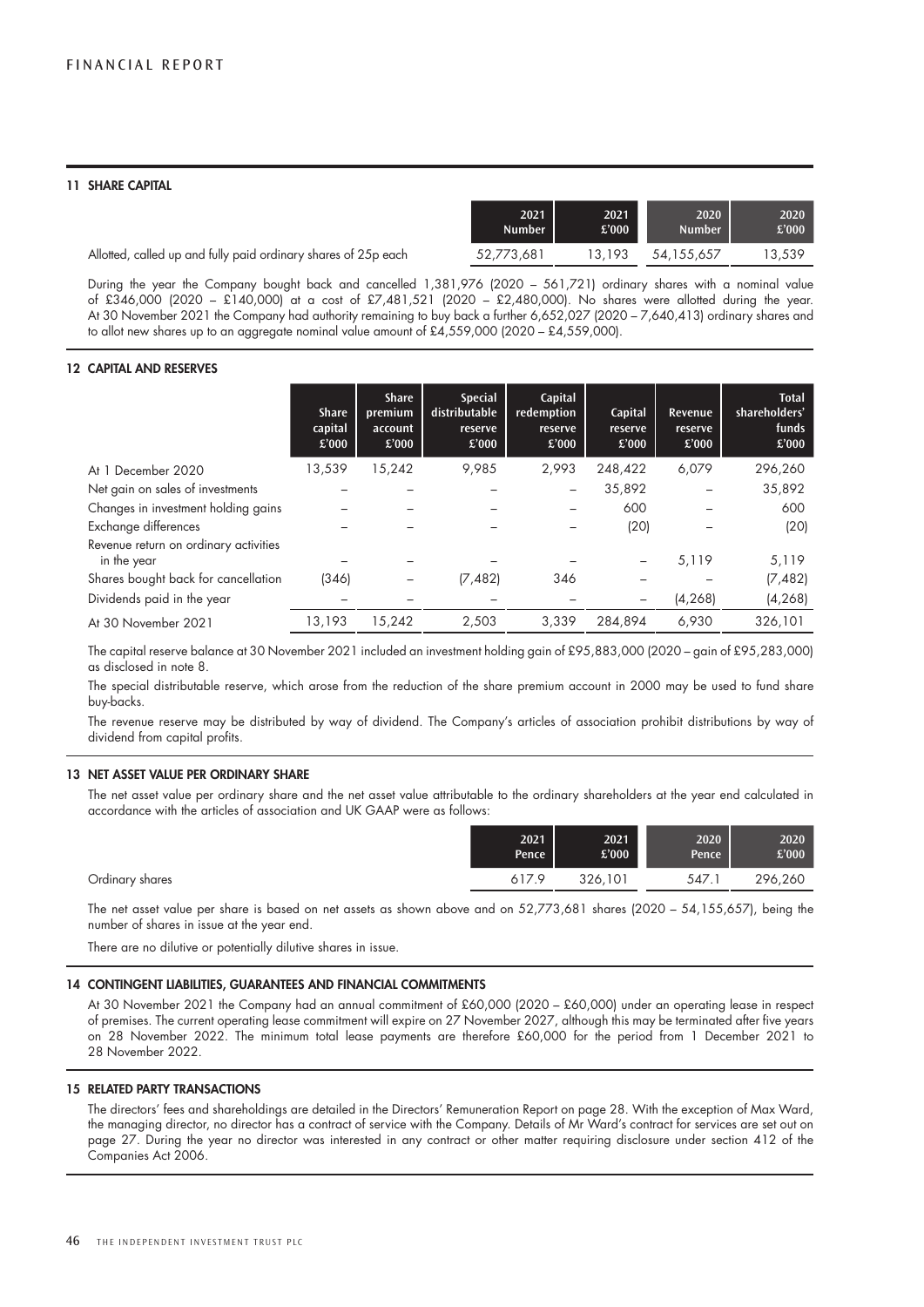#### 16 FINANCIAL INSTRUMENTS

As an investment trust, the Company invests in equities and makes other investments so as to achieve its investment objective of providing good absolute returns over long periods by investing the great majority of its assets in quoted securities and, if appropriate, index futures. In pursuing its investment objective, the Company is exposed to various types of risk that are associated with the financial instruments and markets in which it invests.

These risks are categorised here as market risk (comprising currency risk, interest rate risk and other price risk), liquidity risk and credit risk. The board monitors closely the Company's exposures to these risks but does so in order to reduce the likelihood of a permanent loss of capital rather than to minimise short-term volatility. Risk provides the potential for both losses and gains. In assessing risk, the board encourages the managing director to exploit the opportunities that risk affords.

The risk management policies and procedures outlined in this note have not changed substantially from the previous accounting period. Market Risk

The fair value or future cash flows of a financial instrument or other investment held by the Company may fluctuate because of changes in market prices. This market risk comprises three elements – currency risk, interest rate risk and other price risk. The board of directors reviews and agrees policies for managing these risks and the Company's managing director both assesses the exposure to market risk when making individual investment decisions and monitors the overall level of market risk across the investment portfolio.

Details of the Company's investment portfolio are shown on page 6. There were no derivative financial instrument holdings during the year.

#### Currency Risk

Some of the Company's assets, liabilities and income are denominated in currencies other than sterling (the Company's functional currency and that in which it reports its results). Consequently, movements in exchange rates may affect the sterling value of those items.

The managing director monitors the Company's exposure to foreign currencies and reports to the board on a regular basis. He assesses the risk to the Company of the foreign currency exposure by considering the effect on the Company's net asset value and income of a movement in the rates of exchange to which the Company's assets, liabilities, income and expenses are exposed. However, the country in which a company is listed is not necessarily where it earns its profits. The effect of movement in exchange rates on overseas earnings may have a more significant impact upon a company's valuation than that arising from a simple translation of the currency in which the company is quoted.

Foreign currency borrowings and forward currency contracts may be used to limit the Company's exposure to anticipated future changes in exchange rates which might otherwise adversely affect the value of the portfolio of investments. At 30 November 2021 the Company had no such borrowings or contracts.

The Company no longer has exposure to foreign exchange therefore no disclosure is required for the current or prior year.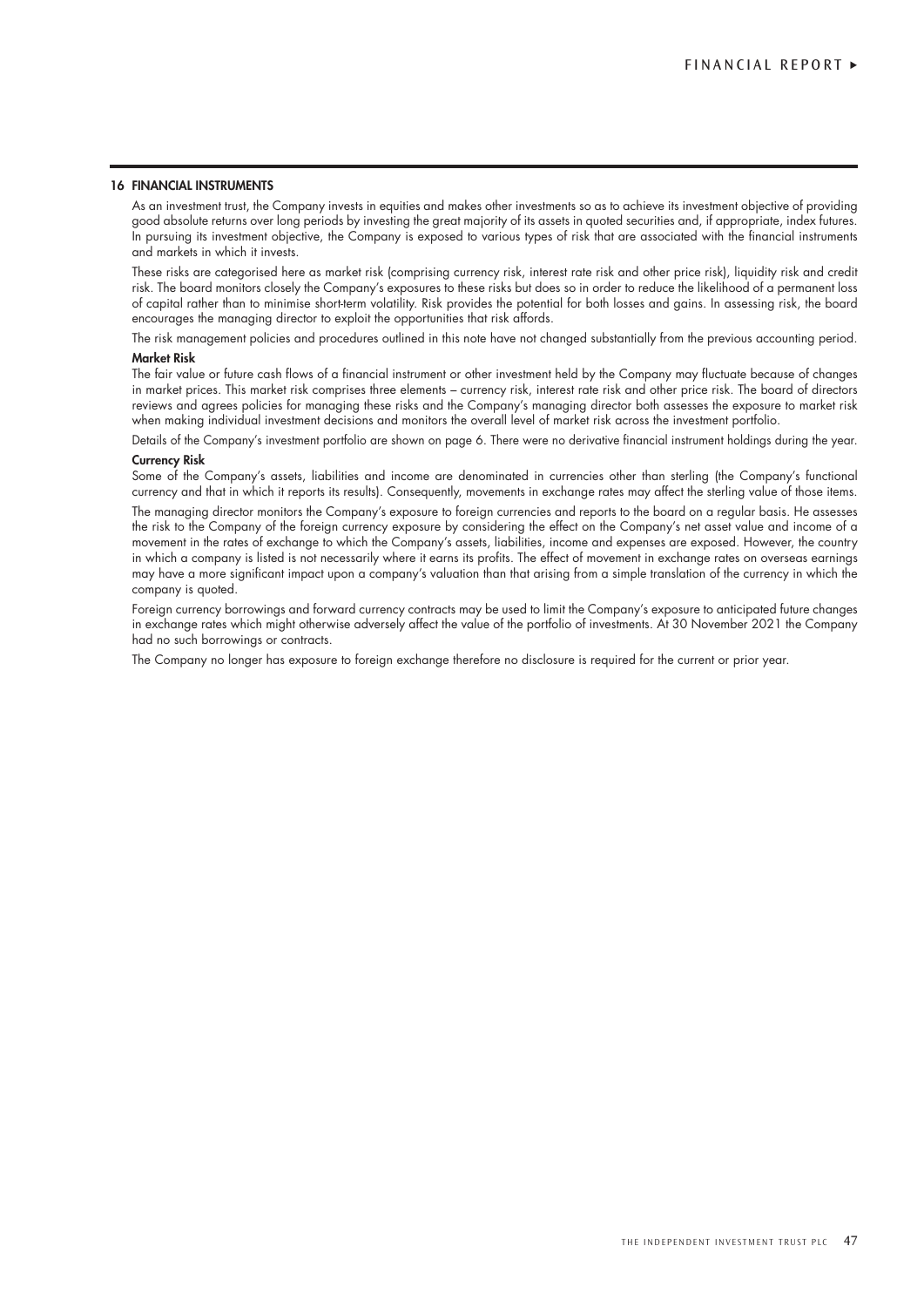#### 16 FINANCIAL INSTRUMENTS (continued)

#### Currency Risk Sensitivity

At 30 November 2021, if sterling had strengthened by 5% in relation to all currencies, with all other variables held constant, total net assets and total return on ordinary activities would have decreased by the amounts shown below. A 5% weakening of sterling against all currencies, with all other variables held constant, would have had an equal but opposite effect on the financial statement amounts. The analysis is performed on the same basis for 2020.



#### Interest Rate Risk

Interest rate movements may affect directly:

- the fair value of any investments in fixed interest rate securities;
- the level of income receivable on cash deposits;
- the fair value of any fixed-rate borrowings; and
- the interest payable on any variable rate borrowings.

Interest rate movements may also have an impact upon the market value of investments outwith fixed income securities. The effect of interest rate movements upon the earnings of a company may have a significant impact upon the valuation of that company's equity.

The possible effects on fair value and cashflows that could arise as a result of changes in interest rates are taken into account when making investment decisions and when entering into borrowing agreements.

The board reviews on a regular basis the amount of investments in cash and fixed income securities and the income receivable on cash deposits, floating rate notes and other similar investments.

The Company may finance part of its activities through borrowings at approved levels. The amount of any such borrowings and the approved levels are monitored and reviewed regularly by the board. Movements in interest rates, to the extent that they affect the market value of the Company's fixed rate borrowings, if any, may also affect the valuation of the Company's shares in relation to its net asset value.

Cash deposits generally comprise call or short-term money market deposits of less than one month which are repayable on demand. The benchmark rate which determines the interest payments received on cash balances is the bank base rate.

There have been no significant changes to the interest rate risk profile of the Company's financial assets during the year. There were no financial assets subject to interest rate risk at 30 November 2021 and 30 November 2020 other than the cash and cash equivalents shown in the credit risk exposure table on page 49.

#### Interest Rate Risk Sensitivity

The weighted average interest rate on cash balances held at 30 November 2021 was 0.0% (2020 – 0.1%). An increase of 100 basis points in interest rates at 30 November 2021 would, over a full year, have increased the net return on ordinary activities after taxation by £409,000 (2020 – increased by £561,000) and would have increased the net asset value per share by 0.77p (2020 – increased by 1.04p). The calculations are based on the cash balances as at the respective Balance Sheet dates and are not representative of the year as a whole.

#### Other Price Risk

Changes in market prices other than those arising from interest rate risk or currency risk may also affect the value of the Company's net assets.

The board manages the market price risks inherent in the investment portfolio by ensuring full and timely access to relevant information from the managing director. The board meets regularly and at each meeting reviews investment performance, the investment portfolio and the rationale for the current investment positioning to ensure consistency with the Company's objectives and investment policies. The portfolio does not seek to reproduce any index. Investments are selected based upon the merit of individual companies and therefore performance may well diverge from comparative indices.

#### Other Price Risk Sensitivity

A full list of the Company's investments by broad industrial or commercial sector is given on page 6. In addition, an analysis of the investment portfolio is contained in the Managing Director's Report.

87.5% (2020 – 81%) of the Company's net assets are invested in equities. A 5% increase in equity valuations at 30 November 2021 would have increased net assets and total return on ordinary activities by £14,259,000 (2020 –£11,965,000). A decrease of 5% would have had an equal but opposite effect.

#### Liquidity Risk

This is the risk that the Company will encounter difficulty in meeting obligations associated with financial liabilities.

Liquidity risk is not significant as the majority of the Company's investment assets are in securities that are readily realizable. The board provides guidance to the managing director as to the maximum exposure to any one holding and to the maximum aggregate exposure to substantial holdings.

The Company's liabilities at 30 November 2021 are all due within three months. The carrying values and cash flows relating to the Company's liabilities are not significantly different.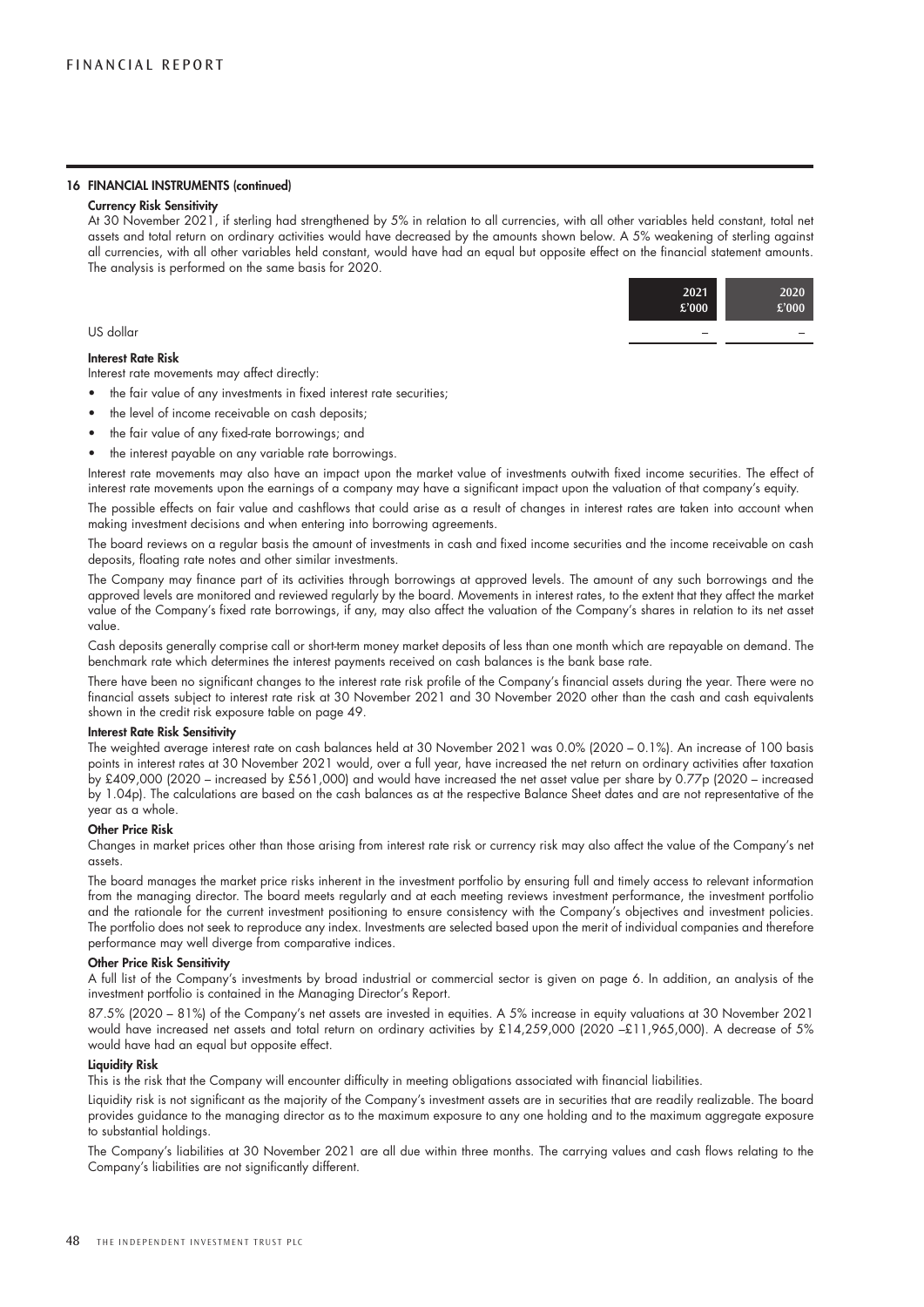#### 16 FINANCIAL INSTRUMENTS (continued)

#### Credit Risk

This is the risk that a failure of a counterparty to a transaction to discharge its obligations under that transaction could result in the Company suffering a loss.

This risk is managed as follows:

- where the managing director makes an investment in a bond or other security with credit risk, that credit risk is assessed and then compared to the prospective investment return of the security in question;
- the Company's listed investments are held on its behalf by The Bank of New York Mellon, the Company's custodian. Bankruptcy or insolvency of the custodian may cause the exercise of the Company's rights with respect to securities held by the custodian to be delayed. The company secretaries monitor the Company's risk by reviewing the custodian's internal control reports and reporting their findings to the board;
- investment transactions are carried out with a large number of brokers whose creditworthiness is reviewed by the managing director. Transactions are ordinarily undertaken on a delivery versus payment basis whereby the Company's custodian bank ensures that the counterparty to any transaction entered into by the Company has delivered on its obligations before any transfer of cash or securities away from the Company is completed;
- cash is only held at banks that have been approved by the board as creditworthy.

#### Credit Risk Exposure

The exposure to credit risk at 30 November was:

|                           | 2021<br>£'000 | 2020<br>£'000 |
|---------------------------|---------------|---------------|
| Cash and cash equivalents | 40,878        | 56,237        |
| <b>Debtors</b>            | 92            | 872           |
|                           | 40,970        | 57,109        |

None of the Company's financial assets are past due or impaired.

#### Capital Management

The capital of the Company is its share capital and reserves as set out in notes 11 and 12. The objective of the Company is to provide good absolute returns over long periods by investing the great majority of its assets in UK and international quoted securities and, if appropriate, index futures. The Company's investment policy is set out on pages 9 and 10. In pursuit of the Company's objective, the board has a responsibility for ensuring the Company's ability to continue as a going concern.

Shares may be issued and/or repurchased as explained on pages 17 and 18 and any changes to the share capital during the year are set out in note 12. The Company does not have any externally imposed capital requirements.

#### Fair Value of Financial Instruments

Investments in securities as disclosed in note 8 on page 45 are financial assets held at fair value through profit or loss. In accordance with FRS 102 and the Fair Value Hierarchy, all of the Company's investments are classified as Level 1, within the fair value hierarchy described below, which reflects the reliability and significance of the information used to measure their fair value. All of the Company's investments as at 30 November 2020 were also classified as Level 1. For all other financial assets and liabilities, carrying value approximates to fair value.

#### Fair Value Hierarchy

The fair value hierarchy used to analyze the basis on which the fair values of financial instruments held at fair value through the profit or loss account are measured is described below. Fair value measurements are categorised on the basis of the lowest level input that is significant to the fair value measurement.

- Level 1 using unadjusted quoted prices for identical instruments in an active market;
- Level 2 using inputs, other than quoted prices included within Level 1, that are directly or indirectly observable (based on market data); and
- Level 3 using inputs that are unobservable (for which market data is unavailable).

| At 30 November 2021                                    | Level 1<br>£'000 | Level 2<br>£'000 | Level 3<br>£'000 | <b>Total</b><br>£'000 |
|--------------------------------------------------------|------------------|------------------|------------------|-----------------------|
| Financial assets at fair value through profit and loss | 285,175          |                  |                  | 285,175               |
|                                                        |                  |                  |                  |                       |
| At 30 November 2020                                    | Level 1<br>£'000 | Level 2<br>£'000 | Level 3<br>£'000 | <b>Total</b><br>£'000 |
| Financial assets at fair value through profit and loss | 239.290          |                  |                  | 239.290               |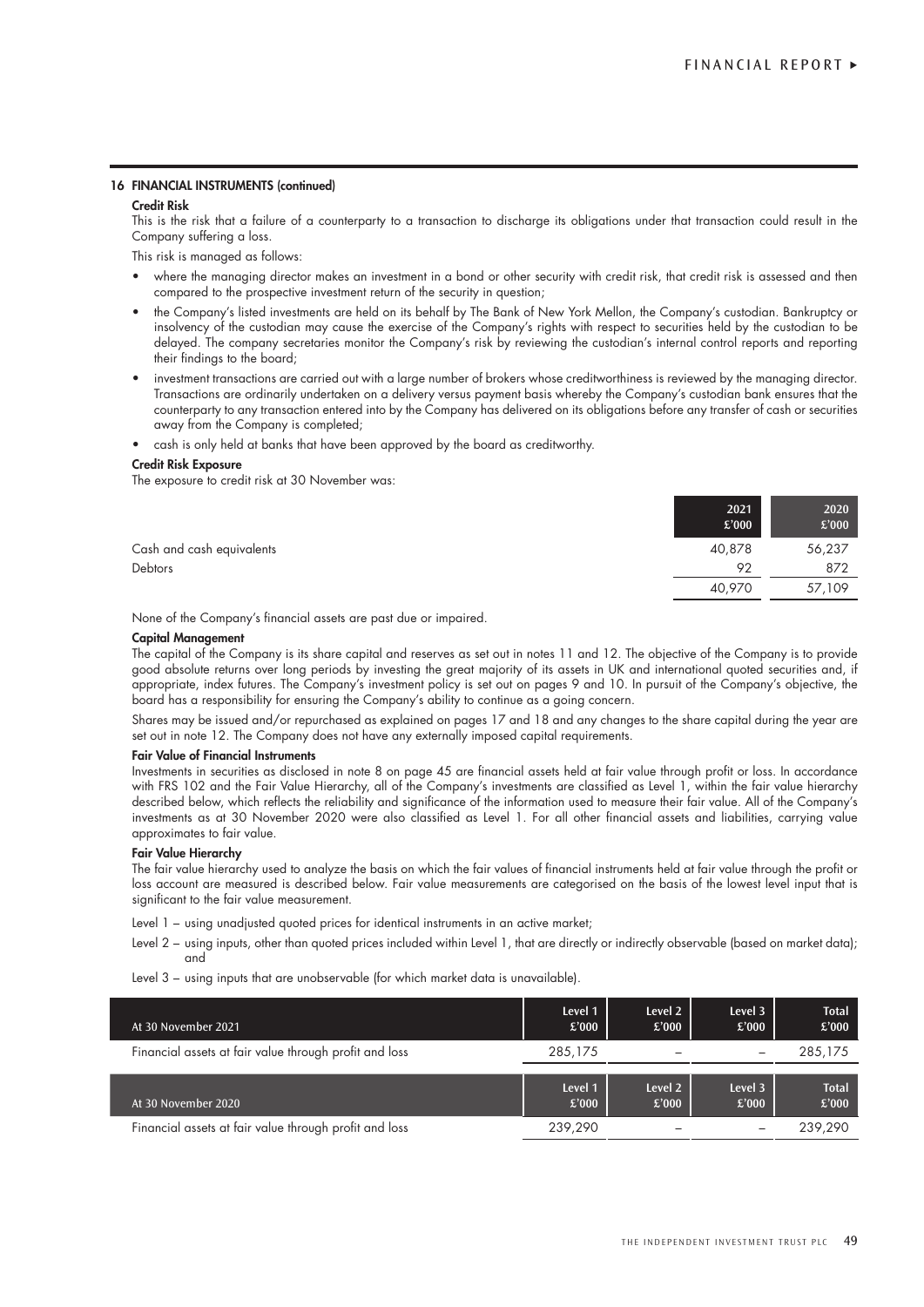# **Notice of Annual General Meeting**

*Covid-19 – Important note regarding arrangements for the Annual General Meeting (AGM)* The board of The Independent Investment Trust PLC recognises the public health risk associated with the Covid-19 pandemic arising from public gatherings.

At the same time, the board is conscious of the legal requirement for the Company to hold its AGM before the end of May 2022. Given the current uncertainty around when public health concerns will have abated, the board has for the time being decided to aim to follow the Company's customary corporate timetable and, accordingly, the Company's AGM will take place at 4.30pm on Thursday 24 March 2022 at the offices of Baillie Gifford & Co, Calton Square, 1 Greenside Row, Edinburgh EH1 3AN. At present, the Board expects to be able to welcome shareholders to the meeting. Should public health advice and Government measures change, however, arrangements will be made by the Company to ensure that the minimum number of shareholders required to form a quorum will attend the meeting in order that the meeting may proceed and the business be concluded. The board will however continue to monitor developments and any necessary changes will be advised to shareholders and posted on the Company's website *independentinvestmenttrust.co.uk*.

In the meantime, the board encourages all shareholders to submit proxy voting forms as soon as possible and, in any event, by no later than 4.30pm on 22 March 2022.

NOTICE IS HEREBY GIVEN that the Twenty First Annual General Meeting of The Independent Investment Trust PLC will be held within the offices of Baillie Gifford & Co, Calton Square, 1 Greenside Row, Edinburgh EH1 3AN, on Thursday, 24 March 2022 at 4.30pm for the following purposes:

### **Ordinary Business**

To consider and, if thought fit, pass the following resolutions as ordinary resolutions:

- 1. To receive and adopt the annual report and financial statements of the Company for the year ended 30 November 2021 with the reports of the directors and of the independent auditor thereon.
- 2. To approve the directors' annual report on remuneration for the year ended 30 November 2021.
- 3. To declare a final dividend of 5.00p and a special dividend of 1.00p per ordinary share for the year ended 30 November 2021.
- 4. To re-elect Mr DCP McDougall as a director.
- 5. To re-elect Mr MCB Ward as a director.
- 6. To re-elect Mr JGD Ferguson as a director.
- 7. To re-elect The Hon. RJ Laing as a director.
- 8. To reappoint Ernst & Young LLP as independent auditor of the Company to hold office until the conclusion of the next Annual General Meeting at which accounts are laid before the Company.
- 9. To authorize the directors to determine the remuneration of the independent auditor of the Company.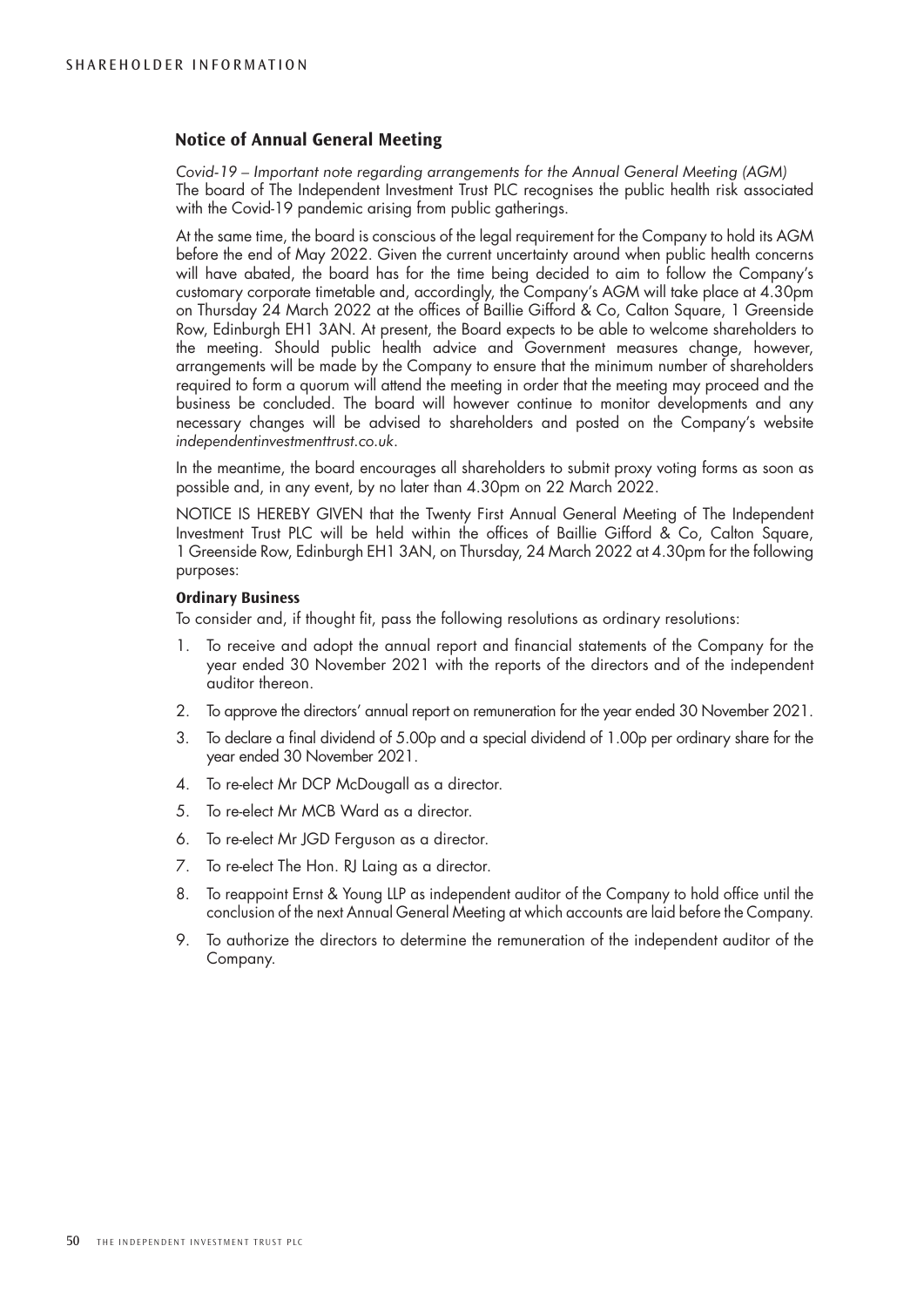To consider and, if thought fit, pass the following resolution as a special resolution:

- 10. That, in substitution for any existing authority, but without prejudice to the exercise of any such authority prior to the date hereof, the Company be and is hereby generally and unconditionally authorized, pursuant to and in accordance with section 701 of the Companies Act 2006 (the 'Act'), to make market purchases (within the meaning of section 693(4) of the Act) of fully paid ordinary shares of 25p each in the capital of the Company ('Shares') (either for retention as treasury shares for future reissue, resale, transfer or for cancellation) provided that:
	- (a) the maximum aggregate number of Shares hereby authorized to be purchased shall be 7,910,774 Shares, or, if less, the number representing approximately 14.99% of the issued share capital on the date on which this resolution is passed;
	- (b) the minimum price (exclusive of expenses) which may be paid for a Share shall be 25p;
	- (c) the maximum price (exclusive of expenses) which may be paid for a Share shall be not more than the higher of: (i) 5 per cent above the average closing price on the London Stock Exchange of a Share over the five business days immediately preceding the date of purchase; and (ii) the higher of the price of the last independent trade of, and the highest current independent bid for, a Share on the London Stock Exchange as stipulated by Article 5(1) of Commission Regulation (EC) 22 December 2003 implementing the Market Abuse Directive as regards exemptions for buy back programmes and stabilization of financial instruments (No. 2273/2003); and
	- (d) unless previously varied, revoked or renewed by the Company in a general meeting, the authority hereby conferred shall expire at the conclusion of the Annual General Meeting of the Company to be held in respect of the year ending 30 November 2022, save that the Company may, prior to such expiry, enter into a contract to purchase Shares under such authority which will or may be executed wholly or partly after the expiration of such authority and may make a purchase of Shares pursuant to any such contract.

By order of the board BAILLIE GIFFORD & CO **Secretaries** 19 January 2022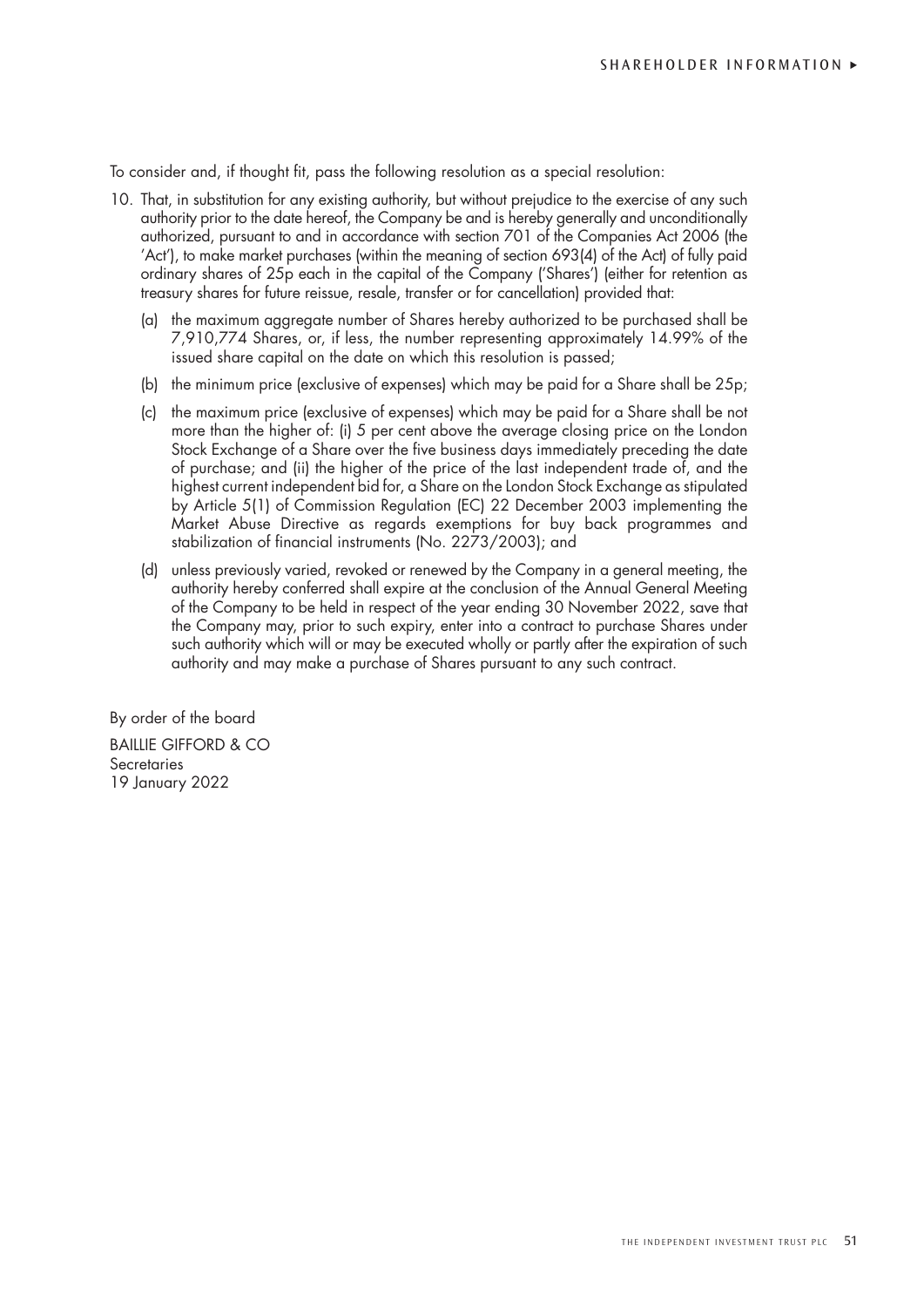#### *Notes*

- 1. As a member you are entitled to appoint a proxy or proxies to exercise all or any of your rights to attend, speak and vote at the AGM. A proxy need not be a member of the Company but must attend the AGM to represent you. You may appoint more than one proxy provided each proxy is appointed to exercise rights attached to different shares. You can only appoint a proxy using the procedure set out in these notes and the notes to the proxy form. You may not use any electronic address provided either in this notice or any related documents (including the financial statements and proxy form) to communicate with the Company for any purpose other than those expressly stated.
- 2. To be valid any proxy form or other instrument appointing a proxy, together with any power of attorney or other authority under which it is signed or a certified copy thereof, must be received by post or (during normal business hours only) by hand at the Registrars of the Company at Computershare Investor Services PLC, The Pavilions, Bridgwater Road, Bristol, BS99 6ZY or *eproxyappointment.com* no later than two days (excluding non-working days) before the time of the meeting or any adjourned meeting.
- 3. CREST members who wish to appoint a proxy or proxies through the CREST electronic proxy appointment service may do so by using the procedures described in the CREST Manual and/or by logging on to the website *euroclear.com/CREST*. CREST personal members or other CREST sponsored members, and those CREST members who have appointed a voting service provider(s), should refer to their CREST sponsor or voting service provider(s), who will be able to take the appropriate action on their behalf.
- 4. In order for a proxy appointment or instruction made using the CREST service to be valid, the appropriate CREST message (a 'CREST Proxy Instruction') must be properly authenticated in accordance with Euroclear UK & Ireland Limited's specifications, and must contain the information required for such instruction, as described in the CREST Manual. The message, regardless of whether it constitutes the appointment of a proxy or is an amendment to the instruction given to a previously appointed proxy must, in order to be valid, be transmitted so as to be received by the Company's registrar (ID 3RA50) no later than two days (excluding non-working days) before the time of the meeting or any adjournment. For this purpose, the time of receipt will be taken to be the time (as determined by the timestamp applied to the message by the CREST Application Host) from which the Company's registrar is able to retrieve the message by enquiry to CREST in the manner prescribed by CREST. After this time any change of instructions to proxies appointed through CREST should be communicated to the appointee through other means.
- 5. CREST members and, where applicable, their CREST sponsors, or voting service provider(s) should note that Euroclear UK & Ireland Limited does not make available special procedures in CREST for any particular message. Normal system timings and limitations will, therefore, apply in relation to the input of CREST Proxy Instructions. It is the responsibility of the CREST member concerned to take (or, if the CREST member is a CREST personal member, or sponsored member, or has appointed a voting service provider(s), to procure that his/her CREST sponsor or voting service provider(s) take(s)) such action as shall be necessary to ensure that a message is transmitted by means of the CREST system by any particular time. In this connection, CREST members and, where applicable, their CREST sponsors or voting service provider(s) are referred, in particular, to those sections of the CREST Manual concerning practical limitations of the CREST system and timings.
- 6. The Company may treat as invalid a CREST Proxy Instruction in the circumstances set out in Regulation 35(5)(a) of the Uncertificated Securities Regulations 2001.
- 7. The return of a completed proxy form or other instrument of proxy will not prevent you attending the AGM and voting in person if you wish.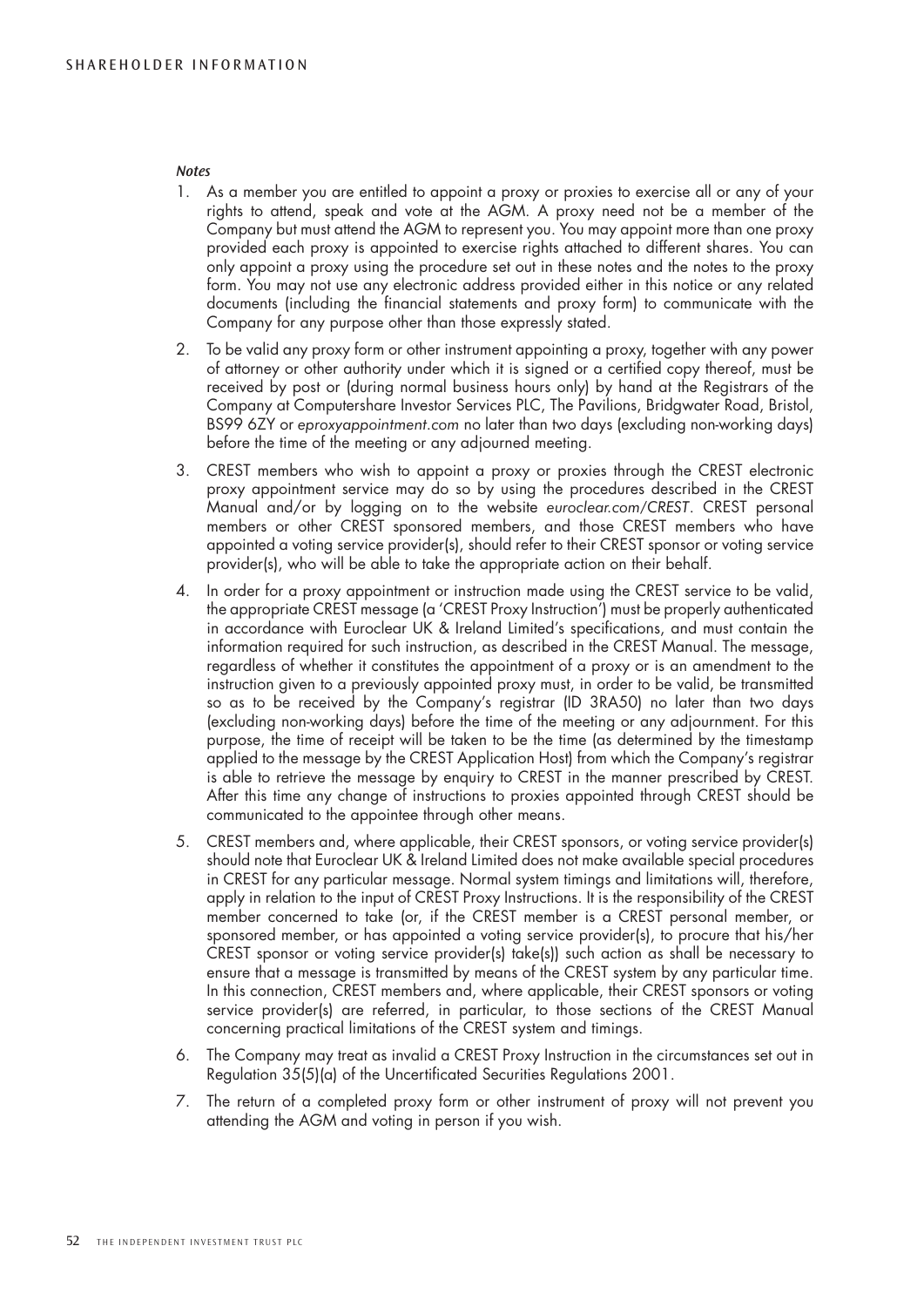- 8. Pursuant to Regulation 41 of the Uncertificated Securities Regulations 2001 and section 311 of the Companies Act 2006 the Company specifies that to be entitled to attend and vote at the Annual General Meeting (and for the purpose of the determination by the Company of the votes they may cast), shareholders must be registered in the Register of Members of the Company no later than two days (excluding non-working days) prior to the commencement of the AGM or any adjourned meeting. Changes to the Register of Members after the relevant deadline shall be disregarded in determining the rights of any person to attend and vote at the meeting.
- 9. Any person to whom this notice is sent who is a person nominated under section 146 of the Companies Act 2006 to enjoy information rights (a 'Nominated Person') may, under an agreement between him/her and the shareholder by whom he/she was nominated, have a right to be appointed (or to have someone else appointed) as a proxy for the Annual General Meeting. If a Nominated Person has no such proxy appointment right or does not wish to exercise it, he/she may, under any such agreement, have a right to give instructions to the shareholder as to the exercise of voting rights.
- 10. The statement of the rights of shareholders in relation to the appointment of proxies in Notes 1 and 2 above does not apply to Nominated Persons. The rights described in those Notes can only be exercised by shareholders of the Company.
- 11. The members of the Company may require the Company to publish, on its website, (without payment) a statement (which is also passed to the auditor) setting out any matter relating to the audit of the Company's accounts, including the auditor's report and the conduct of the audit. The Company will be required to do so once it has received such requests from either members representing at least 5% of the total voting rights of the Company or at least 100 members who have a relevant right to vote and hold shares in the Company on which there has been paid up an average sum per member of at least £100. Such requests must be made in writing and must state your full name and address and be sent to the Company at Calton Square, 1 Greenside Row, Edinburgh, EH1 3AN.
- 12. Information regarding the Annual General Meeting, including information required by section 311A of the Companies Act 2006, is available from the Company's website at *independentinvestmenttrust.co.uk*.
- 13. Members have the right to ask questions at the meeting in accordance with section 319A of the Companies Act 2006.
- 14. Under Section 338 of the Companies Act 2006, a member or members meeting the qualification criteria set out at Note 15 below, may, subject to certain conditions, require the Company to circulate to members notice of a resolution which may properly be moved and is intended to be moved at that meeting. The conditions are that: (i) the resolution must not, if passed, be ineffective (whether by reason of inconsistency with any enactment or the Company's constitution or otherwise); (ii) the resolution must not be defamatory of any person, frivolous or vexatious; and (iii) the request: (a) may be in hard copy form or in electronic form; (b) must identify the resolution of which notice is to be given by either setting out the resolution in full or, if supporting a resolution sent by another member, clearly identifying the resolution which is being supported; (c) must be authenticated by the person or persons making it; and (d) must be received by the Company not later than six weeks before the Meeting to which the requests relate.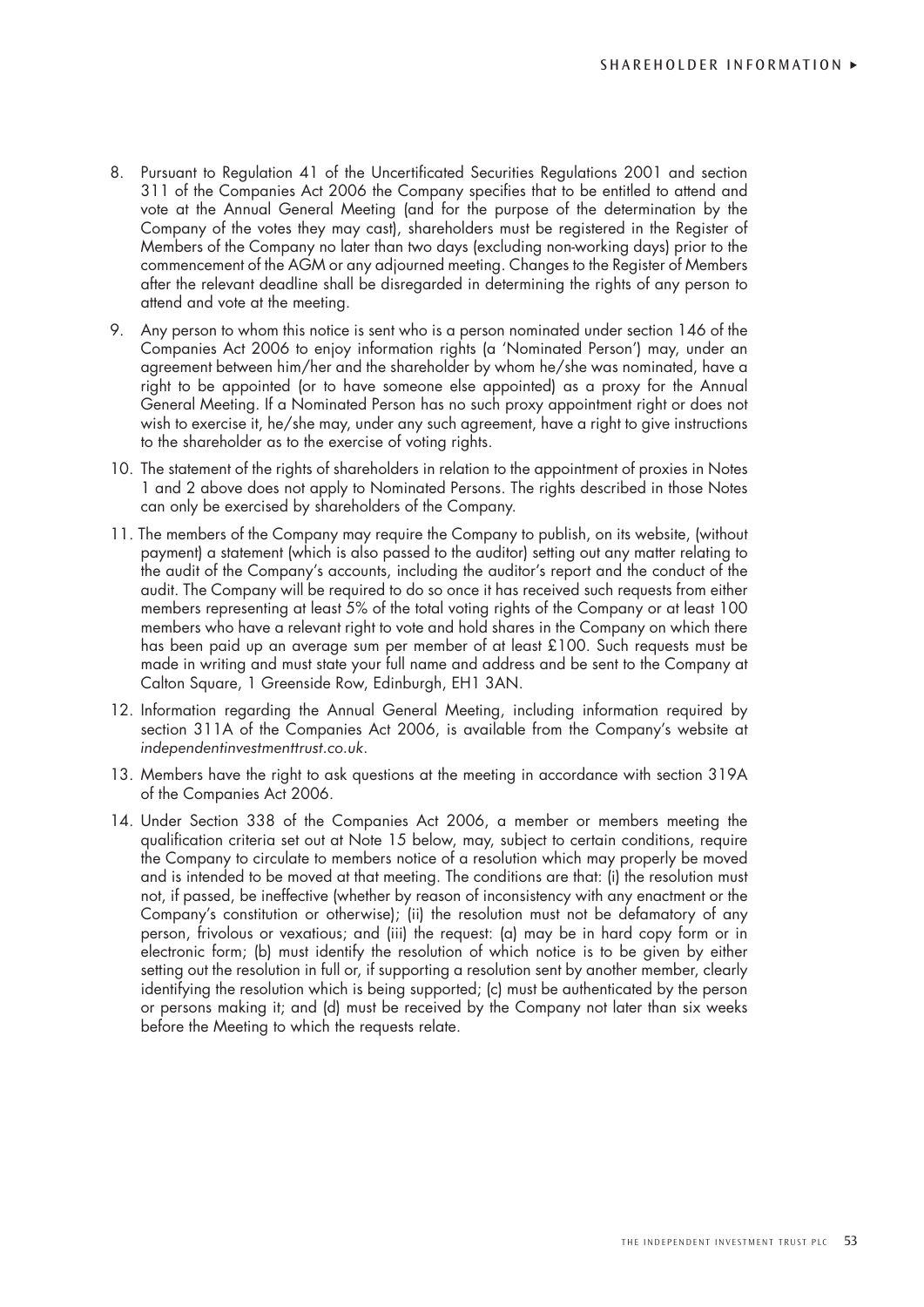- 15. Under Section 338A of the Companies Act 2006, a member or members meeting the qualification criteria set out at Note 16 below, may, subject to certain conditions, require the Company to include in the business to be dealt with at the meeting a matter (other than a proposed resolution) which may properly be included in the business (a matter of business). The conditions are that: (i) the matter of business must not be defamatory of any person, frivolous or vexatious; and (ii) the request: (a) may be in hard copy form or in electronic form; (b) must identify the matter of business by either setting it out in full or, if supporting a statement sent by another member, clearly identify the matter of business which is being supported; (c) must be accompanied by a statement setting out the grounds for the request; (d) must be authenticated by the person or persons making it; and (e) must be received by the Company not later than 6 weeks before the Meeting to which the requests relate.
- 16. In order to be able to exercise the members' right to require: (i) circulation of a resolution to be proposed at the Meeting (see Note 14); or (ii) a matter of business to be dealt with at the Meeting (see Note 15), the relevant request must be made by: (a) a member or members having a right to vote at the Meeting and holding at least 5% of total voting rights of the Company; or (b) at least 100 members have a right to vote at the Meeting and holding, on average, at least £100 of paid up share capital.
- 17. As at 14 January 2022 (being the last practicable day prior to the publication of this notice) the Company's issued share capital consisted of 52,631,600 ordinary shares, carrying one vote each. Therefore, the total voting rights in the Company as at 14 January 2022 were 52,631,600 votes.
- 18. Any person holding 3% or more of the total voting rights of the Company who appoints a person other than the chairman of the meeting as his/her proxy will need to ensure that both he/she and his/her proxy complies with their respective disclosure obligations under the UK Disclosure and Transparency Rules.
- 19. A copy of Max Ward's service contract with the Company will be available for inspection at the Annual General Meeting for at least 15 minutes prior to and during the Annual General Meeting. The other directors do not have service contracts with the Company.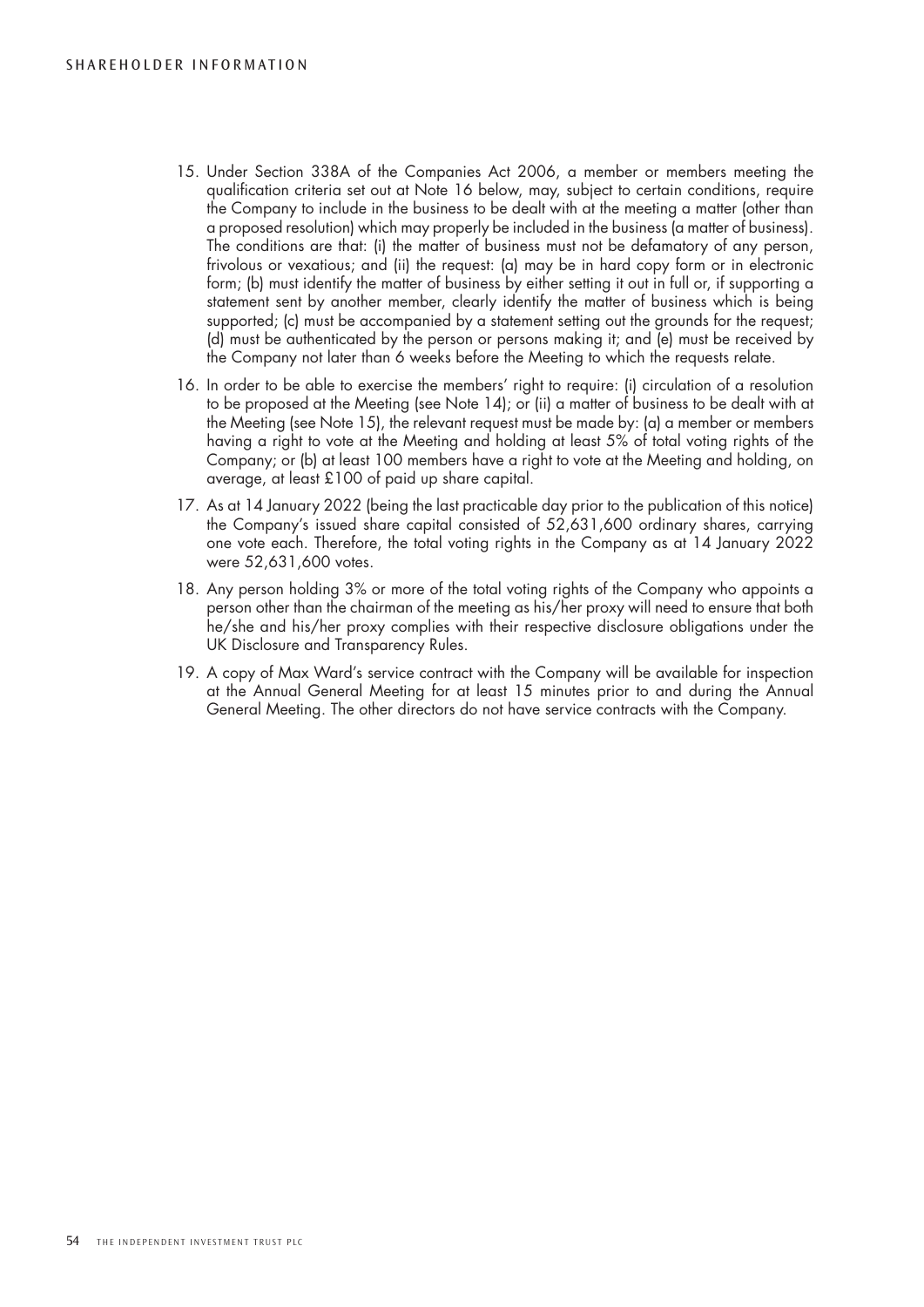# **Third Party Data Provider Disclaimer**

No third party data provider ('Provider') makes any warranty, express or implied, as to the accuracy, completeness or timeliness of the data contained herewith nor as to the results to be obtained by recipients of the data. No Provider shall in any way be liable to any recipient of the data for any inaccuracies, errors or omissions in the index data included in this document, regardless of cause, or for any damages (whether direct or indirect) resulting therefrom. No Provider has any obligation to update, modify or amend the data or to otherwise notify a recipient thereof in the event that any matter stated herein changes or subsequently becomes inaccurate. Without limiting the foregoing, no Provider shall have any liability whatsoever to you, whether in contract (including under an indemnity), in tort (including negligence), under a warranty, under statute or otherwise, in respect of any loss or damage suffered by you as a result of or in connection with any opinions, recommendations, forecasts, judgements, or any other conclusions, or any course of action determined, by you or any third party, whether or not based on the content, information or materials contained herein.

### **FTSE Index Data**

FTSE International Limited ('FTSE') © FTSE 2021. 'FTSE®' is a trade mark of the London Stock Exchange Group companies and is used by FTSE International Limited under licence. All rights in the FTSE indices and/or FTSE ratings vest in FTSE and/or its licensors. Neither FTSE nor its licensors accept any liability for any errors or omissions in the FTSE indices and/or FTSE ratings or underlying data and no party may rely on any FTSE indices, ratings and/or data underlying data contained in this communication. No further distribution of FTSE Data is permitted without FTSE's express written consent. FTSE does not promote, sponsor or endorse the content of this communication.

# **Automatic Exchange of Information**

In order to fulfil its obligations under UK Tax Legislation relating to the automatic exchange of information, the Company is required to collect and report certain information about certain shareholders.

The legislation will require investment trust companies to provide personal information to HMRC on certain investors who purchase shares in investment trusts. As an affected company, The Independent Investment Trust PLC will have to provide information annually to the local tax authority on the tax residencies of a number of non-UK based certificated shareholders and corporate entities. All new shareholders, excluding those whose shares are held in CREST, who come on to the share register will be sent a certification form for the purposes of collecting this information.

For further information, please see HMRC's Quick Guide: Automatic Exchange of Information – information for account holders *gov.uk/government/publications/exchange-of-informationaccount-holders*.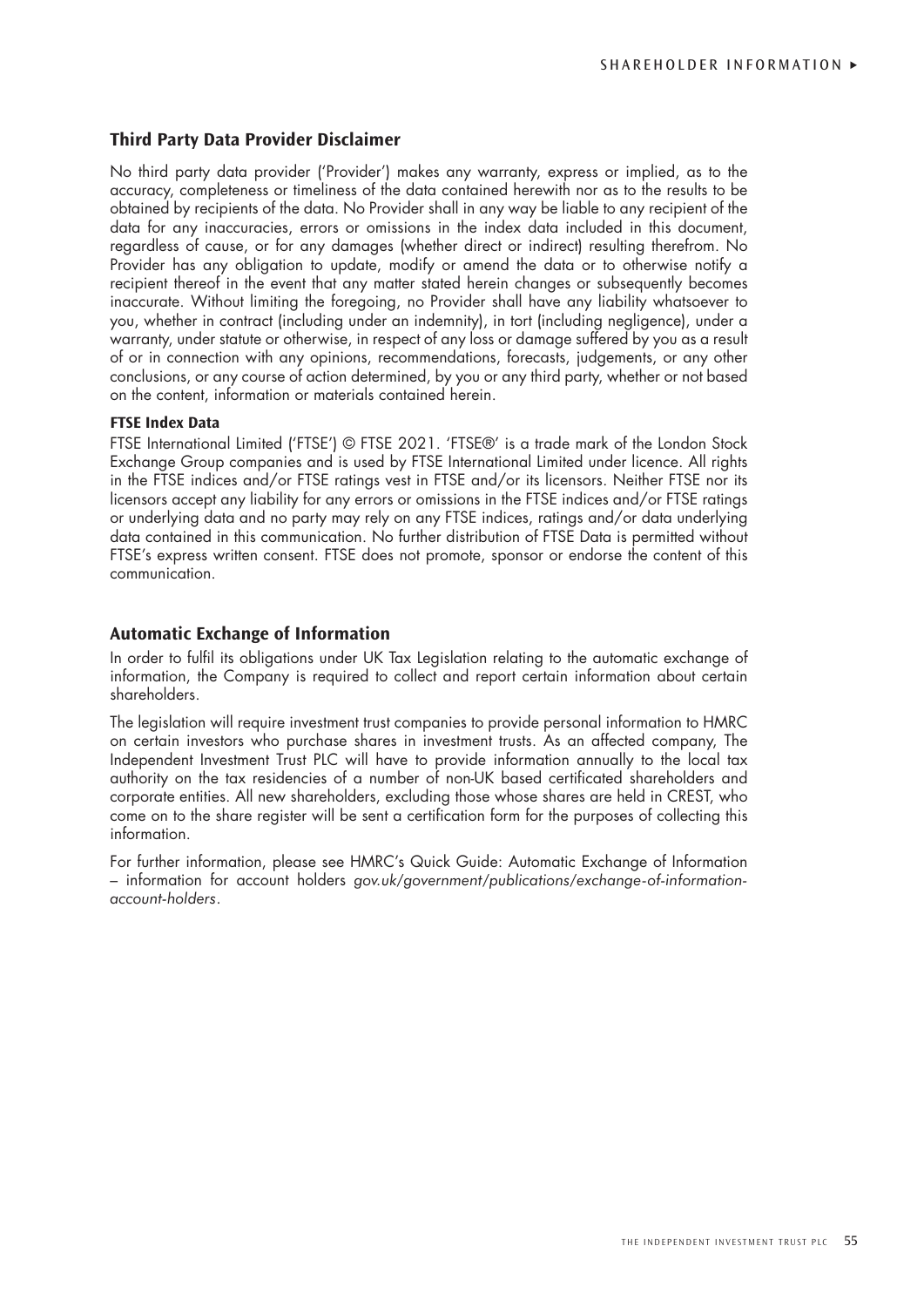# **Glossary of Terms and Alternative Performance Measures (APM)**

### **Total Assets**

The total value of all assets held less all liabilities (other than liabilities in the form of borrowings).

#### **Net Asset Value**

Net Asset Value (NAV) is the value of all assets held less all liabilities (including liabilities in the form of borrowings). The NAV per share is calculated by dividing this amount by the number of ordinary shares in issue.

### **(Discount)/Premium (APM)**

As stockmarkets and share prices vary, an investment trust's share price is rarely the same as its NAV. When the share price is lower than the NAV per share it is said to be trading at a discount. The size of the discount is calculated by subtracting the share price from the NAV per share and is usually expressed as a percentage of the NAV per share. If the share price is higher than the NAV per share, this situation is called a premium.

| As at 30 November         |                  | 2021       | 2020               |
|---------------------------|------------------|------------|--------------------|
| Net asset value per share | $(\alpha)$       | 617.9p     | 547.1 <sub>p</sub> |
| Share price               | (b)              | 544.0p     | 505.0 <sub>p</sub> |
| (Discount)                | $((b)-(a))+ (a)$ | $(12.0\%)$ | $(7.7\%)$          |

#### **Net Liquid Assets**

Net liquid assets comprise current assets less current liabilities (excluding borrowings).

# **Total Return (APM)**

The total return is the return to shareholders after reinvesting the dividend on the date that the share price goes ex-dividend.

#### Net Asset Value

|                                                                            |     | 2021               | 2020               |
|----------------------------------------------------------------------------|-----|--------------------|--------------------|
| Opening NAV per share at 1 December 2020 (2019)                            | (a) | 547.1 <sub>p</sub> | 571.8 <sub>p</sub> |
| Closing NAV per share at 30 November                                       | (b) | 617.9 <sub>p</sub> | 547.1p             |
| Total dividend adjustment factor*                                          | (c) | 1.01321            | 1.02242            |
| Adjusted closing NAV per share $(d = b \times c)$                          | (d) | 626.1 <sub>p</sub> | 559.3 <sub>p</sub> |
| Total return on net asset value $(d - a) \div a$ expressed as a percentage |     | 14.4%              | (2.2%)             |

\*The dividend adjustment factor is calculated on the assumption that the dividends paid out by the Company are reinvested into the shares of the Company at the cum income NAV at the ex-dividend date.

#### Share Price

|                                                                        |     | 2021               | 2020               |
|------------------------------------------------------------------------|-----|--------------------|--------------------|
| Opening share price at 1 December 2020 (2019)                          | (a) | 505.0 <sub>p</sub> | 518.0 <sub>p</sub> |
| Closing share price at 30 November                                     | (b) | 544.0 <sub>p</sub> | 505.0 <sub>p</sub> |
| Total dividend adjustment factor*                                      | c   | 1.01506            | 1.02409            |
| Adjusted closing share price $(d = b \times c)$                        | (d) | 552.2 <sub>p</sub> | 517.2p             |
| Total return on share price $(d - a) \div a$ expressed as a percentage |     | 9.3%               | (0.2%              |

\*The dividend adjustment factor is calculated on the assumption that the dividends paid out by the Company are reinvested into the shares of the Company at the last traded price quoted at the ex-dividend date.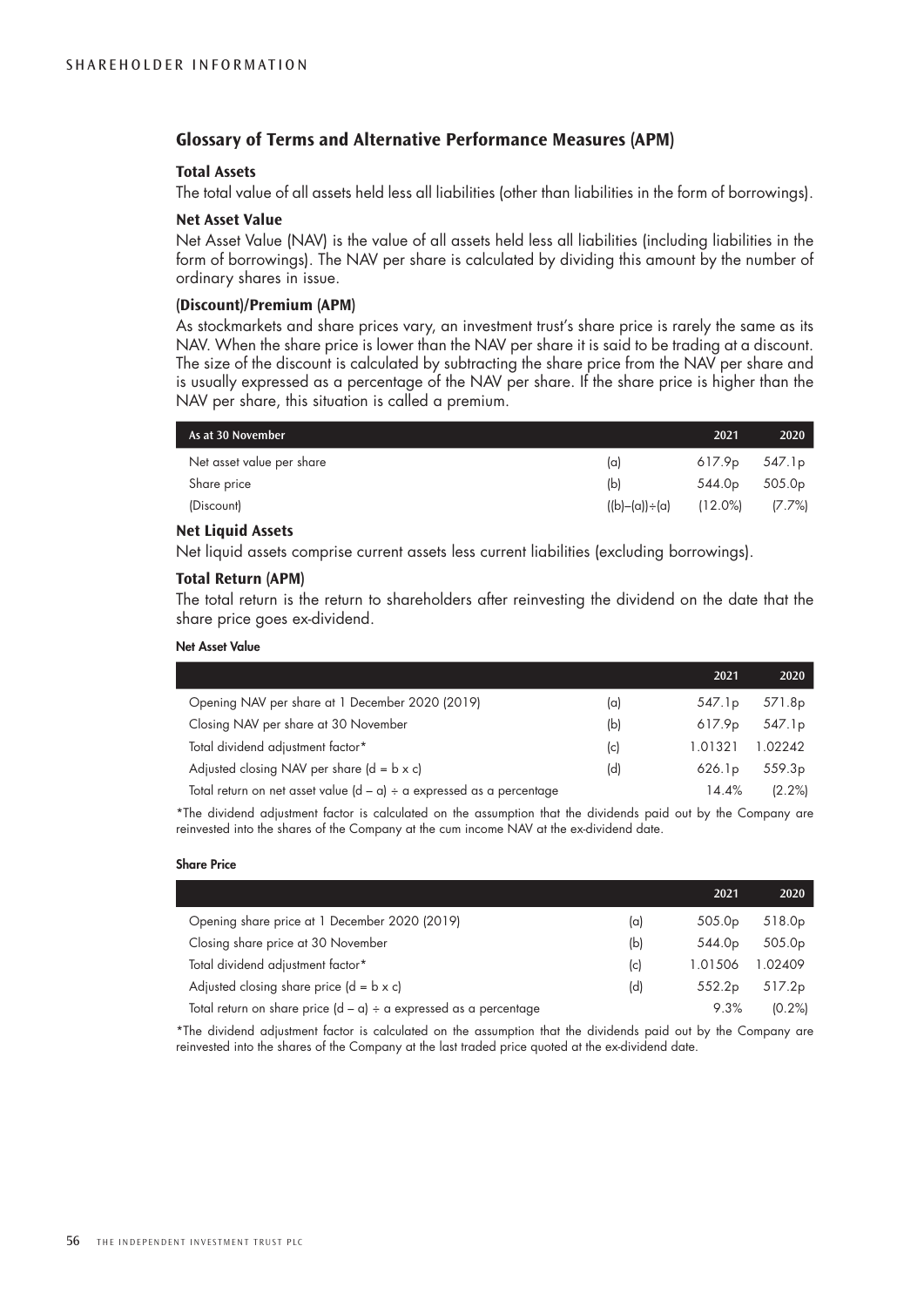# **Ongoing Charges (APM)**

The total administrative expenses incurred by the Company as a percentage of the average shareholders' funds, calculated on a daily basis.

|                                                          | 2021<br>£'000   | 2020<br>£'000 |
|----------------------------------------------------------|-----------------|---------------|
| Total administrative expenses (a)                        | 798             | 743           |
| Average net asset value (b)                              | 329.989 277.403 |               |
| Ongoing charges $(a) \div (b)$ expressed as a percentage | 0.24%           | $0.27\%$      |

# **Available Cash (APM)**

Cash and cash equivalents as adjusted for investment and share buy-back transactions awaiting settlement.

# **Gearing (APM)**

At its simplest, gearing is borrowing. Just like any other public company, an investment trust can borrow money to invest in additional investments for its portfolio. The effect of the borrowing on the shareholders' assets is called 'gearing'. If the Company's assets grow, the shareholders' assets grow proportionately more because the debt remains the same. But if the value of the Company's assets falls, the situation is reversed. Gearing can therefore enhance performance in rising markets but can adversely impact performance in falling markets. The level of gearing can be adjusted through the use of derivatives which affect the sensitivity of the value of the portfolio to changes in the level of markets.

Net gearing/(cash) (APM) is borrowings less available cash (as defined above) and fixed interest securities (ex convertibles) divided by shareholders' funds.

# **Compound Annual Return**

The compound annual return converts the return over a period of longer than one year to a constant annual rate of return applied to the compounded value at the start of each year.